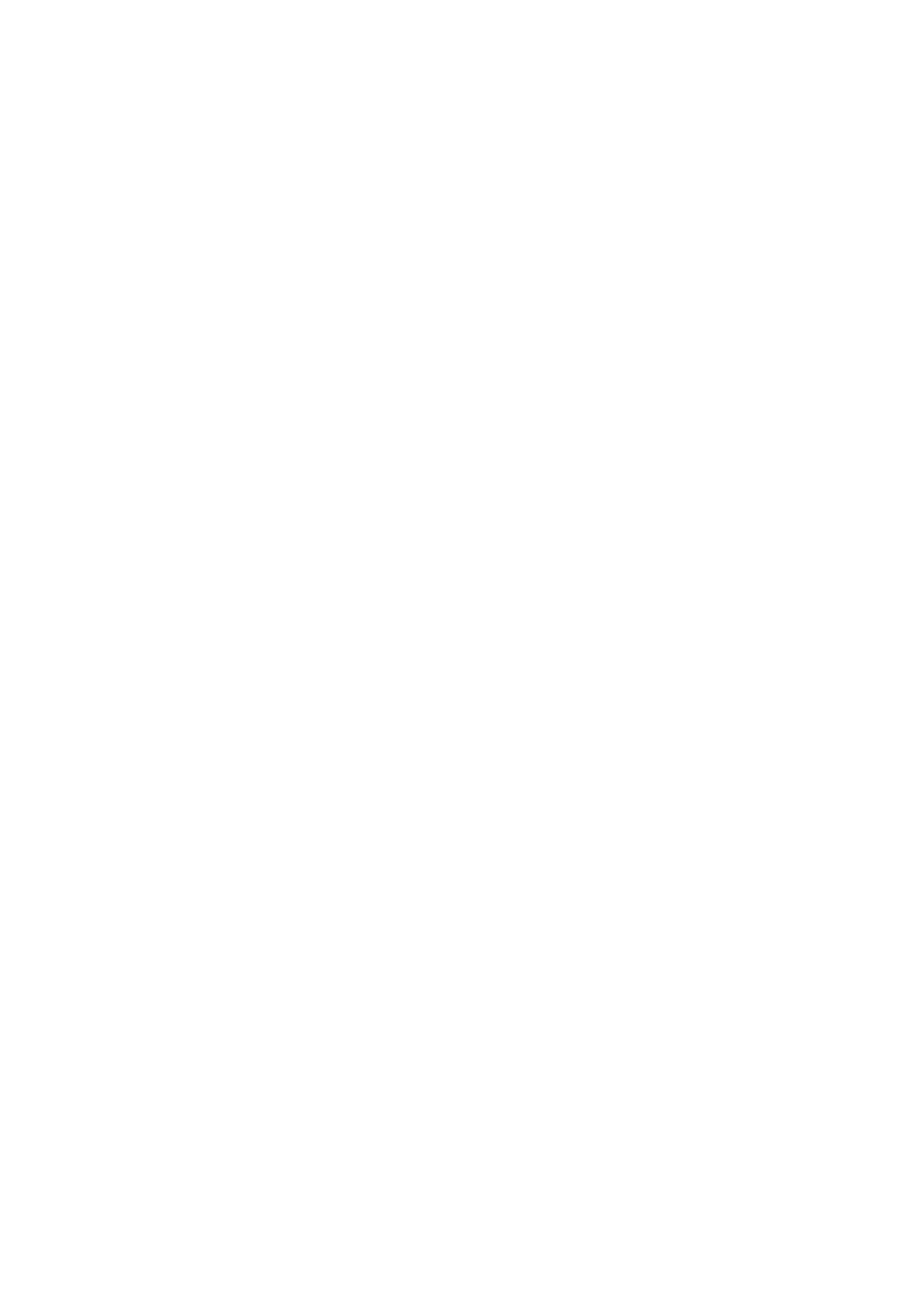(Reprint No. 5)

South Australia

## **OPAL MINING ACT 1995**

An Act to regulate prospecting and mining for opals and other precious stones.

*This Act is published under the Legislation Revision and Publication Act 2002 and incorporates all amendments in force as at 12 June 2003.*

*Please note—References in the legislation to other legislation or instruments or to titles of bodies or offices are not automatically updated as part of the program for the revision and publication of legislation and therefore may be obsolete.*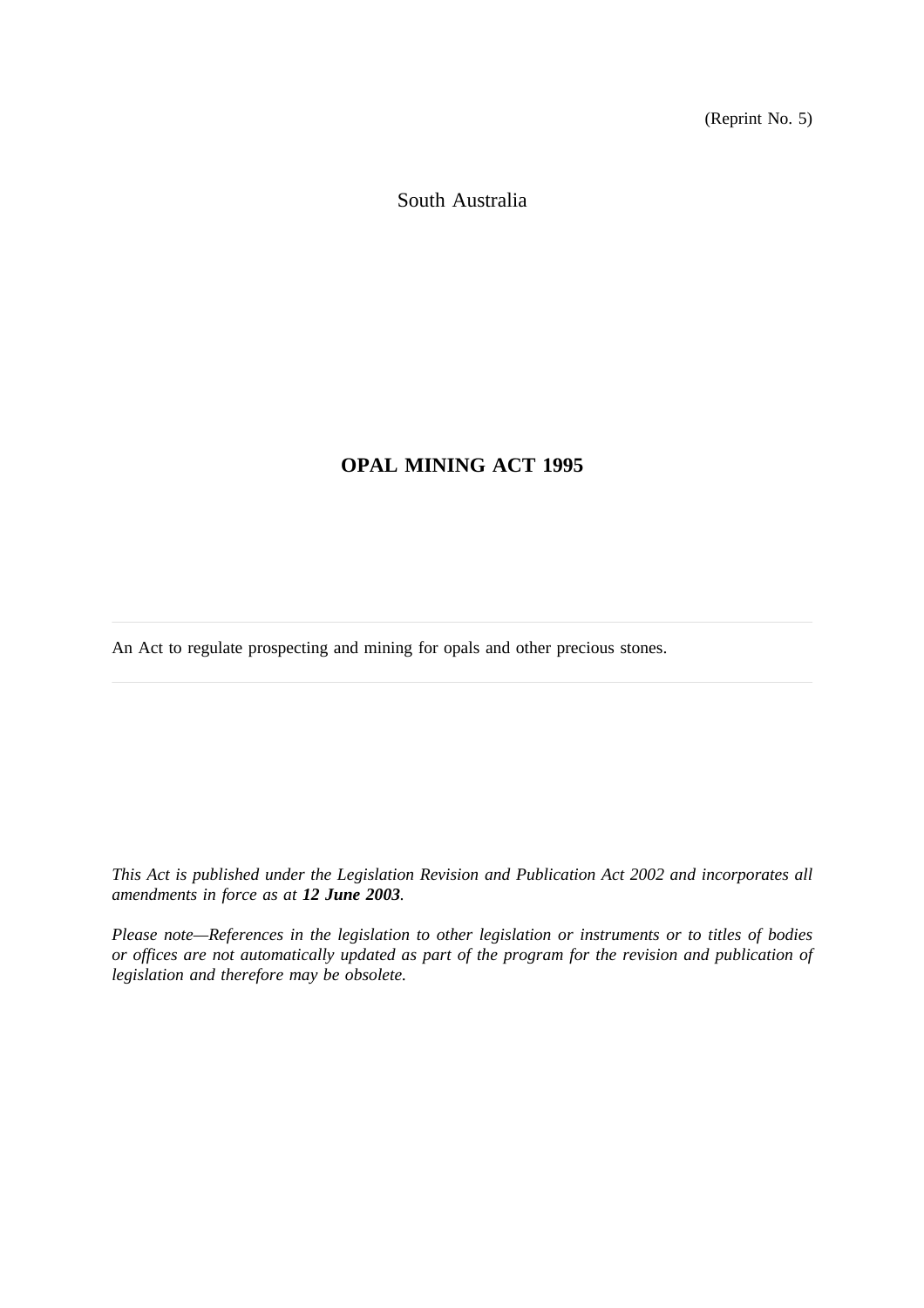## **OPAL MINING ACT 1995**

being

Opal Mining Act 1995 No. 102 of 1995 [Assented to 14 December 1995]<sup>1</sup>

as amended by

Statutes Amendment (Native Title) Act 1998 No. 23 of 1998 [Assented to 2 April 1998]<sup>2</sup>

Statutes Amendment (Mining Administration) Act 1999 No. 1 of 1999 [Assented to 25 February 1999]<sup>3</sup>

Statutes Amendment (Extension of Native Title Sunset Clauses) Act 2000 No. 22 of 2000 [Assented to 8 June 2000]

Statutes Amendment (Courts and Judicial Administration) Act 2001 No. 69 of 2001 [Assented to 6 December  $2001$ <sup>4</sup>

**Mining (Miscellaneous) Amendment Act 2003 No. 12 of 2003 [Assented to 12 June 2003]5**

<sup>1</sup> Came into operation 21 April 1997: *Gaz*. 3 April 1997, p. 1386.<br><sup>2</sup> Part 4 (gg 12 ft 13) game into operation 21 May 1009: *Ggz* 21.

<sup>2</sup> Part 4 (ss. 12 & 13) came into operation 21 May 1998: *Gaz*. 21 May 1998, p. 2199.

<sup>3</sup> Part 3 (s. 10) came into operation 1 April 1999: *Gaz*. 25 March 1999, p. 1462.

<sup>4</sup> Part 10 (ss. 23-25) came into operation 3 February 2002: *Gaz*. 24 January 2002, p. 346.

**<sup>5</sup> Part 3 (s. 19) came into operation 12 June 2003:** *Gaz***. 12 June 2003, p. 2497.**

N.B. The amendments effected to this Act by the *River Murray Act 2003* have not been brought into operation.

*NOTE:*

- *Asterisks indicate repeal or deletion of text.*
- *Entries appearing in bold type indicate the amendments incorporated since the last reprint.*
- *For the legislative history of the Act see Appendix.*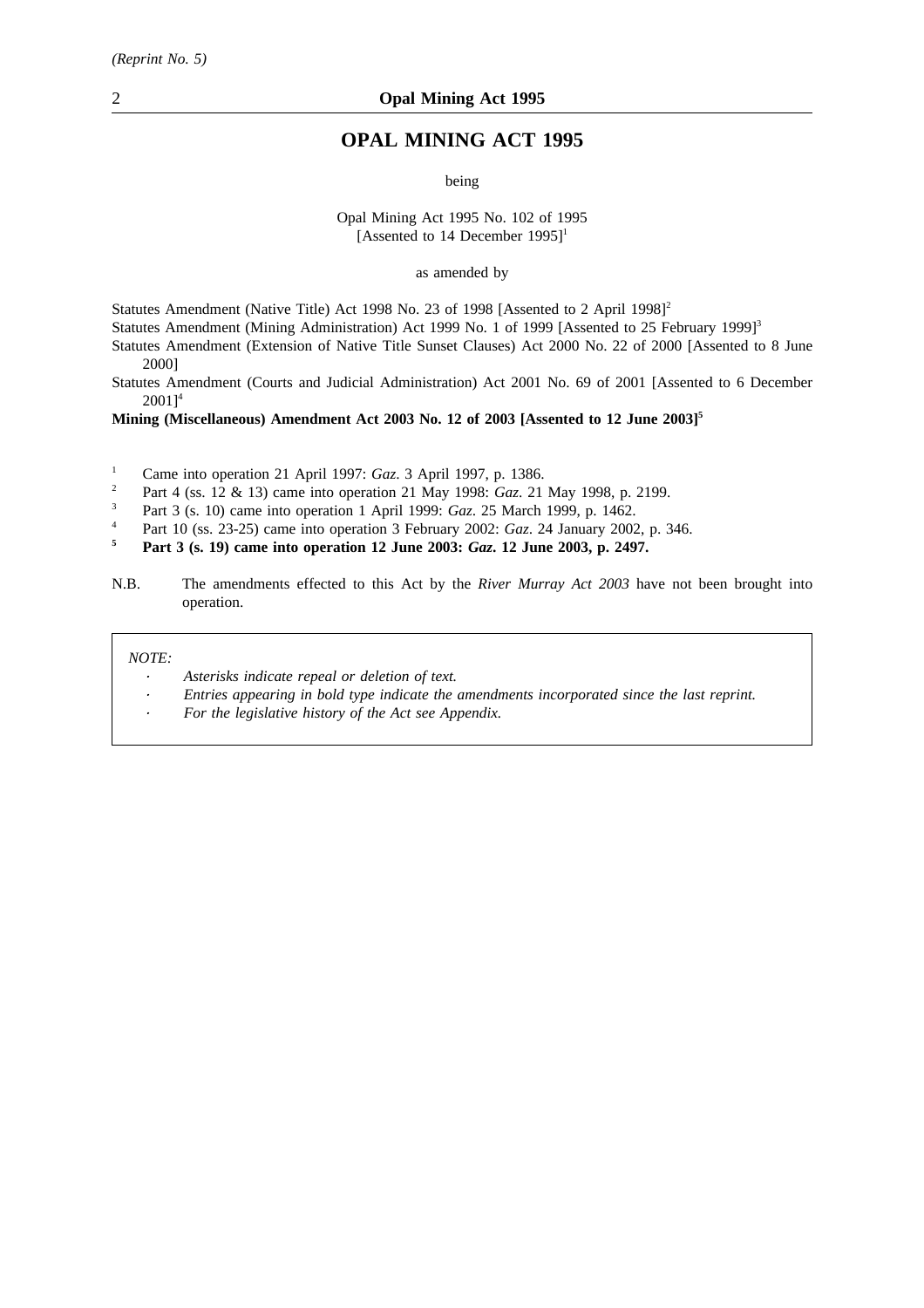## **SUMMARY OF PROVISIONS**

## **Part 1—Preliminary**

- 1. Short title
- 3. Interpretation
- 4. Declaration of precious stones field or reserved land
- 5. Declaration of designated area or exclusion zone
- 6. Exempt land

## **Part 2—Precious stones prospecting permits**

- 7. Application for permit
- 8. Nature of permit
- 9. Terms and renewal of permit
- 10. Rights of holder of permit
- 11. Qualifications to permits
- 12. Area to be pegged out, etc.
- 13. Major working areas—Coober Pedy
- 14. Notice of pegging
- 15. Effect of pegging an area
- 16. Ballot may be conducted in certain cases
- 17. Pegging may lapse
- 18. Offence to contravene this Part

## **Part 3—Precious stones tenements**

- 19. Application for registration of tenement
- 20. Registration of tenement
- 21. Maximum number of tenements<br>
22 Term and renewal of tenement
- Term and renewal of tenement
- 23. Rights conferred by a tenement
- 24. Tenement non-transferable
- 25. Unlawful entry on tenement
- 26. Caveats
- 27. Power of Mining Registrar to cancel tenement
- 28. Surrender of tenement, removal of posts, etc.
- 29. Removal of machinery
- 30. Maintenance of posts

## **Part 4—Entry on land and declared equipment**

## **Division 1—Entry on land**

| 31. | Entry on land   |
|-----|-----------------|
| 32. | Notice of entry |

33. Duration of notice of entry

## **Division 2—Declared equipment**

34. Use of declared equipment

## **Part 5—Rehabilitation and compensation**

35. Rehabilitation of land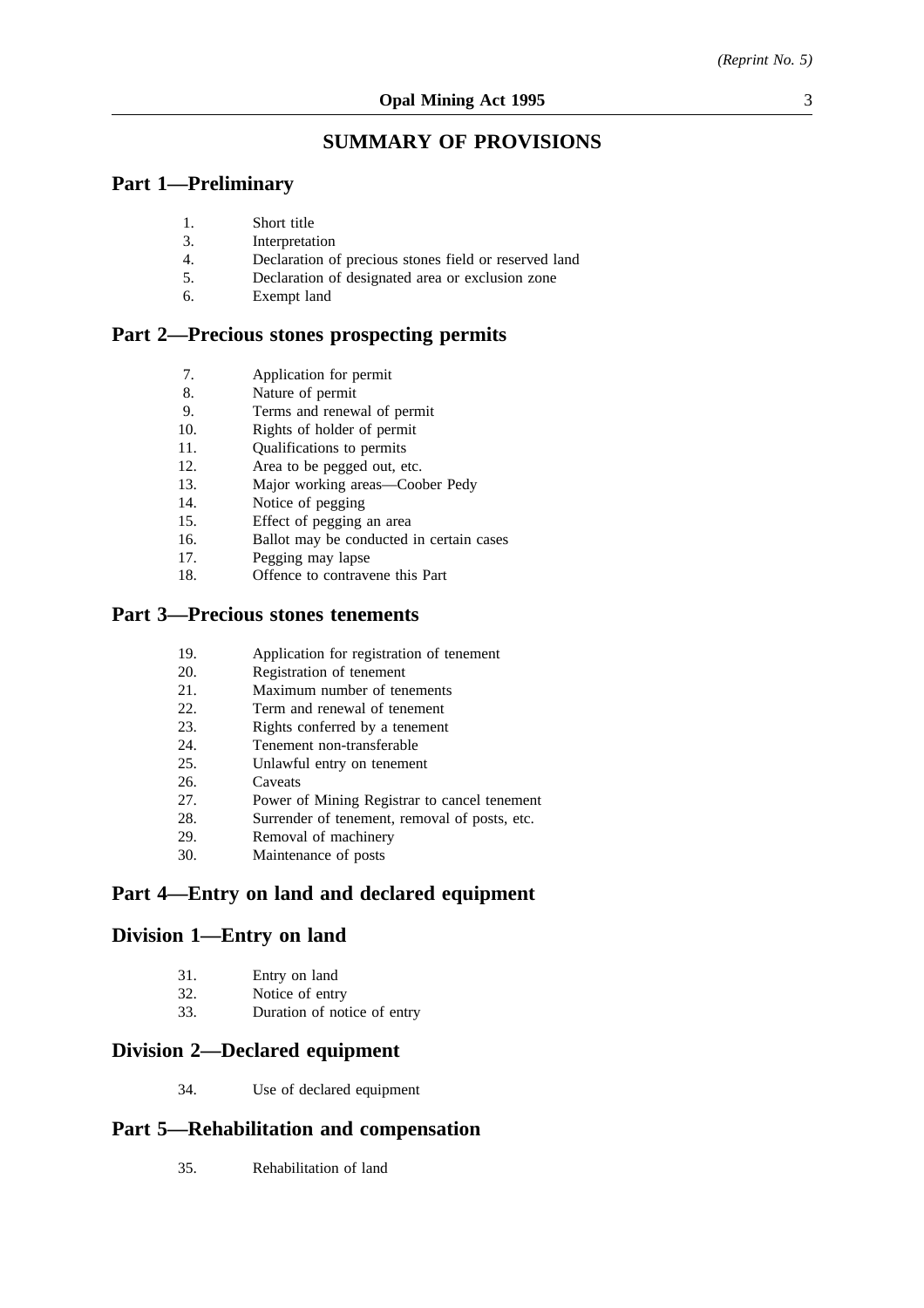*(Reprint No. 5)*

- 36. Bonds
- 37. Application of bonds
- 38. Compensation

## **Part 6—Opal mining co-operation agreements**

- 39. Interpretation
- 40. Nature of agreement
- 41. Parties to an agreement
- 42. Content of an agreement
- 43. Registration of agreement
- 44. Agreement may be varied or revoked
- 45. Appeal to Warden's Court
- 46. Persons bound by agreement
- 47. Enforcement of agreement
- 48. Restriction on mining operations by third parties

## **Part 7—Native title land**

## **Division 1—Prospecting**

49. Qualification of rights conferred by permit

## **Division 2—Production**

- 50. Limits on grant of tenement
- 51. Applications for tenements

## **Division 3—Application for declaration**

52. Application for declaration

## **Division 4—Negotiating procedure**

- 53. Types of agreement authorising mining operations on native title land
- 54. Negotiation of agreements
- 55. Notification of parties affected
- 56. What happens when there are no registered native title parties with whom to negotiate
- 57. Expedited procedure where impact of operations is minimal
- 58. Negotiating procedure
- 59. Agreement
- 60. Effect of registered agreement
- 61. Application for determination
- 62. Criteria for making determination
- 63. Limitation on powers of Court
- 64. Effect of determination
- 65. Ministerial power to overrule determinations
- 66. No re-opening of issues

## **Division 5—Miscellaneous**

- 67. Non-application of this Part to Pitjantjatjara and Maralinga lands
- 68. Compensation to be held on trust in certain cases
- 69. Non-monetary compensation
- 70. Review of compensation
- 70A. Opal Mining Native Title Register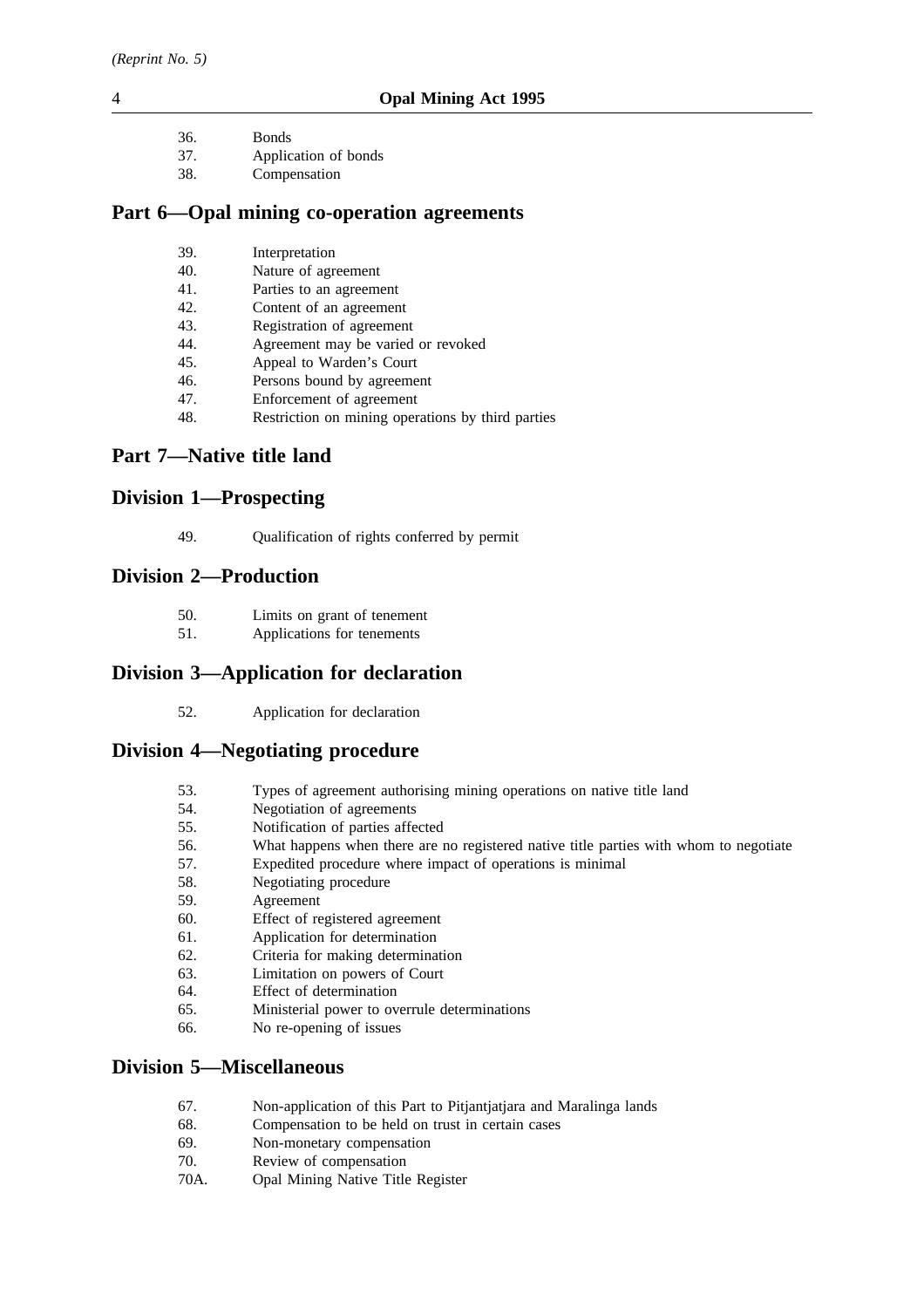## **Part 8—Special powers of Warden's Court**

- 72. Jurisdiction relating to tenements and monetary claims
- 73. Cancellation of permit
- 74. Cancellation of pegging
- 75. Forfeiture of tenement

## **Part 9—Miscellaneous**

- 76. The Mining Register<br>77. Appointment of author
- 77. Appointment of authorised persons<br>
78. Delegations
- Delegations
- 79. Exemptions
- 80. Passing of property
- 81. Acts of officers, employees and agents
- 82. Offences
- 83. Proceedings for offences
- 84. Prohibition orders
- 85. Power of Mining Registrar to require pegs to be removed
- 86. Compliance orders
- 87. Evidentiary provision
- 88. Avoidance of double compensation
- 89. Disposal of waste
- 90. Persons under 18
- 91. Safety net
- 92. Land subject to more than one tenement<br>93. Interaction with Mining Act
- Interaction with Mining Act
- 94. Interaction with other Acts
- 95. Public roads and access routes
- 96. Approval of associations
- 97. Immunity from liability
- 98. Powers of attorney
- 99. Regulations

## **Schedule 1—Transitional provisions**

#### **APPENDIX LEGISLATIVE HISTORY**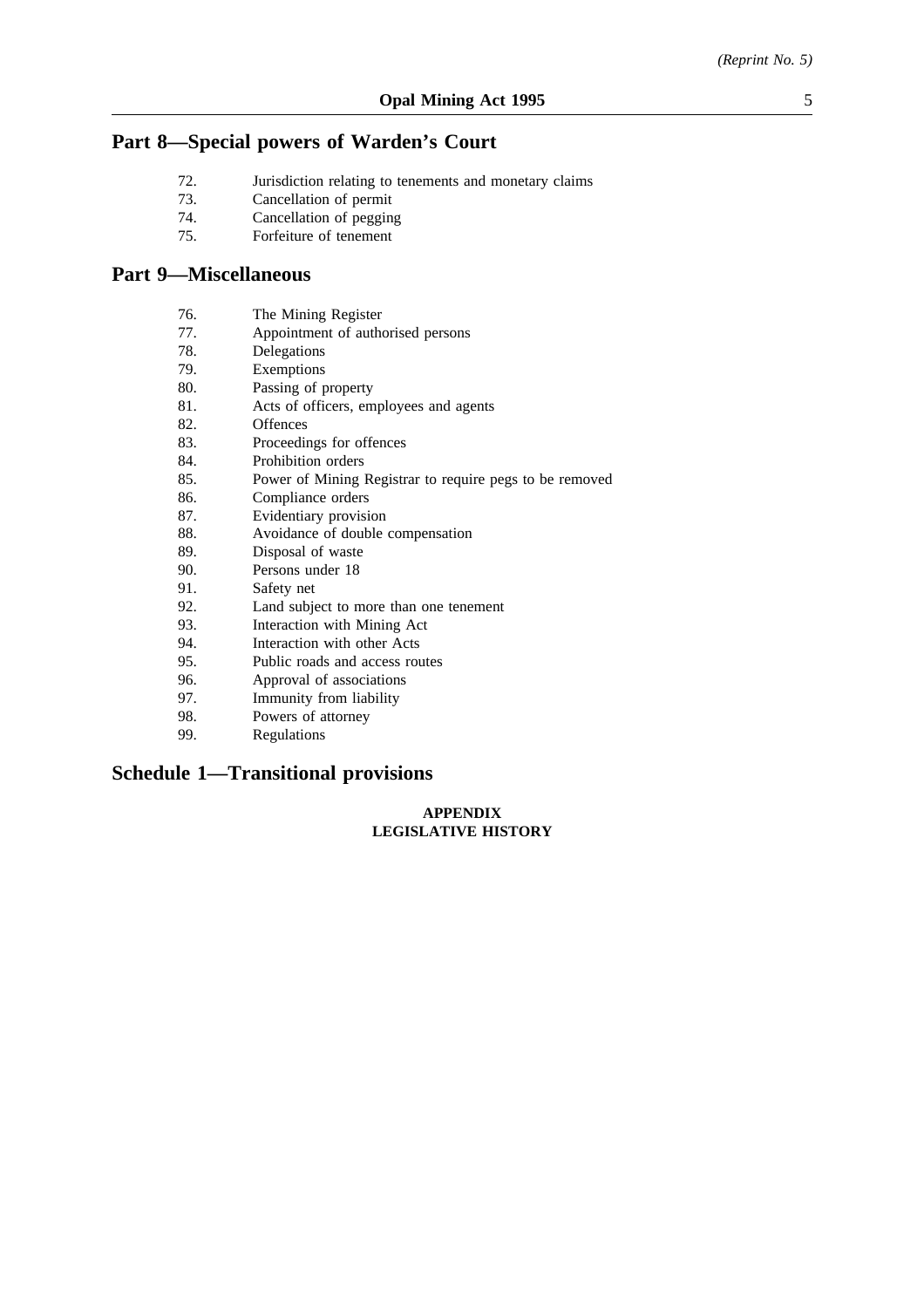## **The Parliament of South Australia enacts as follows:**

## **Part 1—Preliminary**

### **Short title**

**1.** This Act may be cited as the *Opal Mining Act 1995*.

\*\*\*\*\*\*\*\*\*\*

#### **Interpretation**

**3.** (1) In this Act, unless the contrary intention appears—

"**appropriate court**" means—

- *(a)* the Supreme Court; or
- *(b)* the ERD Court; or
- *(c)* if proceedings do not involve a monetary claim, or a claim for more than \$150 000—the Warden's Court:<sup>1</sup>

"**approved association**" means an association granted an approval under section 96;

"**authorised person**" means a person appointed as an authorised person under section 77;

"**Chief Inspector**" means the Chief Inspector of Mines;

"**corporation**" means a body corporate;

"**council**" means a council or controlling authority under the *Local Government Act 1934* and includes a body corporate that is, by virtue of an Act, taken to be vested with the powers of a council;

"**declared equipment**" means—

- *(a)* a trench digger or excavator; or
- *(b)* mechanically driven equipment, equipped with a blade or bucket of a width exceeding 750 mm, capable of ripping, gouging, scooping or digging earth or rock material; or
- *(c)* equipment that is capable of digging, boring or tunnelling underground, generally in a horizontal plane, with a cross sectional dimension greater than 750 mm; or
- *(d)* equipment of a kind prescribed by the regulations for the purposes of this definition,

but does not include surface drilling equipment;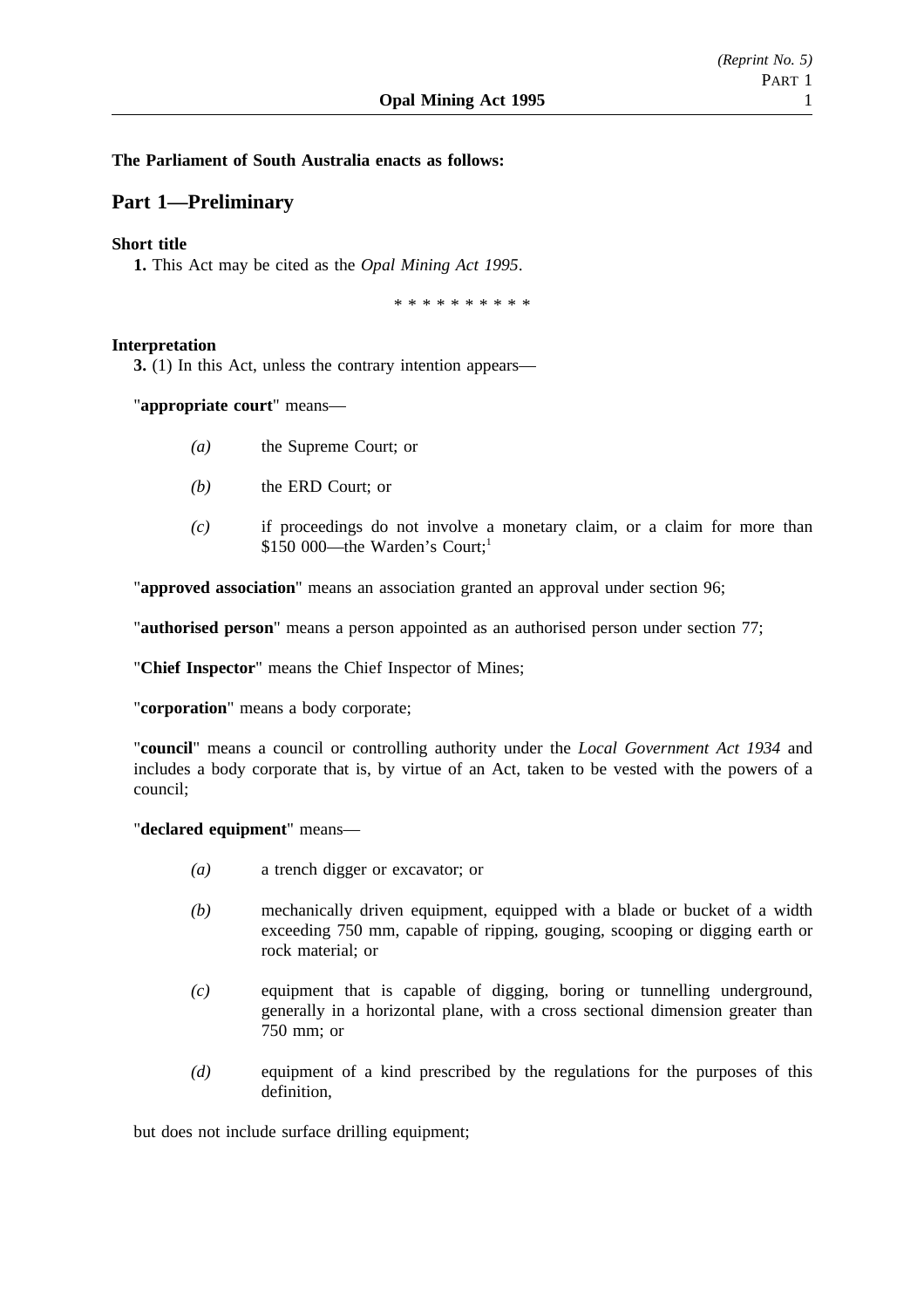"**designated area**" means an area within a precious stones field declared by the Minister under section 5 to be a designated area;

"**Director**" means the Director of Mines under the Mining Act;

"**ERD Court**" means the Environment, Resources and Development Court established under the *Environment, Resources and Development Court Act 1993*; 2

"**exclusion zone**" means land declared by the Minister under section 5 to be an exclusion zone for the purposes of this Act;

"**exempt land**" means land that is exempt from mining operations under section 6;

"**exploration licence**" means an exploration licence under the Mining Act;

"**fossicking**" means the gathering of precious stones—

- *(a)* as a recreation; or
- *(b)* without the intention to sell the stones or to utilise them for a commercial or industrial purpose,

but does not include the gathering of precious stones through the disturbance of land by machinery or explosives;

"**holder**" of a tenement means the person who is registered as the holder of the tenement under this Act;

"**machinery**" means a device operated other than solely by muscular force exerted by the operator;

"**marine waters**" means the coastal waters of the State (*see* the *Coastal Waters (State Powers) Act 1980* (Cwth)) or that part of the sea that is within the limits of the State, and includes estuaries and tidal waters;

"**minerals**" has the same meaning as under the Mining Act;

"**Mining Act**" means the *Mining Act 1971*;

"**mining operations**" means operations carried out in the course of prospecting or mining for precious stones, or rehabilitation operations, but does not include fossicking;

"**mining operator**" or "**operator**" means a person by whom, or on whose behalf, mining operations are carried out under this Act;

"**Mining Register**" means the register kept by the Mining Registrar under the Mining Act;

"**a mining registrar**" means a mining registrar under the Mining Act;

"**the Mining Registrar**" means the Mining Registrar under the Mining Act;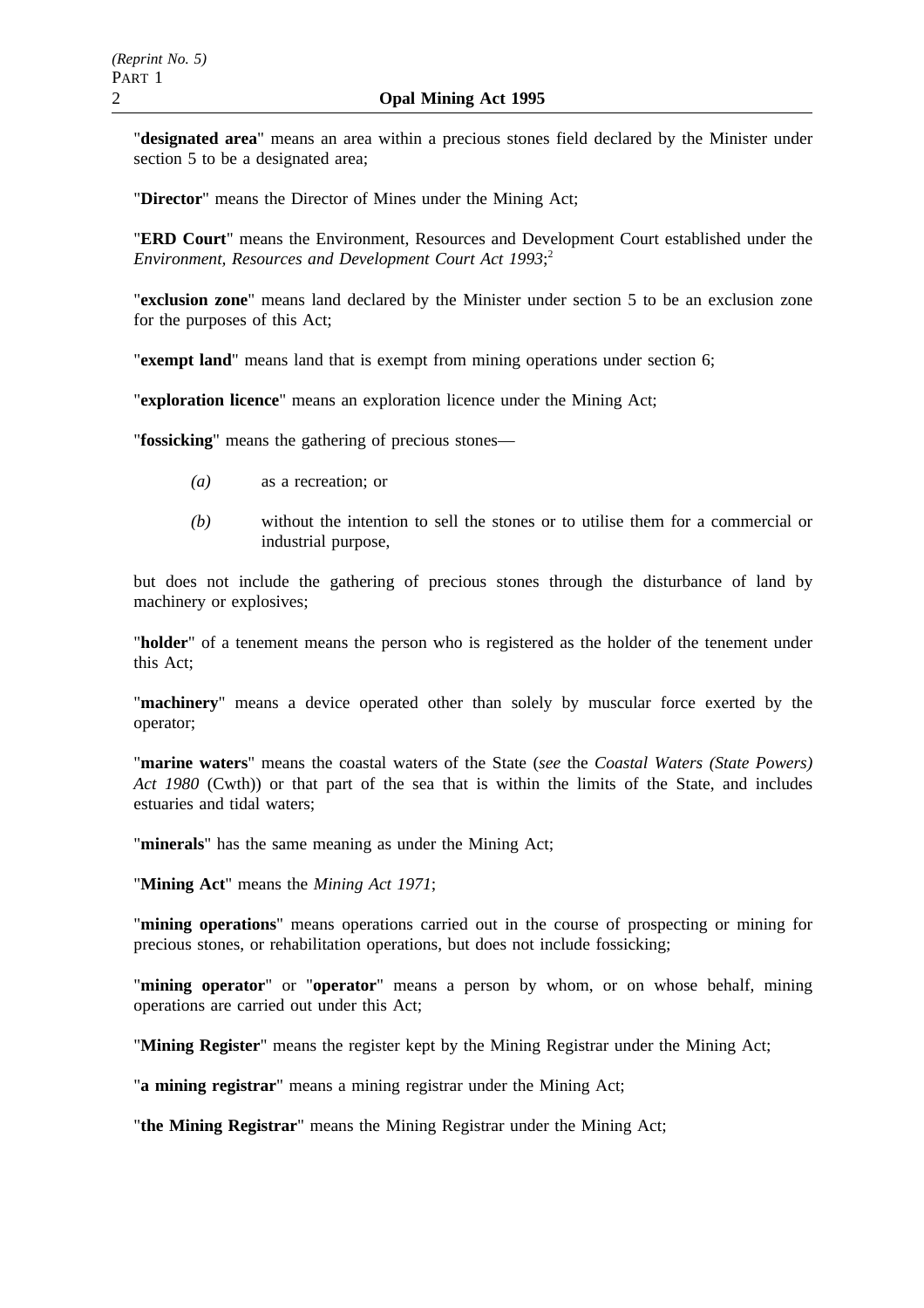"**native title**", "**native title holder**" and "**native title land**"—*see Native Title (South Australia) Act 1994*<sup>3</sup> ;

"**native title mining determination**" means a determination authorising a mining operator to enter land and carry out mining operations on the land under Part 7;

"**opal development lease**" means an opal development lease registered under section 20;

"**owner**" of land means—

- *(a)* a person who holds a registered estate or interest in the land conferring a right to immediate possession of the land; or
- *(b)* a person who holds native title in the land; or
- *(c)* a person who has, by statute, the care, control or management of the land; or
- *(d)* a person who is lawfully in occupation of the land;

"**precious stones**" means opal and other minerals declared by regulation to be precious stones for the purposes of this Act;

"**precious stones claim**" means a precious stones claim registered under section 20;

"**precious stones prospecting permit**" or "**permit**" means a precious stones prospecting permit issued under section 7;

"**precious stones field**" means land declared to be a precious stones field by proclamation under section 4;

"**precious stones tenement**" or "**tenement**" means—

- *(a)* a precious stones claim; or
- *(b)* an opal development lease;

"**prescribed exempt land**" means exempt land under section 6(1)*(a)*;

"**prescribed notice of entry**"—*see* section 32;

"**prospecting**" means operations carried out in the course of exploring for precious stones, including the pegging out of an area for a tenement, other than operations that involve disturbance of land by declared equipment or explosives, and "**to prospect**" has a corresponding meaning;

"**registered representative**" of native title holders—*see* Part 4 *Native Title (South Australia) Act 1994*;

"**rehabilitation**" of land includes the filling in or sealing of an excavation (including an opencut excavation), the reinstatement, levelling, contouring and revegetation of land, and the erection of signs and fences, and "**to rehabilitate**" has a corresponding meaning;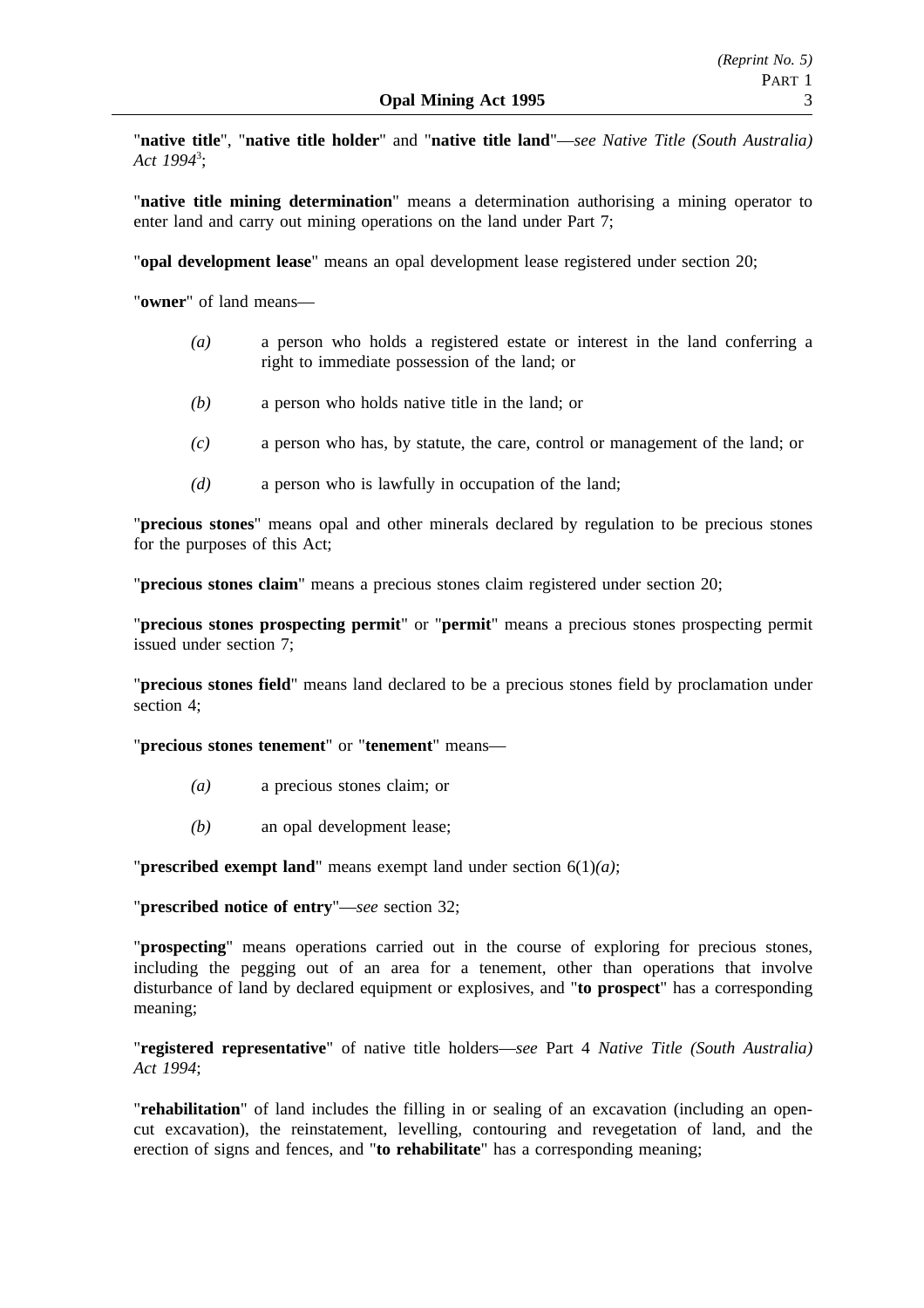"**Warden's Court**" means the Warden's Court established under the Mining Act.

(2) The division of land under the Mining Act into strata will also have effect for the purposes of this Act and, accordingly, a reference in this Act to land, or an area, will, where appropriate, be taken to be a reference to the surface stratum or a subsurface stratum, as the case requires.

(3) In this Act, a reference to mining operations over land includes a reference to mining operations involving land covered by water and a reference to the disturbance of land includes a reference to the disturbance of water.

(4) A note to a provision of this Act forms part of the provision to which it relates.

- <sup>1</sup> All native title questions arising in proceedings before the Warden's Court must be referred to the ERD
- Court—see Part 3 *Native Title (South Australia) Act 1994*. <sup>2</sup> The *Environment, Resources and Development Court Act 1993* and the *Native Title (South Australia) Act 1994* contain provisions under which the ERD Court may refer cases to the Supreme Court, or the Supreme Court may remove cases commenced before the ERD Court into the Supreme Court.
- <sup>3</sup> Part 5 of the *Native Title (South Australia) Act 1994* sets out the method of service on native title holders.

### **Declaration of precious stones field or reserved land**

**4.** (1) The Governor may, by proclamation—

- *(a)* declare land in the State (including land within the marine waters of the State) to be a precious stones field; or
- *(b)* reserve from the operation of this Act, or a specified provision of this Act, land specified in the proclamation,

and the proclamation will have effect according to its terms.

(2) The Governor may, by subsequent proclamation, vary or revoke a proclamation under subsection (1).

(3) A precious stones field over mineral land under the Mining Act that has been divided into strata will consist only of the surface stratum (as defined by that Act).

#### **Declaration of designated area or exclusion zone**

**5.** (1) The Minister may, by notice in the *Gazette*—

- *(a)* declare an area within a precious stones field to be a designated area for the purposes of this Act;
- *(b)* declare land in the State to be an exclusion zone for the purposes of this Act,

and the declaration will have effect according to its terms.

(2) The Minister may, by subsequent notice in the *Gazette*, vary or revoke a declaration under subsection  $(1)$ .

(3) The Minister must consult with such approved associations as the Minister thinks fit before the Minister makes a declaration under this section.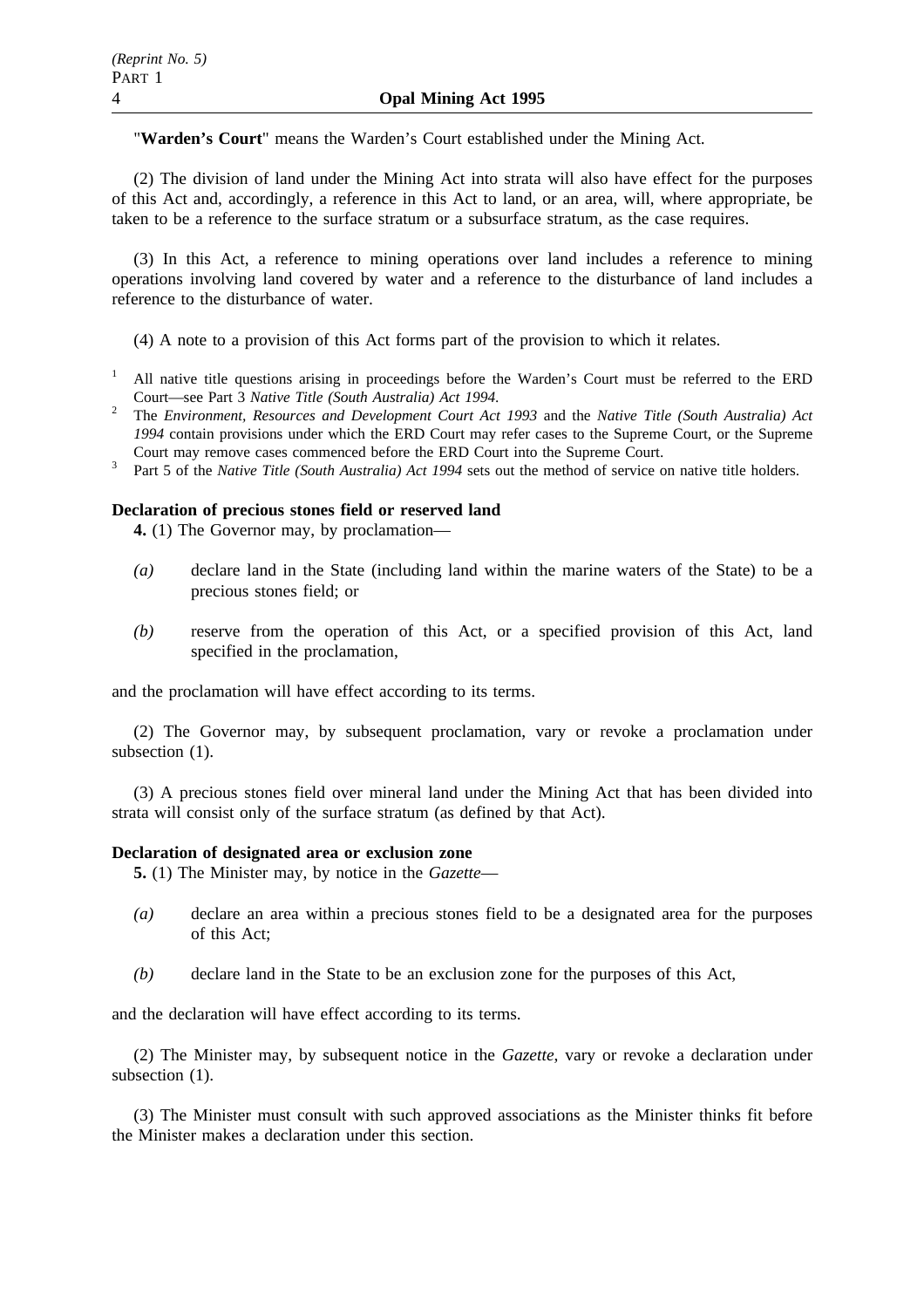(4) If the Minister makes a declaration under this section, the Minister must ensure that a copy of the declaration is published in a newspaper circulating generally throughout the State.

(5) If an area ceases to be part of a precious stones field, the declaration of a designated area within that area ceases to have effect.

### **Exempt land**

**6.** (1) The following land is exempt from mining operations under this Act if it is outside a precious stones field:

- *(a)* land that is situated—
	- (i) within 400 metres of a building or structure used as a place of residence (except a building or structure of a class excluded by regulation from the ambit of this paragraph); or
	- (ii) within 150 metres of—
		- (A) a building or structure, with a value of \$200 or more, used for an industrial or commercial purpose; or
		- (B) a spring, well, reservoir or dam,

(but not if it is an improvement made for the purposes of mining operations);

- *(b)* land that constitutes a distinct allotment of less than 2 000 square metres in a city, town or township;
- *(c)* land that is genuinely used as a yard, garden, plantation, orchard or vineyard;
- *(d)* land that is under crop;
- *(e)* land that is genuinely used as an airfield, railway, tramway or busway;
- *(f)* the grounds of a church, chapel, school, hospital or institution;
- *(g)* parklands or recreation grounds under the control of a council;
- *(h)* land—
	- (i) that is dedicated or reserved by or under a prescribed Act, or by or under an Act for a prescribed purpose; or
	- (ii) that is vested in a Minister for a prescribed purpose; or
	- (iii) that is comprised within an easement in favour of a Minister;
- *(i)* land that is constituted as a forest reserve under the *Forestry Act 1950*.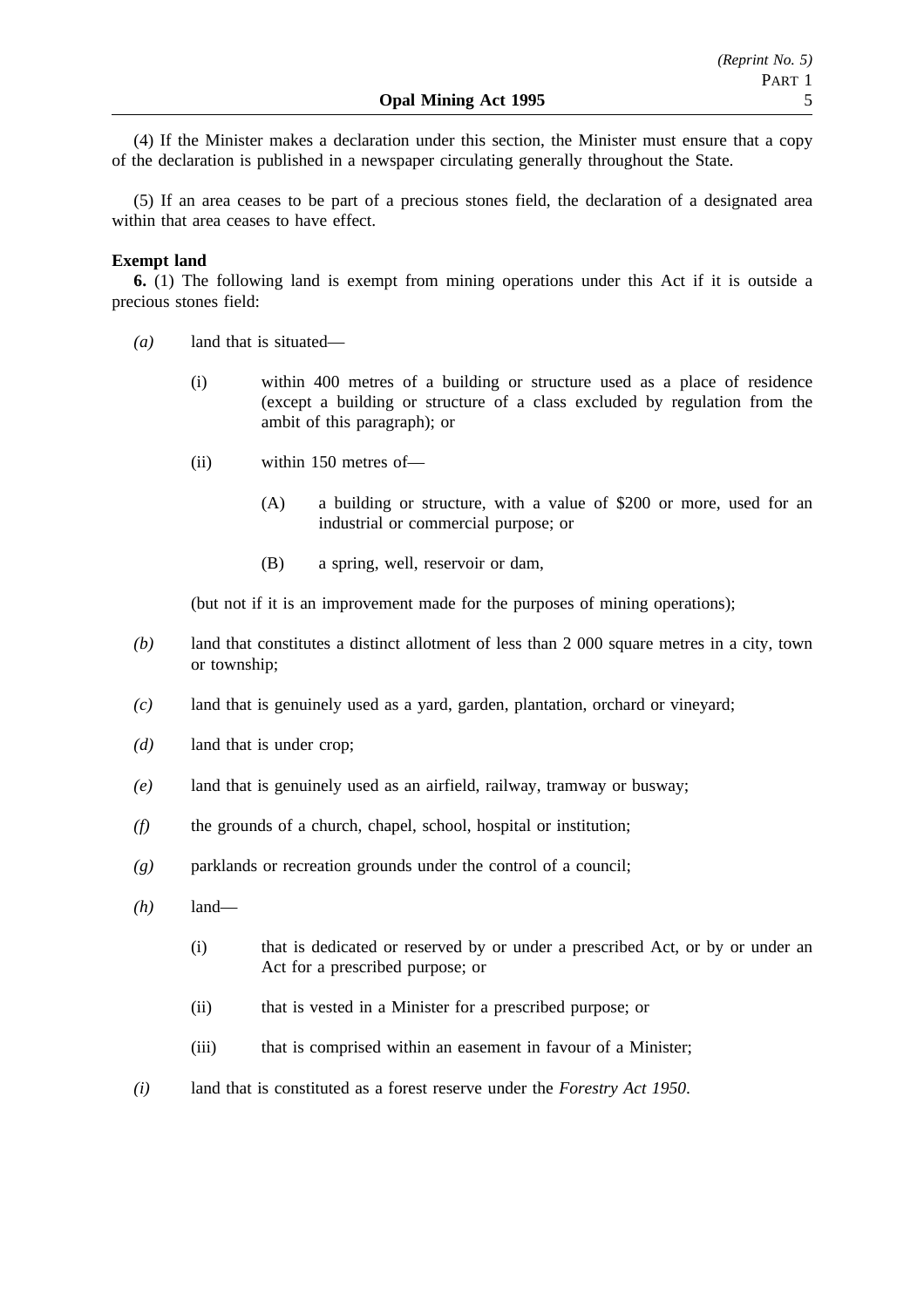- (2) While land is exempt land—
- *(a)* a person is not authorised under a precious stones prospecting permit to prospect for precious stones on the land; and
- *(b)* a precious stones tenement must not be registered over the land (or a part of the land).

(3) However—

- (a) a person may peg out an area for a precious stones tenement on exempt land<sup>1</sup>, other than prescribed exempt land (*see* subsection (4)); and
- *(b)* a precious stones tenement may be registered over exempt land (or a part of exempt land) if—
	- (i) the land was not exempt land at the time the area of the tenement was pegged out; or
	- (ii) the tenement is registered in the name of the owner of the land.

(4) In the case of prescribed exempt land, a person must not enter or peg out an area within the land except with the written permission (which may be given subject to conditions) of the person who has the benefit of the relevant exemption under this section.

 $(5)$  If—

- *(a)* a person who has the benefit of an exemption under this section, by agreement with a mining operator, waives the exemption on terms and conditions set out in the agreement; or
- *(b)* the appropriate court, on the application of a mining operator, waives the exemption on terms and conditions (which should include provision for payment of compensation to the person or persons who have the benefit of the exemption),

the land ceases to be exempt land.

(6) Land that ceases to be exempt land under subsection (5) will revert to being exempt land on completion of the mining operations for which the agreement or determination is made, or at an earlier time specified in the agreement or determination.

(7) The following persons will be regarded as having the benefit of an exemption under this section:

- *(a)* the owner of the exempt land; and
- *(b)* in the case of land that is exempt under subsection (1)*(a)* by reason of its proximity to other land on which a building, structure, spring, well, reservoir or dam is situated—the owner of the other land.

(8) An agreement or determination is binding on, and enforceable by or against, the original parties to the agreement or determination and—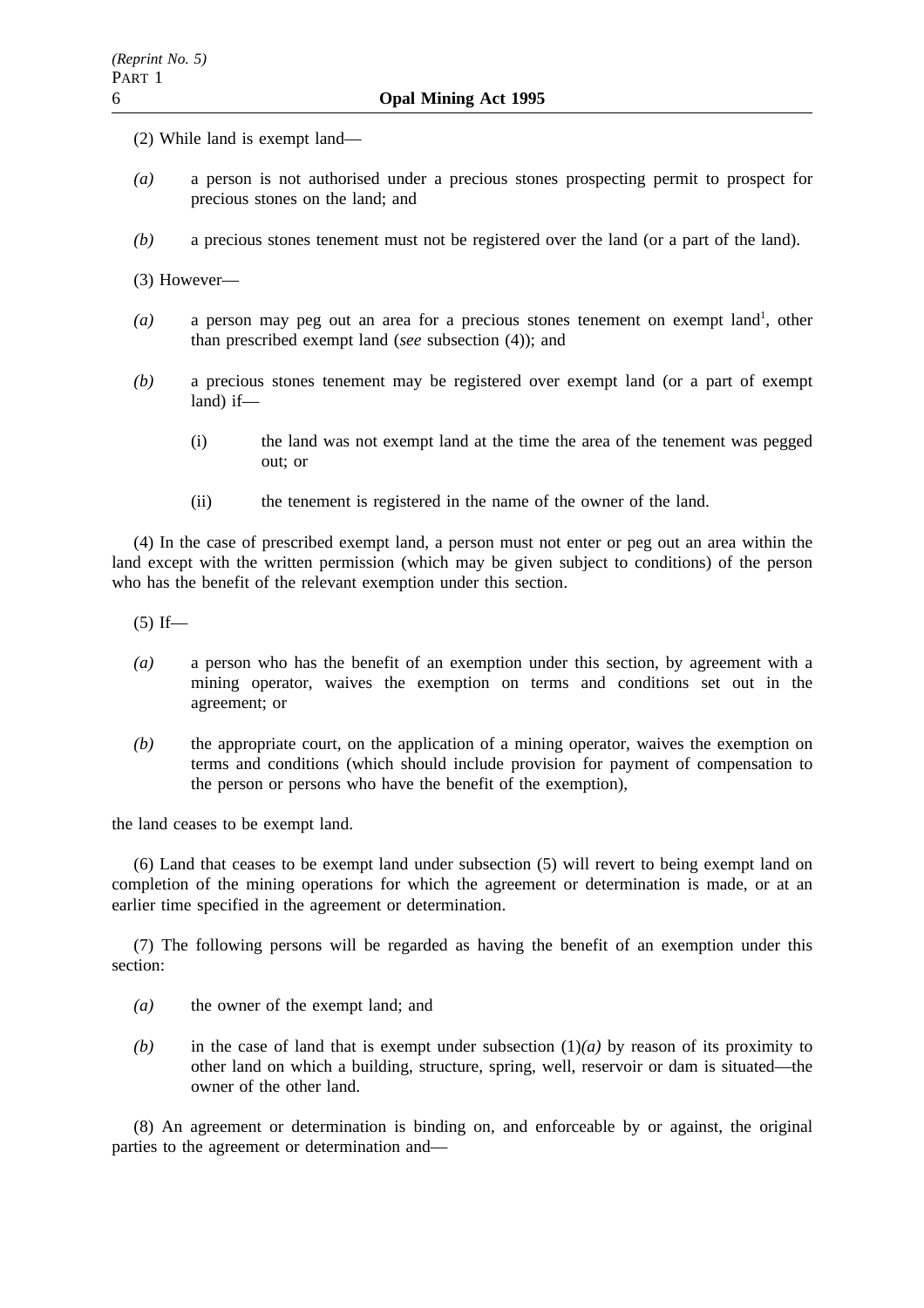- *(a)* successors in title to the owner of the land who originally had the benefit of the exemption; and
- *(b)* the holders from time to time of precious stones tenements authorised under the terms of the agreement or determination.

(9) An agreement by which an exemption is waived must comply with requirements determined by the Director and a copy of the agreement must be lodged with the Mining Registrar in accordance with the regulations.

<sup>&</sup>lt;sup>1</sup> A person may peg out an area for a tenement with a view to negotiating a waiver, or to obtaining a determination of a court, under subsection (5).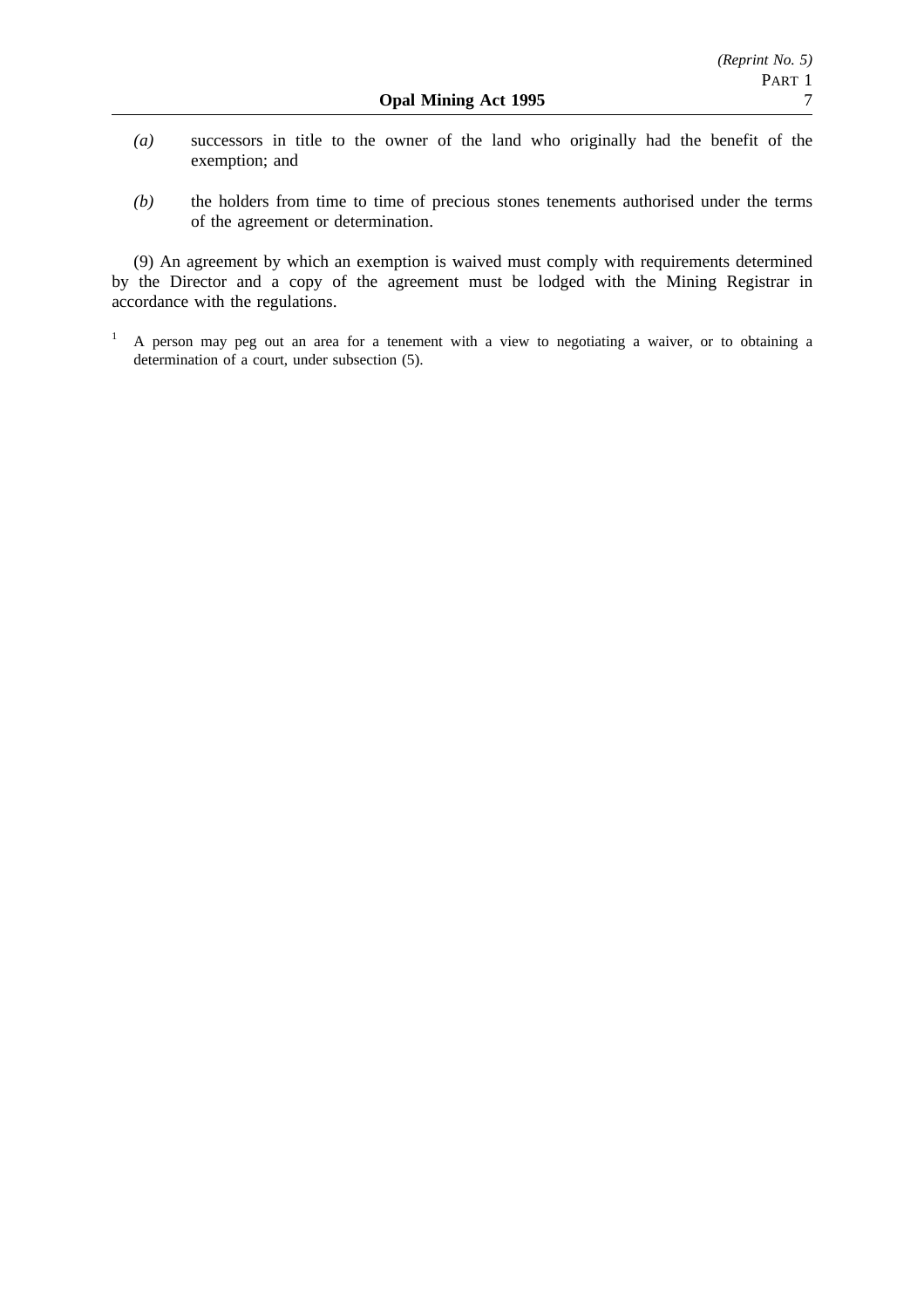## **Part 2—Precious stones prospecting permits**

## **Application for permit**

**7.** (1) A person may apply for a precious stones prospecting permit.

- (2) The application—
- *(a)* must be made in a form determined by the Director; and
- *(b)* must be made personally or, in the case of a corporation, by an officer of the corporation who is authorised to make the application, at an office of the Mining Registrar; and
- *(c)* must be accompanied by the prescribed application fee.
- (3) The applicant (in the case of a natural person) must be at least 16 years of age.

(4) A mining registrar may issue a precious stones prospecting permit to a person who has made due application for the permit and paid the appropriate fee.

(5) A person is not eligible to be issued, or to hold, a precious stones prospecting permit if the person is disqualified from holding a permit under this Act or the regulations.

### **Nature of permit**

**8.** (1) A person must not hold more than one precious stones prospecting permit.

- (2) A precious stones prospecting permit cannot be held jointly by two or more persons.
- (3) A precious stones prospecting permit is not transferable.
- (4) A person must not—
- *(a)* lend a precious stones prospecting permit to another person; or
- *(b)* permit another person to use, or to take the benefit, of his or her precious stones prospecting permit.

Maximum penalty: \$2 500.

## **Terms and renewal of permit**

**9.** (1) A precious stones prospecting permit will, subject to this Act, remain in operation for a term of one year from the date of issue.

(2) A person may from time to time apply for the renewal of a precious stones prospecting permit.

- (3) The application—
- *(a)* must be made any time after one month before the day on which the precious stones prospecting permit is due to expire; and
- *(b)* must be made in a form determined by the Director; and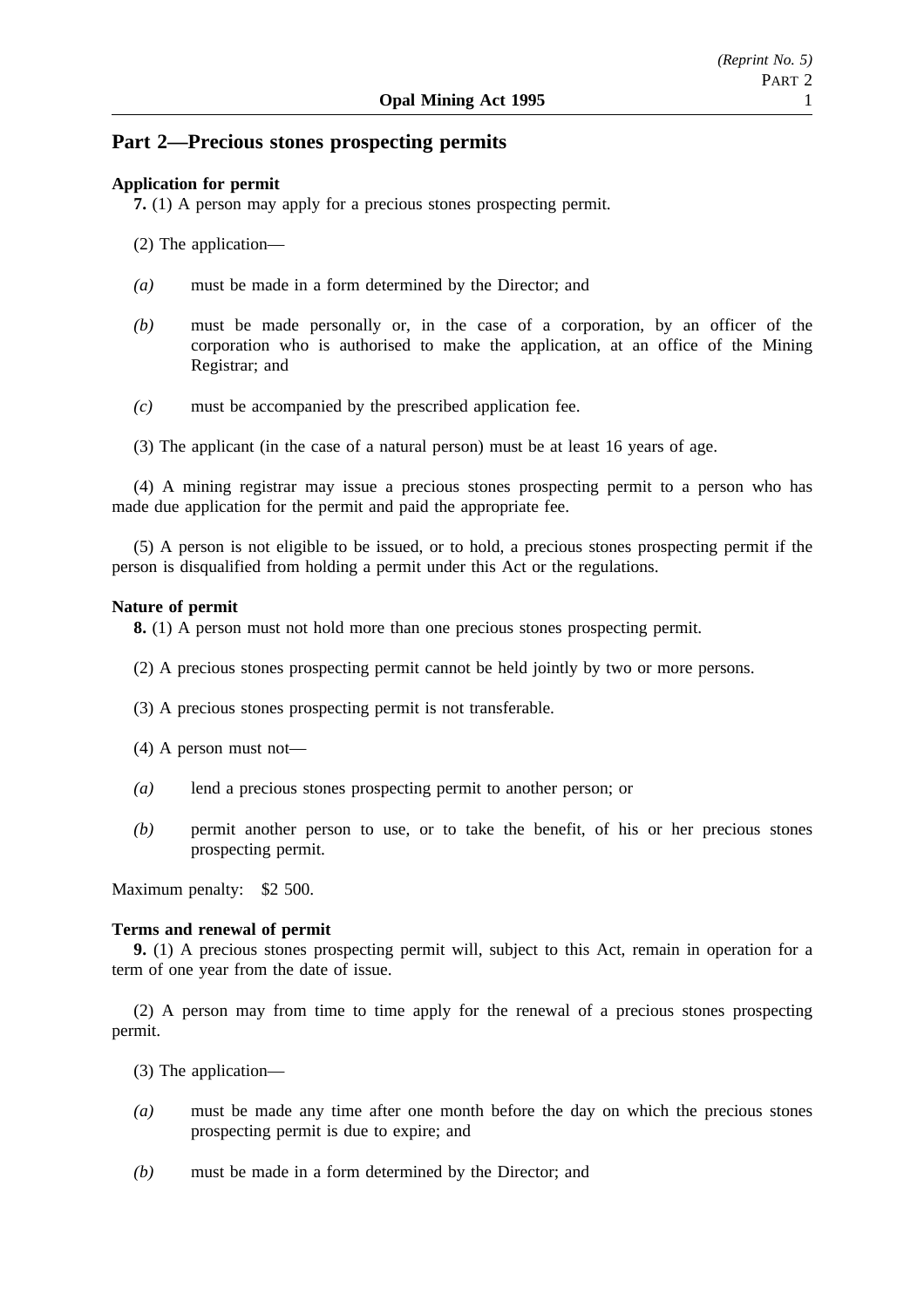- *(c)* must be made personally or, in the case of a corporation, by an officer of the corporation who is authorised to make the application, at an office of the Mining Registrar; and
- *(d)* must be accompanied by the prescribed application fee.
- (4) A renewal will be issued by a mining registrar.
- (5) The period of renewal will be one year.

(6) A precious stones prospecting permit may, subject to this Act and in accordance with the regulations, be surrendered.

#### **Rights of holder of permit**

**10.** (1) A precious stones prospecting permit authorises the holder to prospect for precious stones and to peg out an area for a precious stones tenement in accordance with this Act.

(2) However, the authority conferred by subsection (1) is subject to various qualifications prescribed by this  $Act.<sup>1</sup>$ 

(3) The holder of a precious stones prospecting permit (other than a corporation) must carry out any pegging of an area under the permit personally.

(4) In the case of a corporation, any pegging out under the permit must be carried out by a person who holds a specific authority from the corporation to act on its behalf.

(5) The pegging must comply with requirements prescribed by the regulations.

<sup>1</sup> *See* especially section 11.

#### **Qualifications to permits**

**11.** (1) A precious stones prospecting permit does not authorise a person to prospect for precious stones on exempt land.<sup>1</sup>

(2) A precious stones prospecting permit does not authorise the conduct of operations that involve the disturbance of land by declared equipment or explosives, other than where explosives are used to assist in sinking a prospecting shaft.

(3) A precious stones prospecting permit does not authorise the pegging out of an area for a precious stones tenement on land that has been granted in fee simple, or is subject to native title conferring an exclusive right to possession of the land, except with the written consent of the owner of the land.

(4) If the holder of a precious stones prospecting permit is a corporation, the precious stones prospecting permit does not authorise the pegging out of an area for a precious stones tenement—

- *(a)* on land that is within a precious stones field unless—
	- (i) the land is within a designated area; or
	- (ii) the land is not within 500 metres of a registered tenement at the time of pegging; $^{2}$  or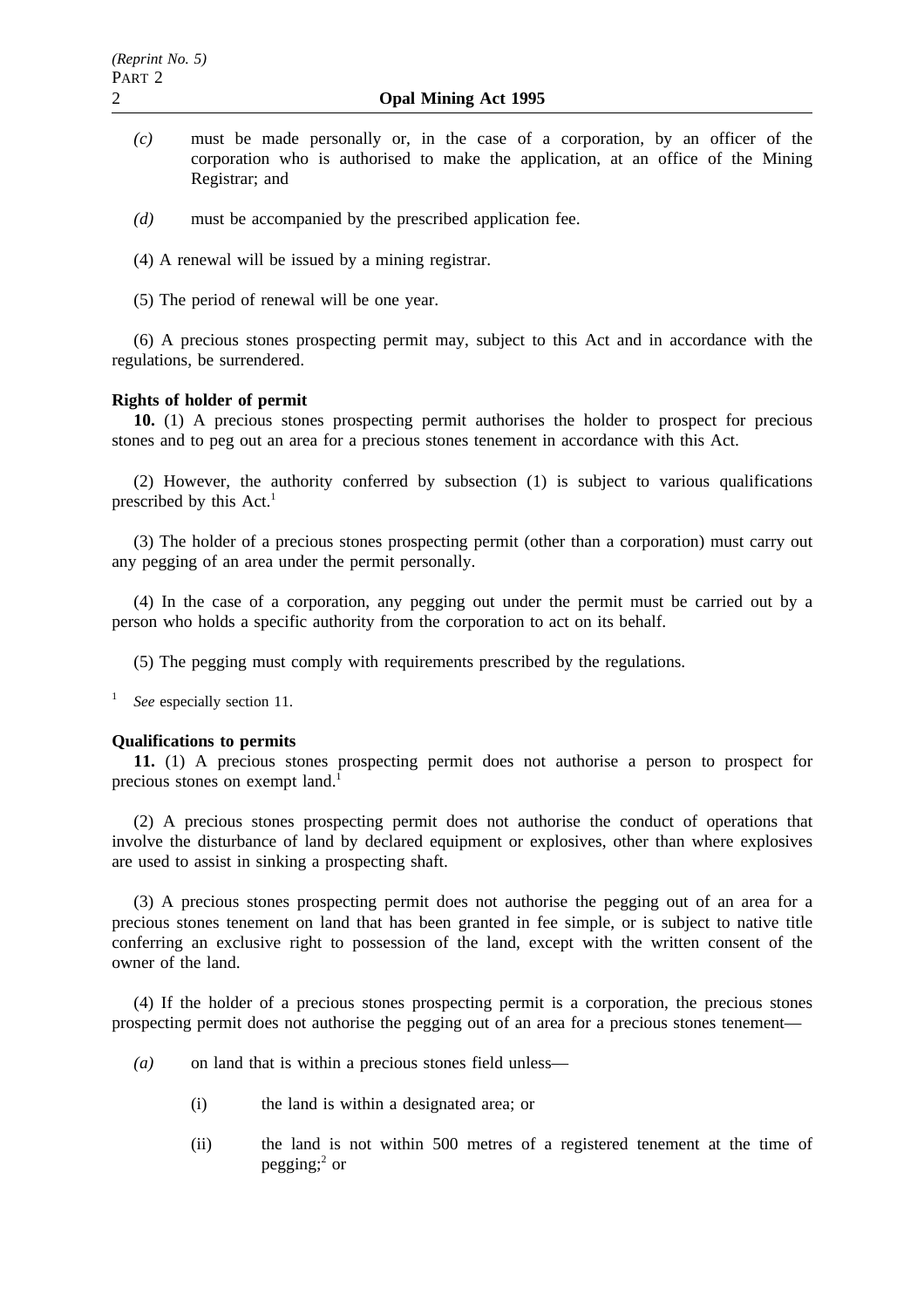- (iii) the corporation was lawfully prospecting on land within the precious stones field at the time the precious stones field was declared and the pegging occurs during the course of that prospecting, or within three months of a cessation of that prospecting; or
- *(b)* on land that is within an exclusion zone.

(5) A precious stones prospecting permit does not authorise the pegging out of an area for an opal development lease on land that is within a precious stones field unless—

- *(a)* the land is within a designated area; or
- *(b)* the land is not within 500 metres of a registered tenement at the time of pegging and is not over ground that has been previously disturbed by mining operations.

(6) A precious stones prospecting permit does not authorise the pegging out of an area for a precious stones tenement on land that is within an opal development area under the Mining Act.<sup>3</sup>

(7) A precious stones prospecting permit does not authorise the pegging out of an area for a precious stones tenement on land—

- *(a)* that is within an area that has been pegged out by another person (that pegging out not having lapsed or been cancelled); or
- $(b)$  that is within an existing precious stones tenement.<sup>4</sup>
- (8) If a precious stones tenement lapses or is cancelled under this Act—
- *(a)* if the tenement is an opal development lease—
	- (i) the holder of the lease must not peg an area for another opal development lease on land that was within the previous lease; and
	- (ii) no other person may peg an area for another opal development lease on land within the previous lease unless at least 30 days have elapsed since the previous lease came to an end; and
- *(b)* if the tenement is a precious stones claim—the holder of the claim must not, without the written approval of the Mining Registrar, peg an area for another tenement on land within the previous tenement unless at least 12 months have elapsed since the previous tenement came to an end.

(9) A person may appeal against a decision of the Mining Registrar not to grant an approval under subsection  $(8)(b)$  to the Warden's Court and the court may, on appeal—

- *(a)* confirm the Mining Registrar's decision; or
- *(b)* reverse the Mining Registrar's decision.
- (10) A person must not have pegged out at the same time—
- *(a)* more than one area for an opal development lease;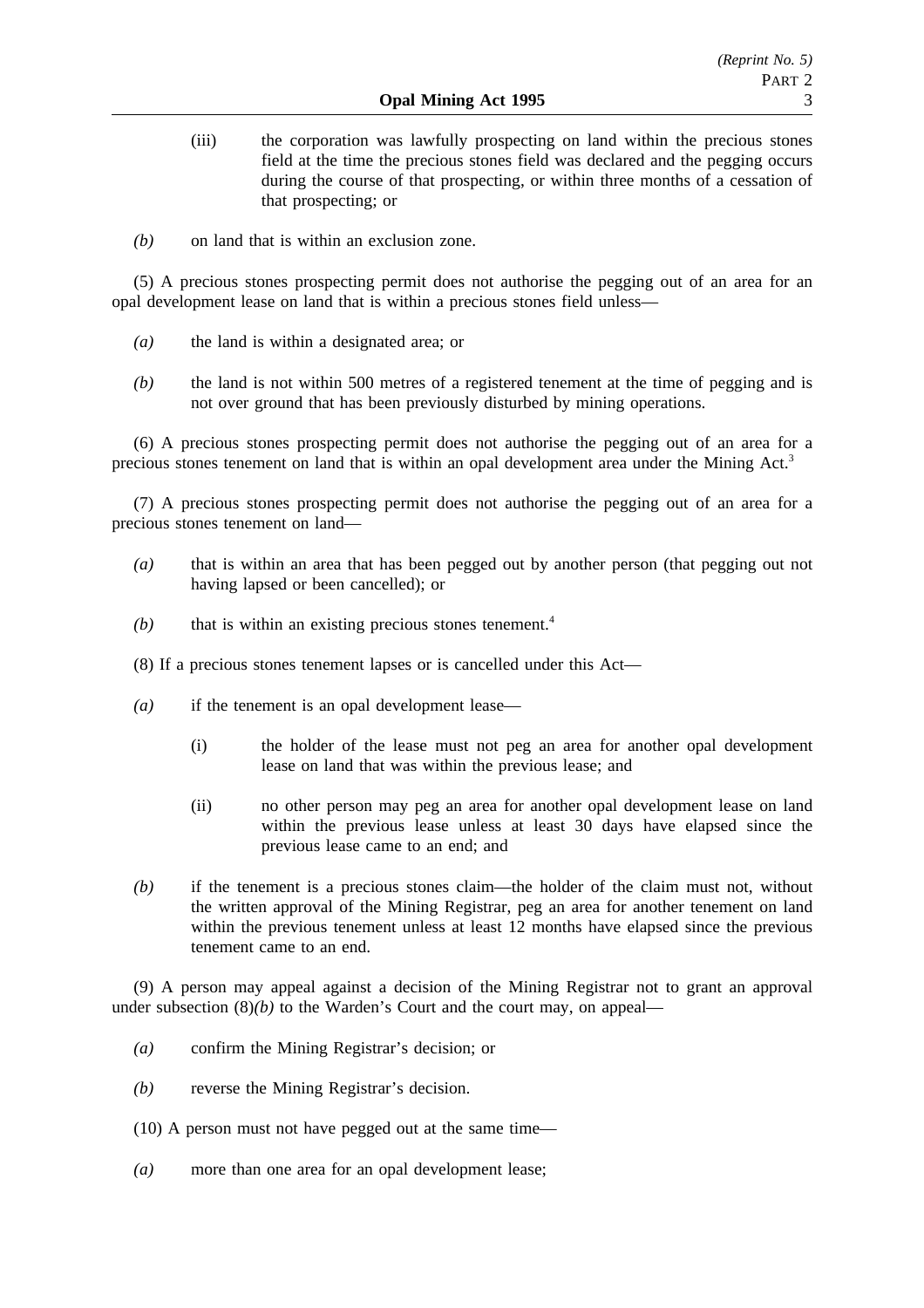- *(b)* more than one area for a precious stones claim in a part of a precious stones field that is not within a designated area, subject to the qualification that a person may peg out two areas for precious stones claims in such a case if one or both of the claims are within the area (or former area) of an opal development lease<sup>5</sup>;
- *(c)* more than two areas for precious stones claims.

(11) A person must not peg out an area if to do so would be contrary to the regulations.

- 
- <sup>1</sup> Detailed provisions about exempt land appear in section 6.<br><sup>2</sup> There is one exception to this provision, namely, the holder of an opal development lease can peg out an area for a precious stones claim within the area of the lease.<br>
<sup>3</sup> *See* section 8A of the Mining Act.
- 
- <sup>4</sup> There is one exception to this provision, namely, the holder of an opal development lease can peg out an area for a precious stones claim within the area of the lease.
- <sup>5</sup> Section 23(2)*(b)* provides that a person can only peg out one area for a precious stones claim within the area of an opal development lease during the term of registration. However, once the registration of the lease has come to an end, a person could peg out and register another opal development lease and, subsequently, another precious stones claim.

### **Area to be pegged out etc**

**12.** (1) The size, shape and dimensions of an area pegged out under a precious stones prospecting permit must conform with the regulations.

(2) The person who pegs out an area must ensure that all posts, boundary indicators and notices are maintained in accordance with requirements prescribed by the regulations.

## **Major working areas—Coober Pedy**

**13.** (1) The regulations must, after the Minister has consulted with such approved associations as the Minister thinks fit, identify an area or areas within the Coober Pedy Precious Stones Field as a major working area or major working areas for the purposes of this section.

(2) A major working area identified under subsection (1) must include a buffer zone around all extensively worked areas within the major working area (as determined according to circumstances in existence at the time that the regulation establishing the major working area is made).

(3) The buffer zone under subsection (2) must (at the time that the buffer zone is established) be at least 500 metres wide at any particular point.

(4) The following provisions apply with respect to a major working area identified under subsection (1), and to a person who has pegged out an area for a tenement within such an area, despite the other provisions of this Act:

- *(a)* a person may only peg out an area for a precious stones claim within a major working area, and a corporation cannot peg out any area within a major working area; and
- *(b)* the maximum permissible area that can be pegged out for a precious stones claim within a major working area is 5 000 square metres; and
- *(c)* a person who has pegged out an area for a precious stones claim within a major working area cannot simultaneously have another area pegged out within the precious stones field and, if or when the tenement is registered, the person cannot simultaneously hold more than one tenement within the precious stones field.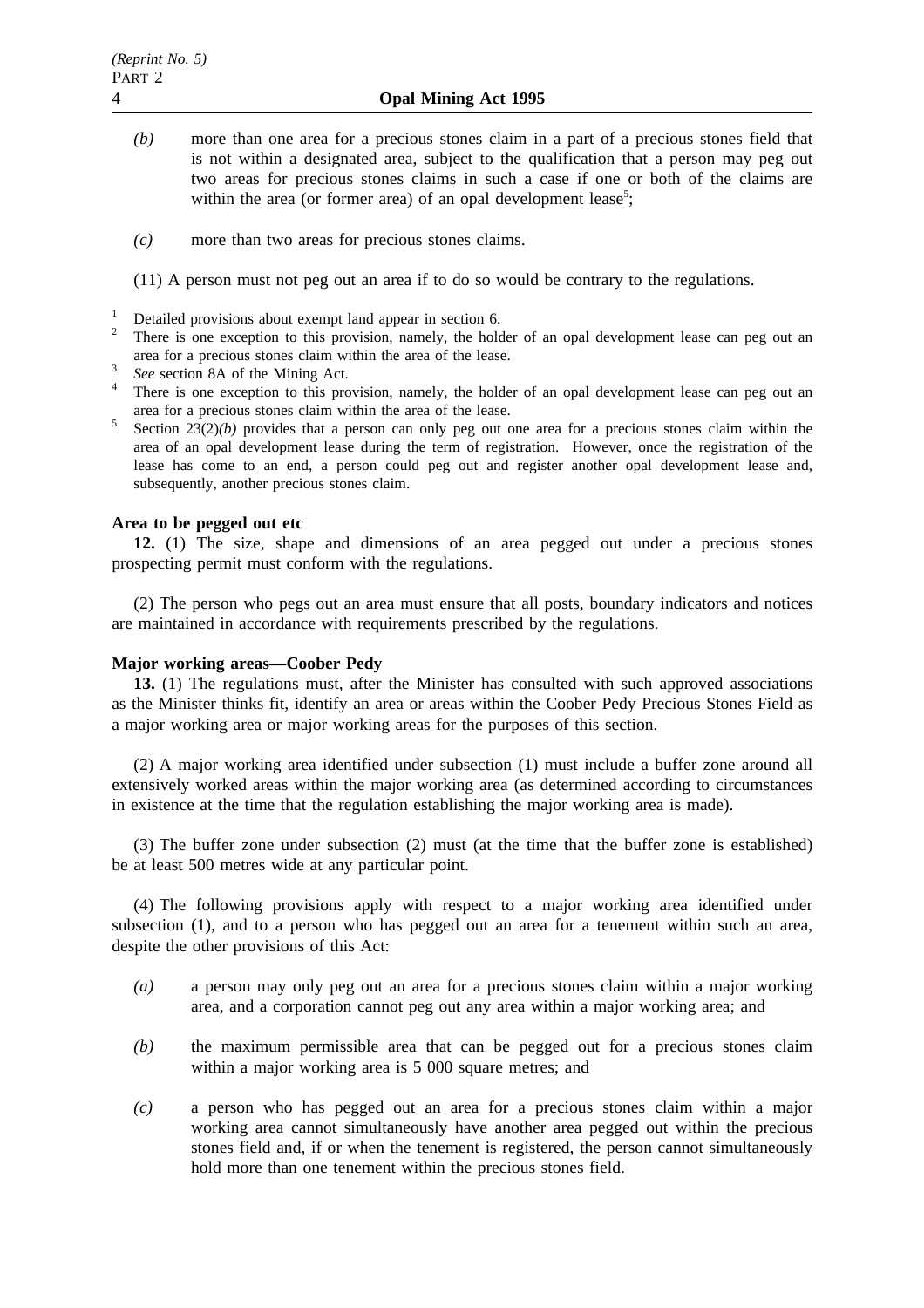(5) The regulations under subsection (1) may, by subsequent regulation, after the Minister has consulted with such approved associations as the Minister thinks fit, be varied from time to time.

## **Notice of pegging**

**14.** If an area (or part of an area) pegged out under a precious stones prospecting permit is within a precious stones field, notice of the pegging must be given in accordance with the regulations.

### **Effect of pegging an area**

**15.** (1) The holder of a precious stones prospecting permit who pegs out an area for a precious stones claim that is wholly within a precious stones field has, subject to this Act—

- *(a)* an exclusive right to conduct mining operations, other than by the use of declared equipment, for the recovery of precious stones from the area, and to sell, use, or dispose of precious stones recovered in the course of those operations, from the day of the pegging; and
- *(b)* an exclusive right to apply for the registration of a precious stones claim within 14 days after the day on which the area is pegged out.
- (2) The holder of a precious stones prospecting permit who pegs out—
- *(a)* an area for a precious stones claim that is not wholly within a precious stones field; or
- *(b)* an area for an opal development lease,

has an exclusive right to apply for the registration of the relevant tenement within 14 days after the day on which the area is pegged out (but does not have a right to conduct mining operations on the land until a tenement is registered).

#### **Ballot may be conducted in certain cases**

**16.** (1) If—

- *(a)* it is proposed that the Governor, by proclamation, declare land to be a precious stones field; and
- *(b)* the Minister considers that it is appropriate that this section apply in order to facilitate orderly prospecting and pegging of areas for precious stones tenements on the land,

the Minister may, by notice published in the *Gazette* at the time that the Governor makes the proclamation, declare that this section applies in relation to the land.

(2) If the Minister makes a declaration under subsection (1)—

- *(a)* the holder of a precious stones prospecting permit cannot prospect for precious stones or peg out an area on the land to which the declaration relates until a day specified by the Minister in the notice in the *Gazette* ("**the declared day**"); and
- *(b)* a person appointed by the Minister for the purpose will carry out a ballot on the declared day in accordance with the Minister's directions to determine who may have the first opportunity to prospect for precious stones and peg out areas on the land.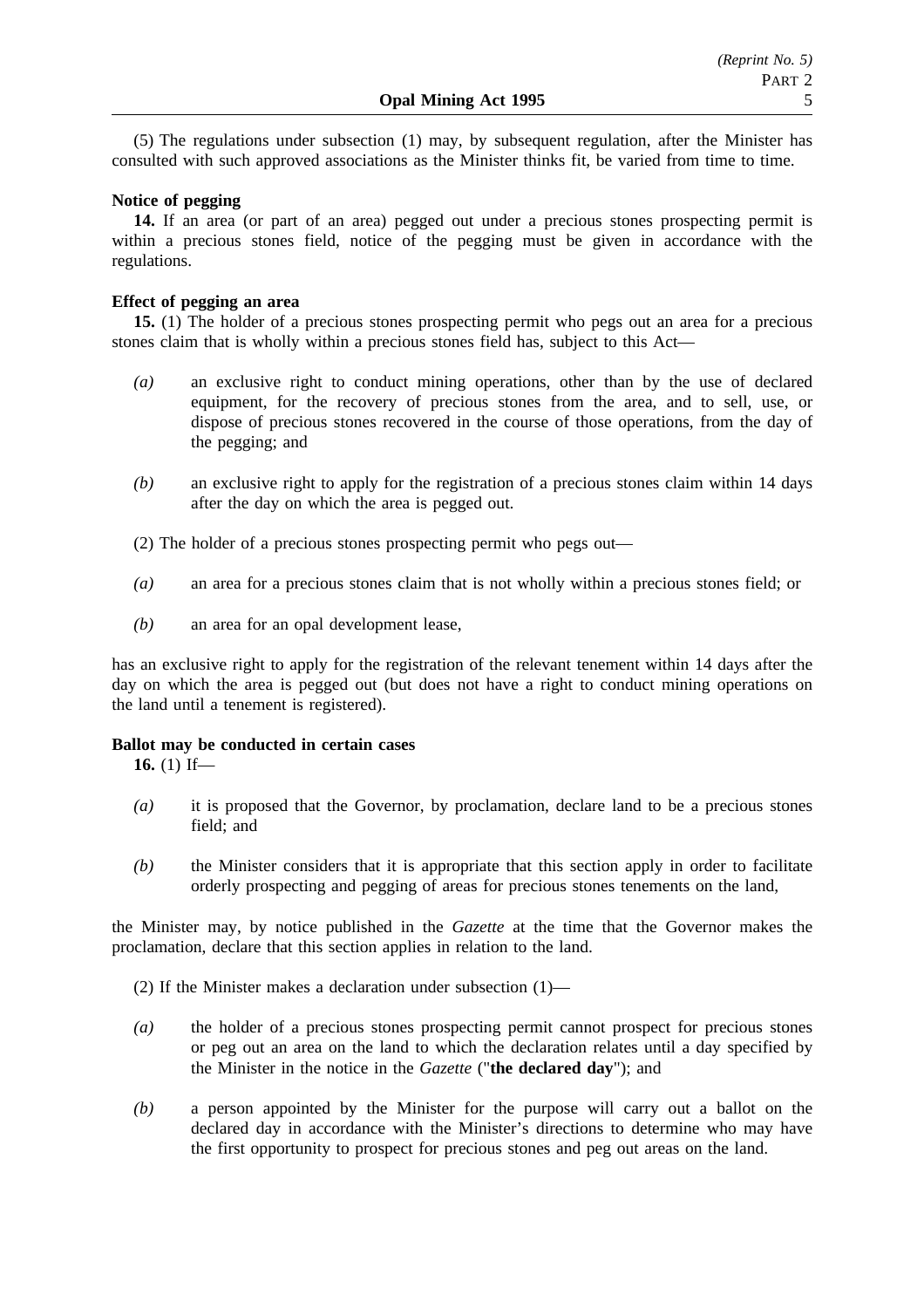- (3) For the purposes of subsection (2), the Minister must—
- *(a)* in the notice in the *Gazette*
	- (i) set out the conditions that are to apply to the ballot; and
	- (ii) invite interested persons (being the holders of precious stones prospecting permits) to register for inclusion in the ballot before a specified day in a manner and form determined by the Minister; and
- *(b)* cause the land to be divided into blocks, of dimensions determined by the Minister, and ensure that each block is allocated an identifying number for the purposes of the ballot; and
- *(c)* cause a plan of the land that clearly delineates those blocks with their identifying numbers to be made available for public inspection at the principal office of the Director, or at another appropriate place specified by the Minister by notice in the *Gazette*, at least seven days before the declared day.

(4) The holder of a precious stones prospecting permit who is registered for inclusion in the ballot in accordance with subsection (3) may participate in the ballot by attending in person on the declared day at a place and time specified by the Minister in the notice under subsection (1).

(5) A person who is allocated a block by virtue of participation in the ballot—

- *(a)* may, no later than 5 p.m. on the day immediately following the day of allocation, peg out the block for a precious stones tenement in accordance with directions issued by the Minister at the time of the allocation of the block; and
- *(b)* must, if the person has pegged out the block under paragraph *(a)*, give notice of the pegging in accordance with the regulations; and
- *(c)* may apply to the nearest office of the Mining Registrar to the land for registration of the tenement no later than 14 days after the declared day.

(6) A mining registrar must not, for 14 days immediately following the declared day, register a precious stones tenement in respect of a part of the land unless the application is made by a person under subsection (5).

(7) A person must not, for 14 days immediately following the declared day, prospect for precious stones or peg out an area for a precious stones tenement on land to which this section applies except on a block allocated to the person by virtue of his or her participation in the ballot.

 $(8)$  If—

*(a)* a person who has been allocated a block—

- (i) fails to peg out an area for a precious stones tenement on the block within the time set by subsection (5)*(a)*; or
- (ii) fails to give notice of a pegging in accordance with the regulations; or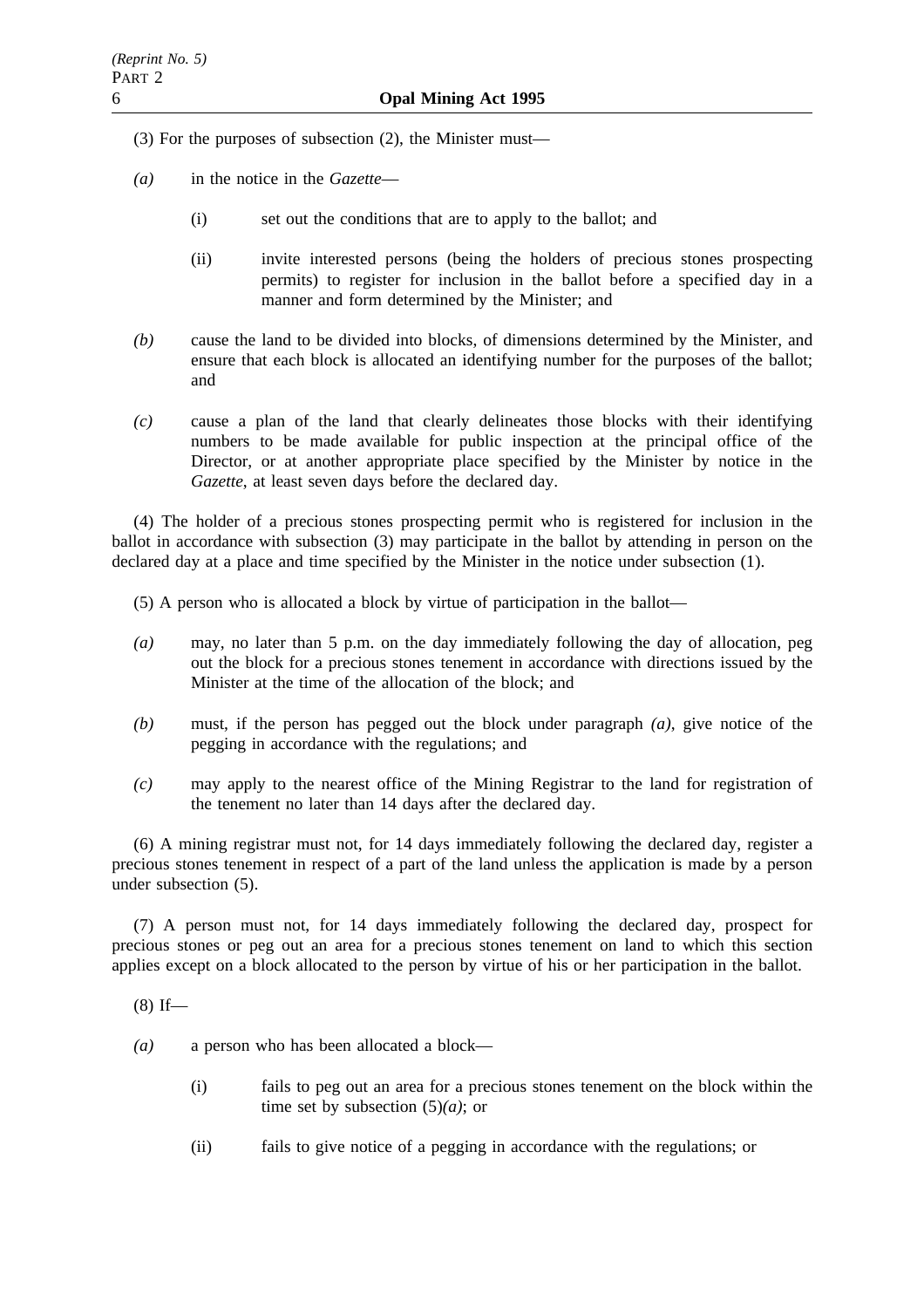- (iii) fails to apply for registration of a tenement within the time set by subsection (5)*(c)*; or
- *(b)* a block is not taken up through the ballot,

the land comprised in the block may, at any time after 14 days from the declared day, be pegged out by another person in accordance with the provisions of this Act (other than this section).

(9) If a person prospects for precious stones or pegs out an area for a precious stones tenement in contravention of this section—

- *(a)* the person is guilty of an offence and liable to a penalty not exceeding \$5 000; and
- *(b)* a pegging purportedly made by the person has no effect.

(10) The Minister may, by notice in the *Gazette*, fix a fee for participation in the ballot, and a person who pays the fee but is not successful in the ballot will, on application in a manner and form determined by the Minister, be refunded the fee.

(11) A person is not entitled to obtain more than one block through participation in the ballot.

(12) A right to peg out a block awarded to a person through participation in the ballot is not transferable.

(13) The Minister must ensure that a copy of a notice published in the *Gazette* for the purposes of this section is also—

- *(a)* published in a newspaper circulating generally throughout the State; and
- *(b)* displayed, for a reasonable period of time, in the nearest office of the Mining Registrar to the land.
- (14) This section applies despite the other provisions of this Act.

## **Pegging may lapse**

**17.** If—

- *(a)* an application for registration of a tenement is not made in accordance with Part 3 within 14 days after the day on which an area is pegged out; or
- *(b)* an application for registration of a tenement is refused under Part 3,

the pegging ceases to have effect (and the entitlements that arise from the pegging lapse).

## **Offence to contravene this Part**

**18.** If a person—

*(a)* purports to peg out an area for a precious stones tenement while not being authorised to do so under a valid precious stones prospecting permit; or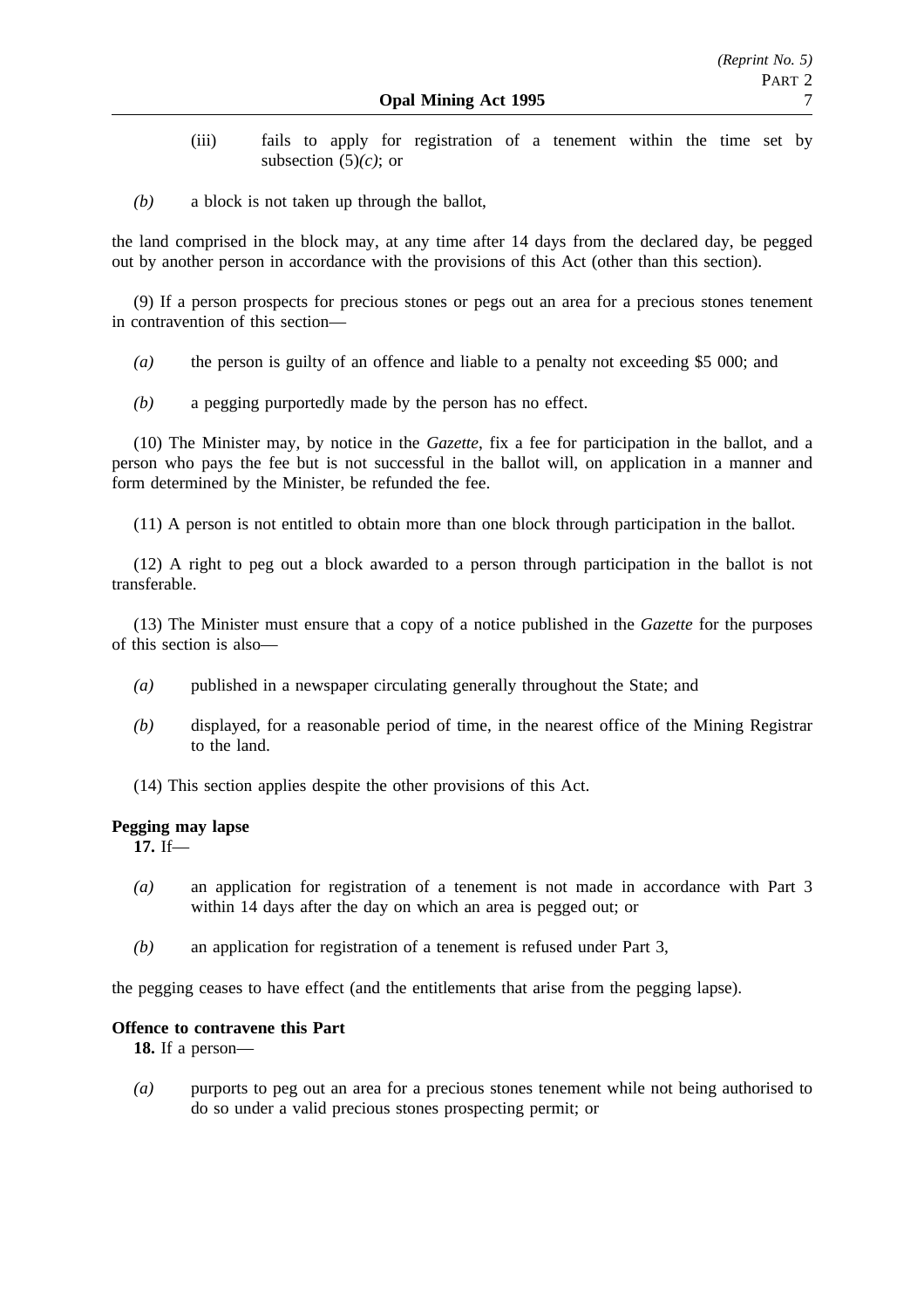- *(b)* while being the holder of a precious stones prospecting permit, pegs out an area in contravention of this Act or otherwise than in accordance with an authority conferred by this Act; or
- *(c)* having pegged out an area, carries out unauthorised mining operations within the area,

#### then—

- *(d)* the person is guilty of an offence and liable to a penalty not exceeding \$5 000; and
- *(e)* a pegging purportedly made by the person has no effect.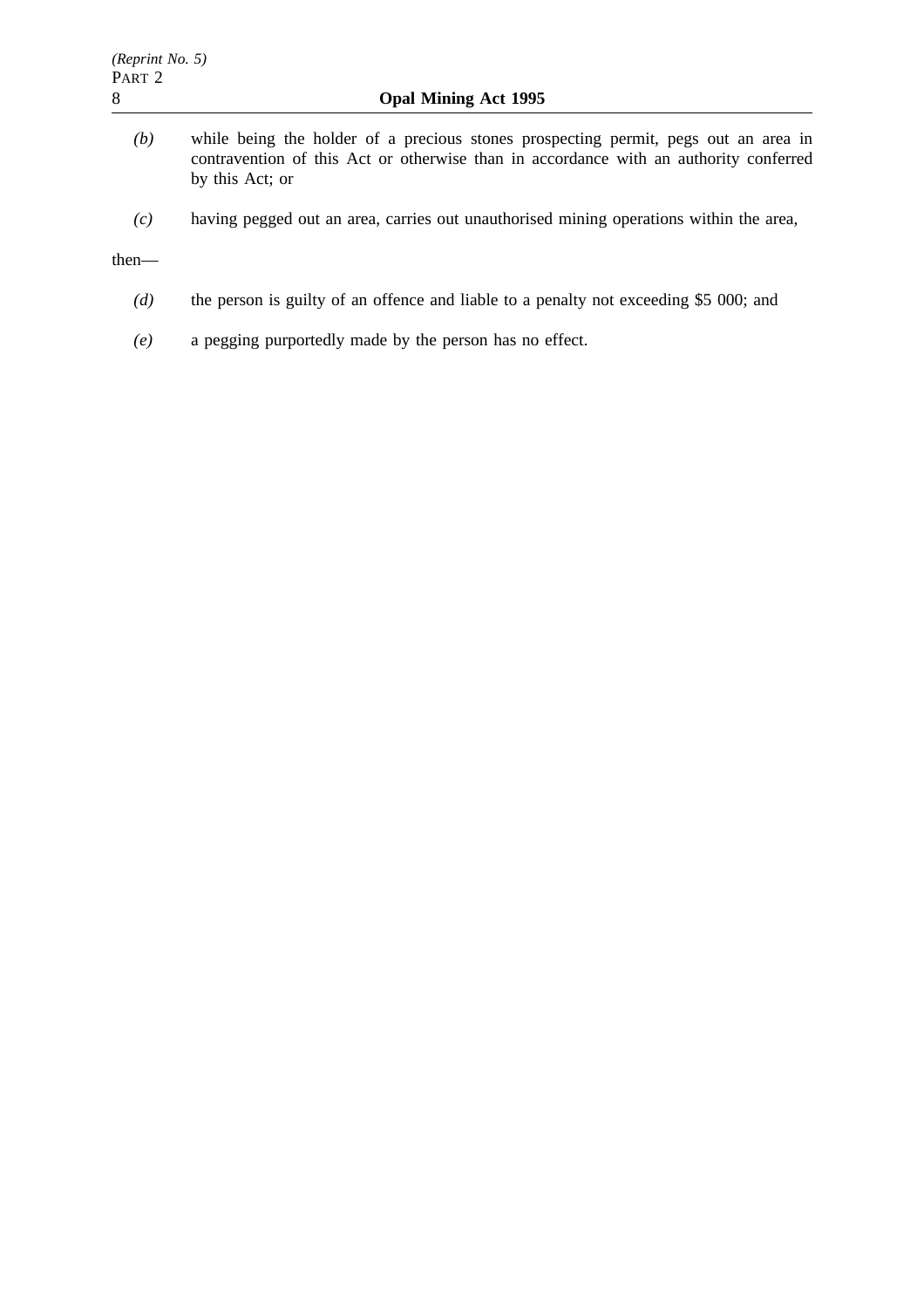## **Part 3—Precious stones tenements**

#### **Application for registration of tenement**

**19.** (1) The holder of a precious stones prospecting permit who has pegged out an area for a precious stones tenement may apply for registration of the tenement within 14 days after the day on which the area is pegged out.

- (2) The application—
- *(a)* must be made in a form determined by the Director; and
- *(b)* must be made personally by the holder of the permit or, in the case of a corporation, by a person who holds an authority from the corporation to make the application; and
- *(c)* must be accompanied by the prescribed application fee.
- (3) Unless otherwise determined by the Mining Registrar—
- *(a)* if the area is within (or partly within) a precious stones field—the application must be made at the nearest office of the Mining Registrar to the field;
- *(b)* in other cases—the application must be made at either of the two nearest offices of the Mining Registrar to the area that has been pegged out.

(4) If the area is not wholly within a precious stones field, the applicant must serve on the owner of the land notice of the application within 14 days after making the application.

(5) A notice under subsection (4) must be in a form determined by the Director and, if relevant, must include information about declared equipment that the mining operator proposes to use on the land.

(6) A notice need not be given under subsection (4) if it is not required under an agreement under this Act.

## **Registration of tenement**

**20.** (1) If due application is made for the registration of a precious stones claim, the Mining Registrar must, subject to Part 7 and the other provisions of this Act, register the precious stones claim.

(2) If the precious stones claim is wholly within a precious stones field, a registration under subsection (1) will be taken to have occurred at the time that the application was lodged at the appropriate office of the Mining Registrar.

(3) If due application is made for the registration of an opal development lease, the Mining Registrar must refer the application to the Director for an inspection of the area and the preparation of a report on the suitability of the area for an opal development lease.

(4) The Director must, on receipt of the report, determine whether an opal development lease should be granted or refused and then give notice of his or her decision to the Mining Registrar and to the applicant.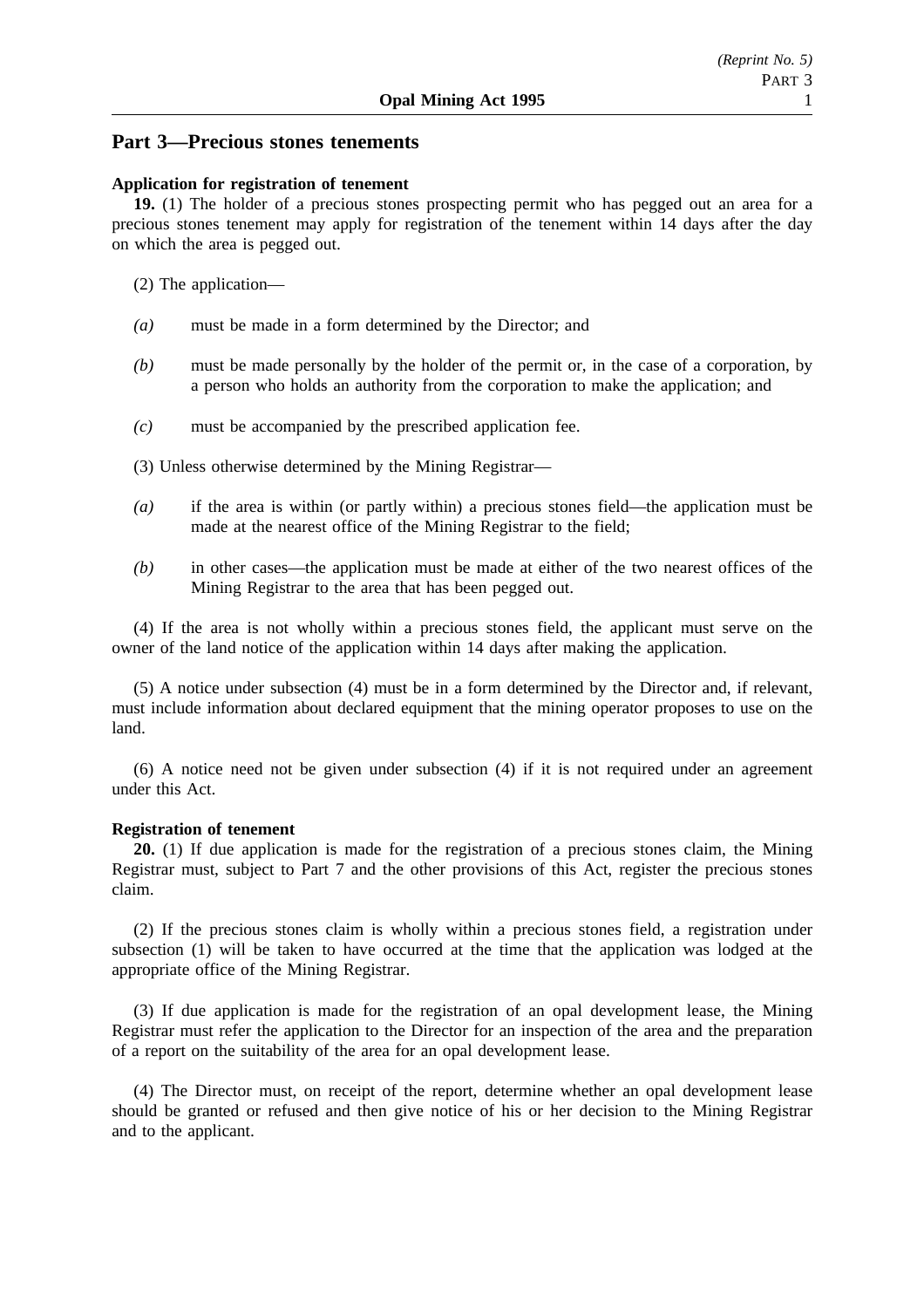(5) If the Director determines that it is appropriate for an opal development lease to be granted, the Mining Registrar must, on receipt of the notice under subsection (4), subject to this Act, grant and register an opal development lease.

(6) The Mining Registrar may refuse to register a precious stones tenement if it appears that the applicant has contravened, or failed to comply with, a provision or requirement of this  $Act<sup>1</sup>$ 

(7) The Mining Registrar may refuse to register a precious stones tenement if satisfied that—

- *(a)* before the area for the tenement was pegged out, an application had been lodged under the Mining Act for an exploration licence to carry out exploratory operations for precious stones (or various minerals including precious stones) in an area comprising the area that has been pegged out, or a portion of that area; and
- *(b)* the application has not been refused.

(8) The Mining Registrar cannot register a precious stones tenement if to do so would be inconsistent with a public undertaking by the Minister to the mining industry.

### **Note—**

Except as provided by subsection (2), the registration of a tenement takes effect from the time of registration.

<sup>1</sup> For example, if the applicant did not, as the holder of a precious stones prospecting permit, give a valid notice of entry under section 32 for land outside a precious stones field.

#### **Maximum number of tenements**

**21.** A person must not hold at the same time—

- *(a)* more than one opal development lease;
- *(b)* more than one precious stones claim that is in a precious stones field, subject to the qualification that a person may hold two precious stones claims in such a case if one or both of the claims arise from an opal development lease<sup>1</sup>;
- *(c)* more than two precious stones claims.
- Section  $23(2)(b)$  provides that a person can only peg out one area for a precious stones claim within the area of an opal development lease during the term of registration. However, once the registration of the lease has come to an end, a person could peg out and register another opal development lease and, subsequently, another precious stones claim.

## **Term and renewal of tenement**

**22.** (1) The period of registration of a precious stones tenement will be three months.

(2) A person may from time to time apply for the renewal of the registration of a precious stones claim.

- (3) The application—
- *(a)* must be made within the period prescribed by the regulations; and
- *(b)* must be made in a form determined by the Director; and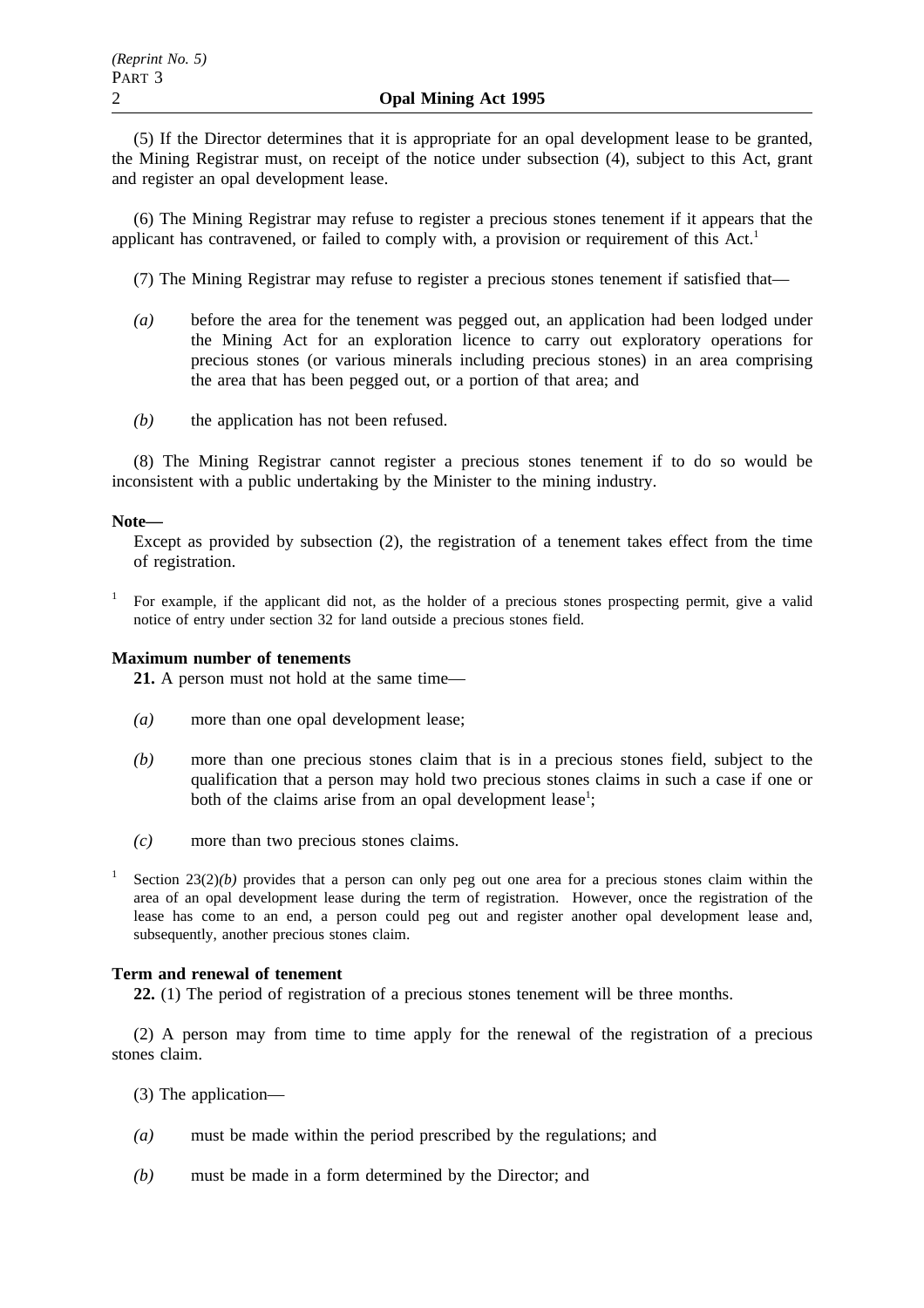- *(c)* must be made personally by the holder of the tenement or, in the case of a corporation, by a person who holds an authority from the corporation to make the application; and
- *(d)* must be accompanied by the prescribed application fee.
- (4) Unless otherwise determined by the Mining Registrar—
- *(a)* if the tenement is within (or partly within) a precious stones field—the application must be made at the nearest office of the Mining Registrar to the tenement;
- *(b)* in other cases—the application must be made at either of the two nearest offices of the Mining Registrar to the tenement.
- (5) The period of renewal for the registration of a precious stones claim is 12 months.

(6) If the registration of a precious stones claim is not renewed as required by or under this section, the claim lapses.

(7) However, if an application for renewal of the registration of a precious stones claim is not decided before the date on which the registration is due to expire, the registration continues until the application is decided.

(8) The Mining Registrar may refuse to renew a registration if the applicant has failed to comply with a requirement under this Act.

(9) The registration of an opal development lease is not renewable (and the lease lapses at the end of the period of registration).

#### **Rights conferred by a tenement**

**23.** (1) The holder of a registered precious stones claim has, subject to this Act, an exclusive right to conduct mining operations for the recovery of precious stones from the land comprised in the claim during the term of registration, and to sell, use or dispose of precious stones recovered in the course of those operations.

- (2) The holder of a registered opal development lease has, subject to this Act—
- *(a)* an exclusive right to conduct mining operations for the recovery of precious stones from the land comprised in the lease during the term of registration, and to sell, use or dispose of precious stones recovered in the course of those operations; and
- *(b)* an exclusive right to peg out an area (and only one area) for a precious stones claim within the area of the lease during the term of registration.

#### **Tenement non-transferable**

**24.** A precious stones tenement is not transferable.

#### **Unlawful entry on tenement**

**25.** (1) A person must not, without lawful authority or excuse, enter or remain on land comprised in a registered precious stones tenement without first obtaining the permission of the holder of the tenement.

Maximum penalty: \$2 500.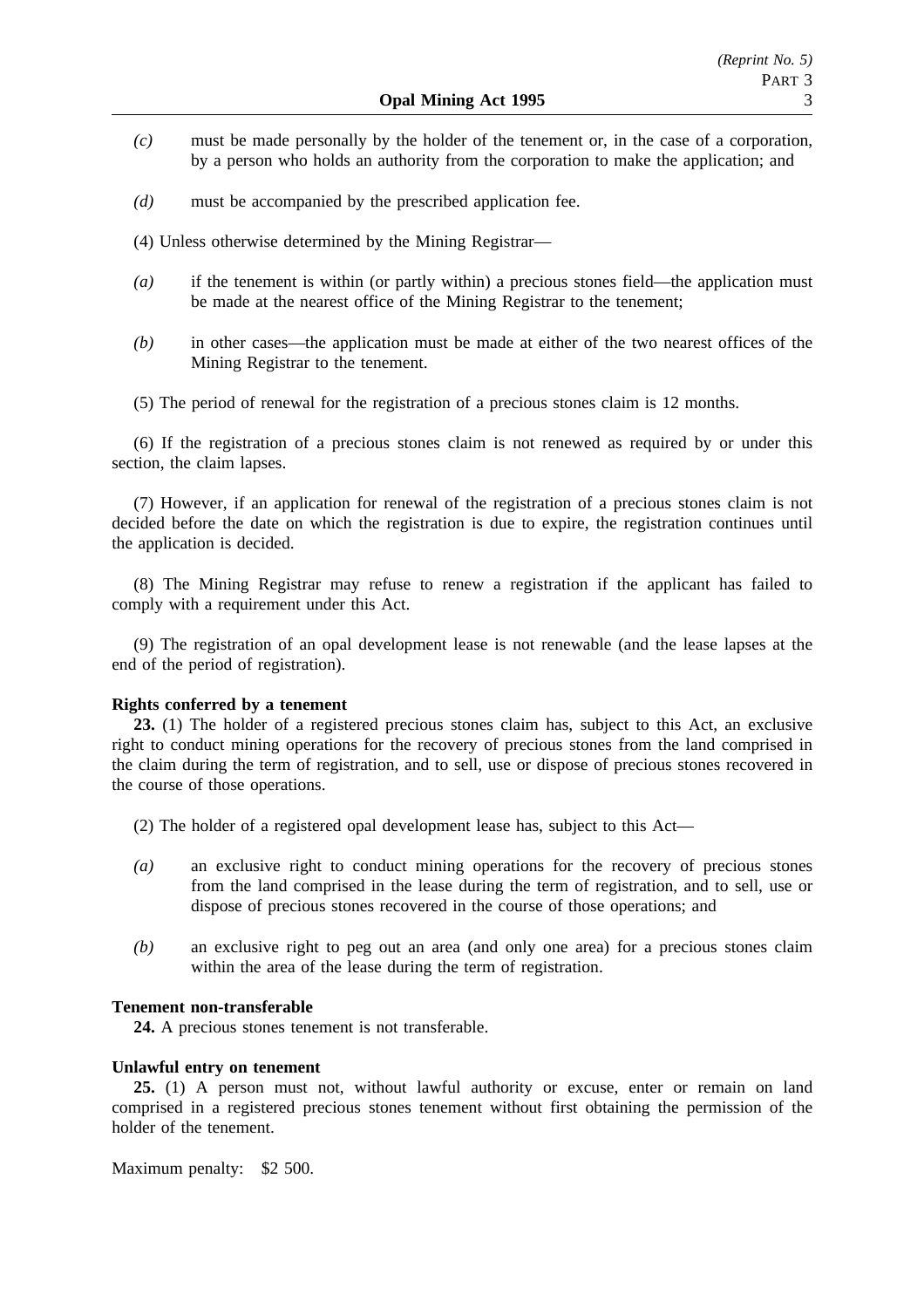- (2) However, this section—
- *(a)* does not apply—
	- (i) to a police officer acting in the course of official duties; or
	- (ii) to a person appointed under an Act acting in the course of official duties; and
- *(b)* does not affect any civil liability.

#### **Caveats**

**26.** (1) A person claiming an interest in a matter relevant to the registration of a tenement, or in a registered tenement, may lodge at an office of the Mining Registrar a caveat forbidding the registration of the tenement or an instrument affecting the tenement or interest.

(2) A caveat lodged under this section must—

- *(a)* be in a form determined by the Director and accompanied by the prescribed fee; and
- *(b)* state the full name and address of the caveator; and
- *(c)* state in detail the interest claimed by the caveator; and
- *(d)* be signed by the caveator or an agent of the caveator; and
- *(e)* give an address within the State for service of notices and proceedings relating to the caveat.
- (3) A mining registrar may reject a caveat—
- *(a)* if the caveator fails to comply with a requirement of subsection (2); or
- *(b)* if the mining registrar considers that an interest claimed by the caveator is not valid.
- (4) Unless the caveat is rejected, a mining registrar must, on the lodging of a caveat—
- *(a)* enter a memorial or copy of the caveat in the Mining Register; and
- *(b)* send notice of the lodging of the caveat to the holder of the relevant tenement and to any other person who, in the opinion of the mining registrar, should have notice of the caveat.

(5) Successive caveats must not be lodged in respect of the same subject matter except by leave of the Warden's Court.

- (6) A caveat will lapse if—
- *(a)* the Warden's Court orders its removal; or
- *(b)* the caveat is withdrawn by the caveator; or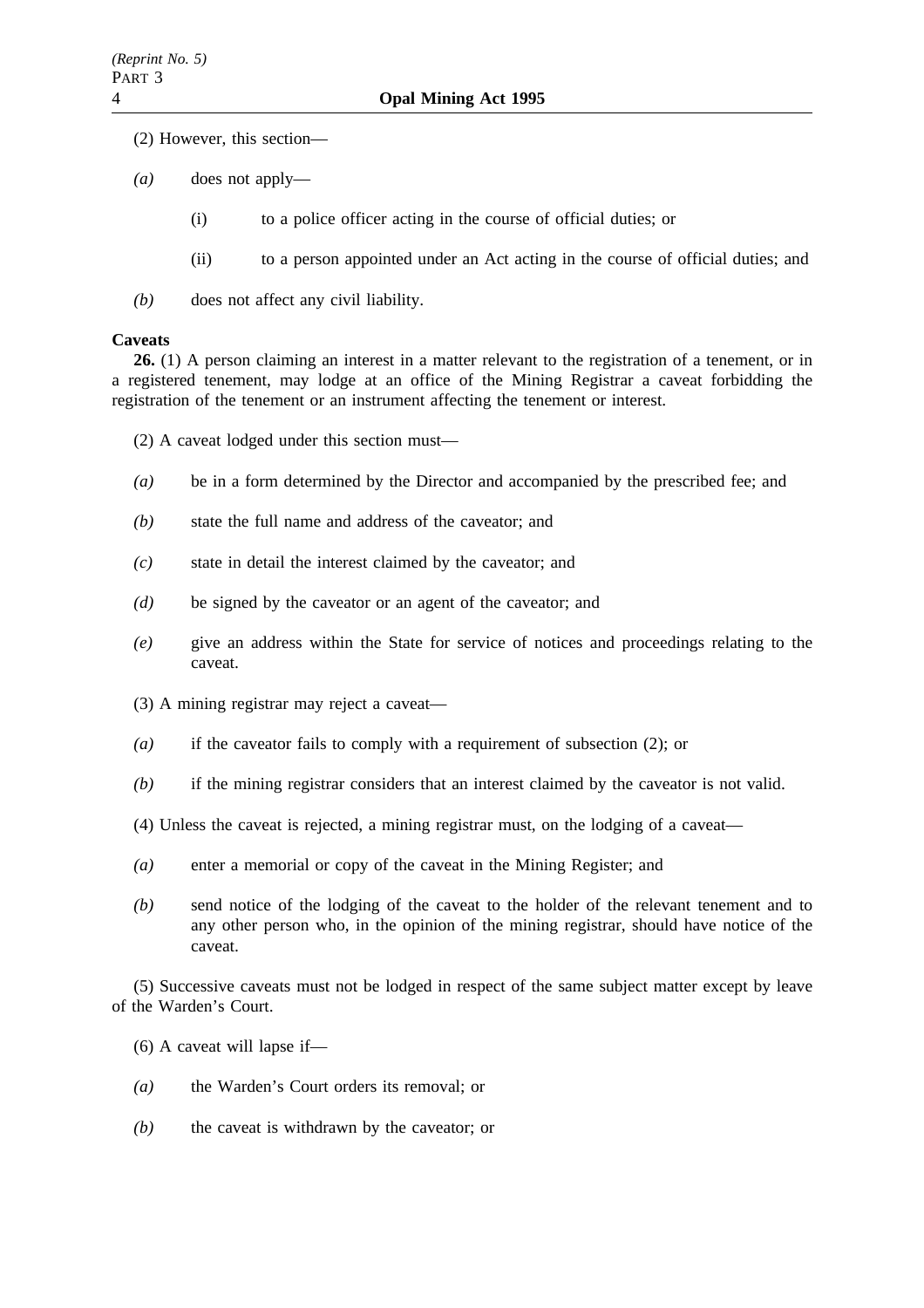*(c)* a person who has an interest in the matter challenges the caveat in the manner prescribed by the regulations and the caveator does not obtain an order of the Warden's Court confirming the caveat within 14 days after notice of the challenge is served on the caveator.

(7) The withdrawal of a caveat must be undertaken in a manner determined by the Director.

(8) A mining registrar must enter a memorial of the withdrawal of a caveat in the Mining Register.

(9) An instrument that would operate in derogation of rights protected by a caveat must not be registered by a mining registrar, and the operation of such an instrument will be suspended, while the caveat remains in force, unless the Warden's Court, or some other court that is competent to adjudicate on the rights protected by the caveat, otherwise orders.

(10) A person who has an interest in the matter may apply to the Warden's Court for an order under this section.

## **Power of Mining Registrar to cancel tenement**

**27.** (1) If the Mining Registrar discovers or determines, after a tenement is registered, that the tenement should not have been registered under this Act on account of a contravention of, or failure to comply with, a provision or requirement of this Act on the part of the holder of the tenement, the Mining Registrar may, by notice in writing to the holder of the tenement, give notice of his or her intention to cancel the registration of the tenement on a day specified in the notice (which must be at least 21 days after the date of the notice).

(2) A person who receives a notice under subsection (1) may apply to the Warden's Court to have the decision of the Mining Registrar reviewed.

(3) An application for review must be made within 14 days of service of the notice (unless the Warden's Court allows an extension of time).

(4) Pending the determination of an application for review, the Mining Registrar must not cancel the registration of the tenement.

- (5) At the conclusion of the review, the Warden's Court may—
- *(a)* confirm the decision of the Mining Registrar; or
- *(b)* cancel the notice.

(6) Subject to a decision of the Warden's Court under this section, the Mining Registrar may, after the day specified in a notice under this section, cancel the registration of the relevant tenement.

## **Surrender of tenement, removal of posts etc**

**28.** (1) The Mining Registrar may, on receipt of an application in a manner and form determined by the Director from the holder of the tenement, cancel the registration of a precious stones tenement.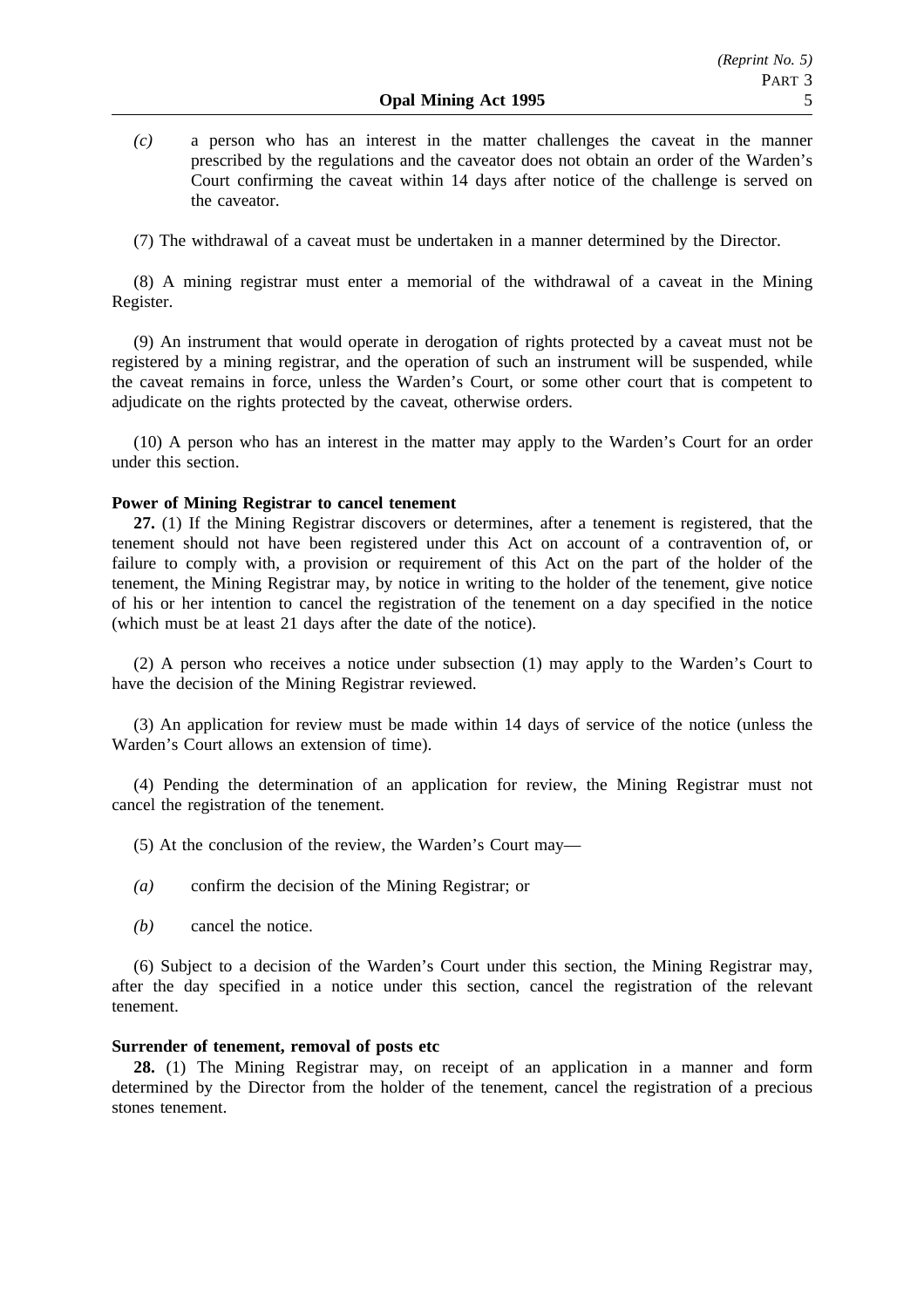- (2) An application under subsection (1)—
- *(a)* must be made in a form determined by the Director; and
- *(b)* must be made personally by the holder of the tenement or, in the case of a corporation, by an officer of the corporation who is authorised to make the application.

(3) If the land comprised in the tenement is outside (or partly outside) a precious stones field, the Mining Registrar must not cancel the registration of the tenement unless or until advised by an authorised person that the land has been rehabilitated in accordance with the requirements of this Act.

(4) If the registration of a tenement lapses or is cancelled under this Act, the holder of the tenement must—

- *(a)* in the case of a tenement that is wholly within a precious stones field—immediately remove all posts, boundary indicators and markers unless exempted from the requirement to do so by a mining registrar or authorised person on the basis that it is unreasonable (for reasons of safety or otherwise) to require the posts, indicators or markers to be removed;
- *(b)* in any other case—leave all posts, boundary indicators and markers in place until authorised by a mining registrar or authorised person to remove them and then, on receiving that authorisation, subject to any direction to the contrary, immediately remove them.

(5) In this section—

"**authorised person**" includes a person who is authorised by the Mining Registrar to exercise the powers of an authorised person under this section.

#### **Removal of machinery**

**29.** (1) If the registration of a precious stones tenement lapses or is cancelled under this Act, the owner of machinery or goods on land comprised in the tenement (not being the owner of the land) must ensure that the machinery or goods are removed from the land within 28 days after the day in which the registration lapses or is cancelled.

Maximum penalty: \$5 000.

(2) A person may, at any reasonable time within the period of 28 days referred to in subsection (1), enter and remain on land for the purposes of removing machinery or goods from the land under subsection (1).

(3) If machinery or goods remain on the land after the expiration of the 28 days referred to in subsection (1), the Chief Inspector may take possession of the machinery or goods.

(4) The Chief Inspector must, within seven days after taking possession of machinery or goods under this section—

*(a)* give notice of his or her actions to any person who has, to the knowledge of the Chief Inspector, an interest in the machinery or goods and whose address is known to the Chief Inspector; and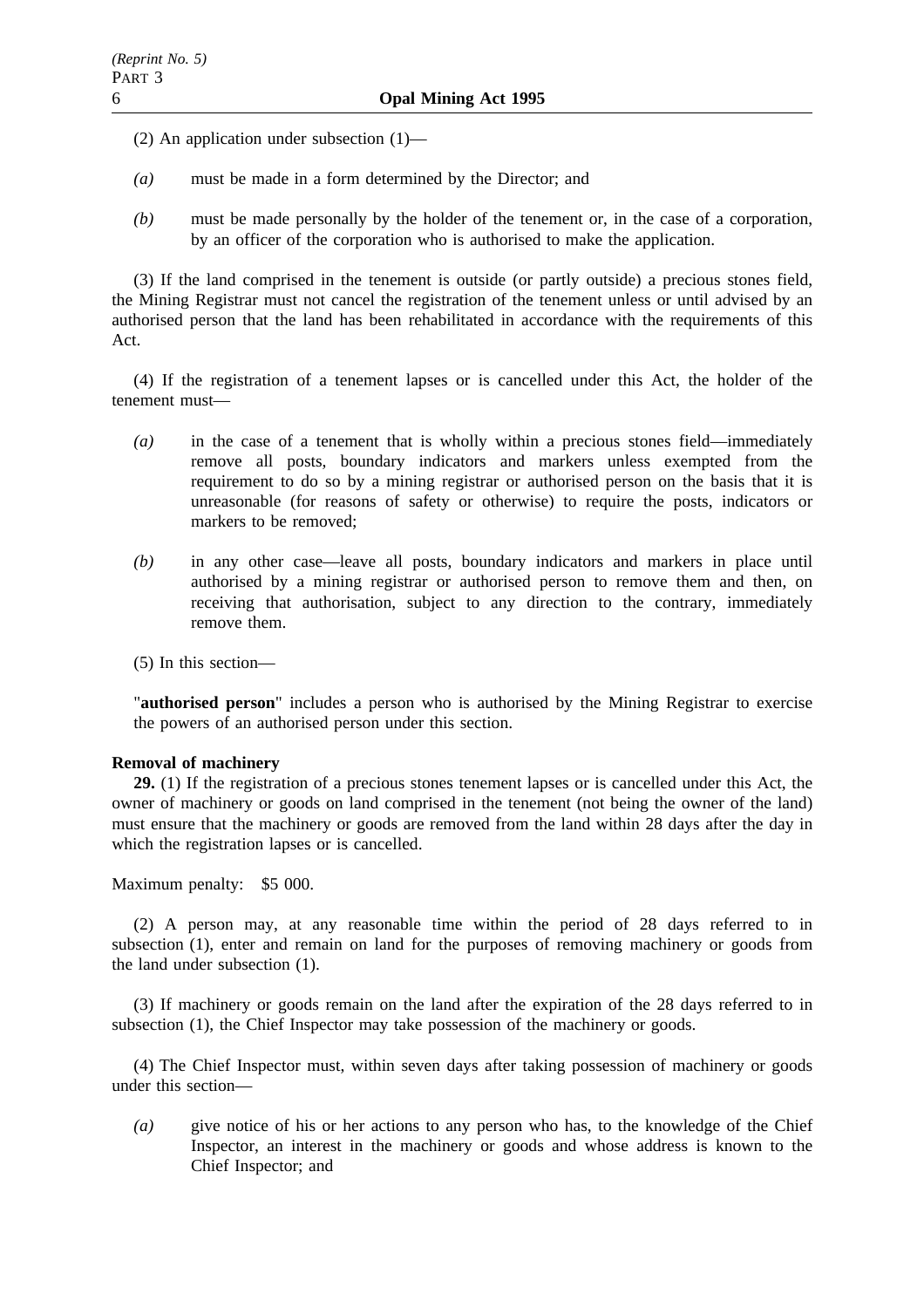- *(b)* publish notice of the taking of possession of the machinery or goods in a newspaper circulating within the local area.
- (5) A notice must be in a form approved by the Director for the purposes of this section.

(6) A person who is entitled to possession of the machinery or goods may reclaim them by paying to the Chief Inspector the reasonable costs associated with the Chief Inspector taking possession of the machinery or goods and storing them.

(7) If the machinery or goods are not reclaimed under subsection (6) within 28 days after publication of the notice under subsection (4)*(b)*, the Chief Inspector may sell or dispose of them as the Chief Inspector thinks fit.

- (8) If the machinery or goods are sold, the Chief Inspector—
- *(a)* may retain out of the proceeds of sale an amount equal to, and to be applied in relation to, the reasonable costs associated with taking possession, storing and selling the machinery or goods; and
- *(b)* must pay the balance to the Treasurer.

(9) The purchaser of the machinery or goods acquires a good title to the machinery or goods in defeasance of—

- *(a)* the previous owner's interest in the machinery or goods; and
- *(b)* the interests of others unless the purchaser has actual notice of the interest before purchasing the machinery or goods.

(10) The previous owner of machinery or goods that have been sold under this section may, within three months after the day of sale, on application to the Chief Inspector, claim some or all of the balance paid to the Treasurer under subsection (8)*(b)*.

(11) If the Chief Inspector is satisfied, on application under subsection (10), that it is fair and reasonable that the amount of the claim be satisfied, the Chief Inspector will request payment from the Treasurer (who must then release the appropriate amount).

 $(12)$  If—

- *(a)* a claim is not made under subsection (10) within the time specified by that subsection; or
- *(b)* a claim is made but rejected,

the amount held by the Treasurer is forfeited to the Crown.

#### **Maintenance of posts**

**30.** The holder of a registered precious stones tenement must ensure that all posts, boundary indicators and notices are maintained in accordance with requirements prescribed by the regulations.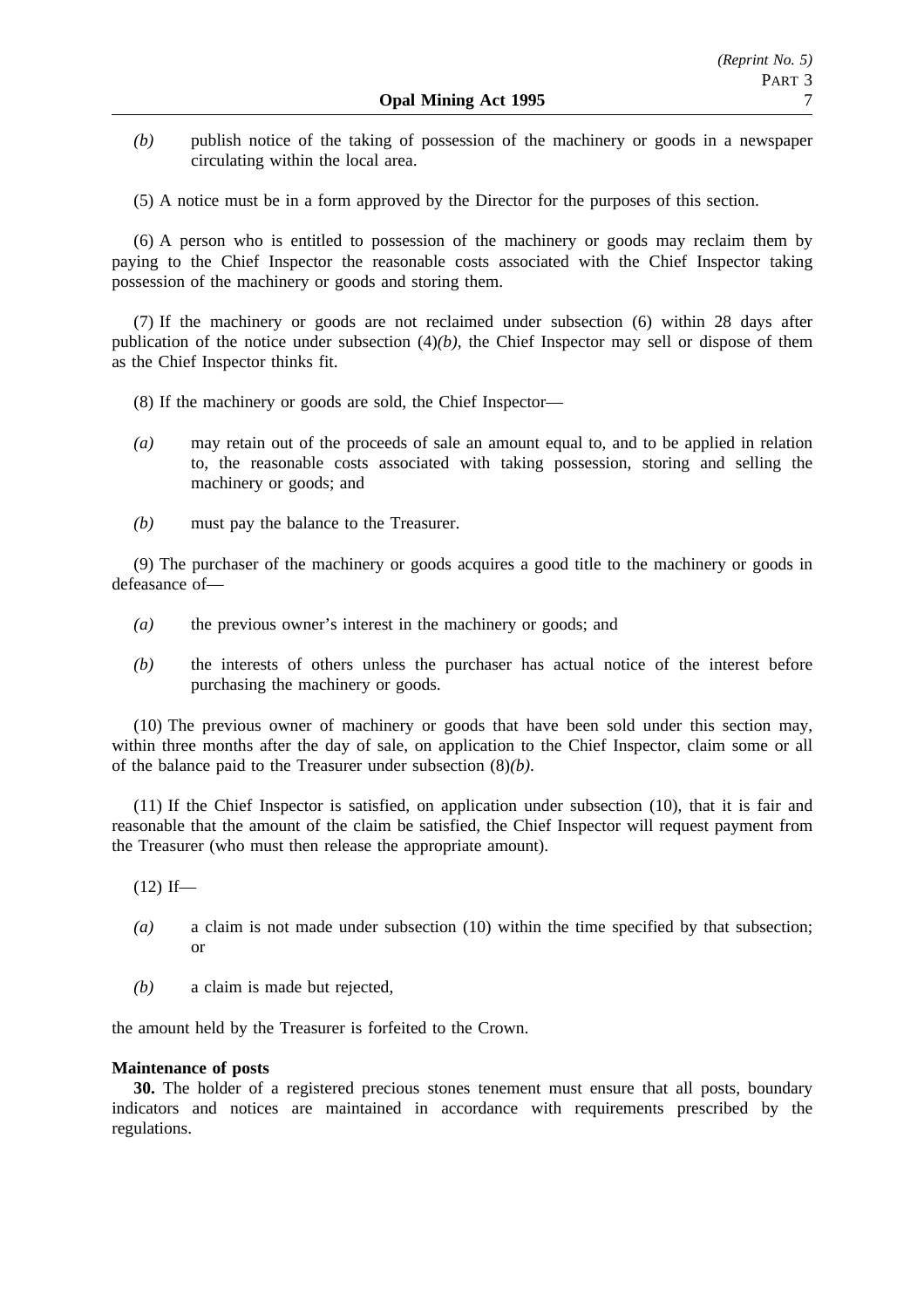## **Part 4—Entry on land and declared equipment**

## **Division 1—Entry on land**

## **Entry on land**

**31.** Subject to this Act, a person authorised under this Act to conduct prospecting or other mining operations on land may enter land for the purposes of those operations—

- $(a)$  if the person has an agreement<sup>1</sup> with the owner of the land authorising the person to enter the land to carry out mining operations on the land; or
- *(b)* if the person is authorised by a native title mining determination to enter the land to carry out mining operations on the land; or
- *(c)* if—
	- (i) the person has given the prescribed notice of entry; and
	- (ii) the operations will not affect native title in the land; and
	- (iii) the person complies with any determination made on objection to entry on the land, or the use or unconditional use of the land, or portion of the land, for mining operations; $^{2}$  or
- *(d)* if the land to be entered is in a precious stones field and the operations will not affect native title in the land; or
- *(e)* if the person enters the land to continue operations that had been lawfully commenced on the land before the commencement of this Act.

<sup>1</sup> If the land is native title, the agreement is to be negotiated under Part 7. In any other case, see Part 6.<br><sup>2</sup> See section 32(6)

See section 32(6).

## **Notice of entry**

**32.** (1) A mining operator must, at least 21 days before first entering land to carry out mining operations, serve on the owner of the land notice of intention to enter the land (the "**prescribed notice of entry**") describing the nature of the operations to be carried out on the land.

(2) The notice—

- *(a)* must be in a form determined by the Director; and
- *(b)* must contain a statement of the owner's right of objection and compensation under this Act; and
- *(c)* must have been validated by an authorised person.
- (3) The notice must be served—
- *(a)* in the case of native title land—as prescribed by the *Native Title (South Australia) Act 1994*; or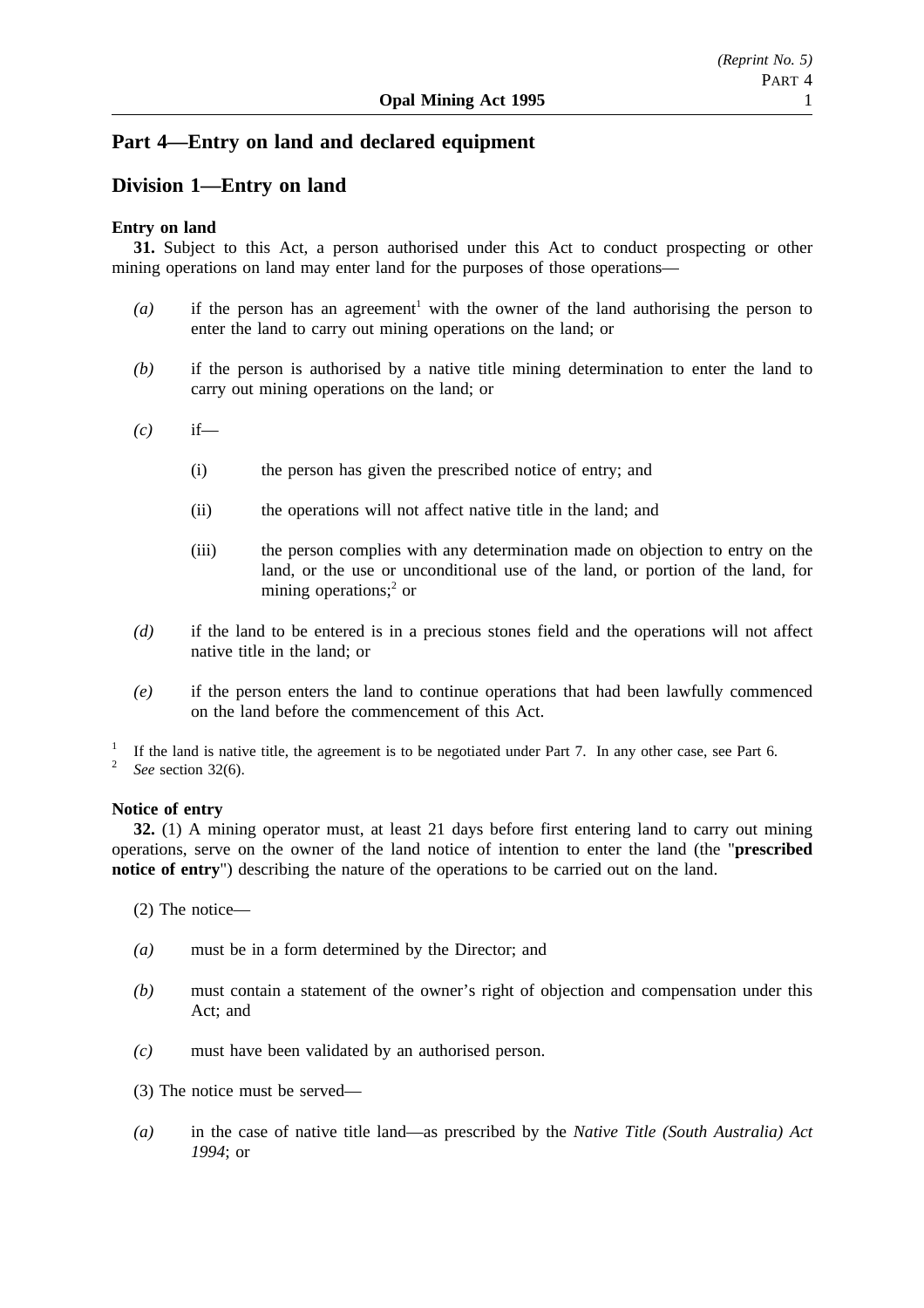*(b)* in other cases—personally or by post.

(4) If the land is held under a form of title (other than a pastoral lease) that confers a right to exclusive possession of the land, the owner may, within three months after service of the notice, lodge a notice of objection with the appropriate court objecting—

- *(a)* to entry on the land by the mining operator; or
- *(b)* to the use, or the unconditional use, of the land, or a portion of the land, for mining operations.

(5) The court must send a copy of a notice of objection to the mining operator and to the Mining Registrar.

(6) If the court is satisfied on the hearing of an objection that the conduct of the mining operations on the land would be likely to result in substantial hardship or substantial damage to the land, the court may—

- *(a)* determine that the land, or a particular part of the land, should not be used by the mining operator for the purpose of mining operations; or
- *(b)* determine conditions on which operations may be carried out on the land by the mining operator with least detriment to the interests of the owner and least damage to the land.
- (7) A mining operator who—
- *(a)* contravenes or fails to comply with a requirement under subsections (1)—(4); or
- *(b)* contravenes or fails to comply with a determination under subsection (6),

is guilty of an offence.

Maximum penalty: \$5 000.

- (8) The prescribed notice of entry is not required if—
- *(a)* the land to be entered is in a precious stones field; or
- *(b)* the mining operator is authorised to enter the land by or under an agreement with the owner of the land and, under that agreement, notice is not required; or
- *(c)* the mining operator is authorised to enter the land under a native title mining determination; or
- *(d)* the mining operator enters the land to continue mining operations that had been lawfully commenced on the land before the commencement of this Act.

## **Duration of notice of entry**

**33.** (1) A notice of entry remains in force—

*(a)* for six months from the date of validation (*see* section 32(2)); and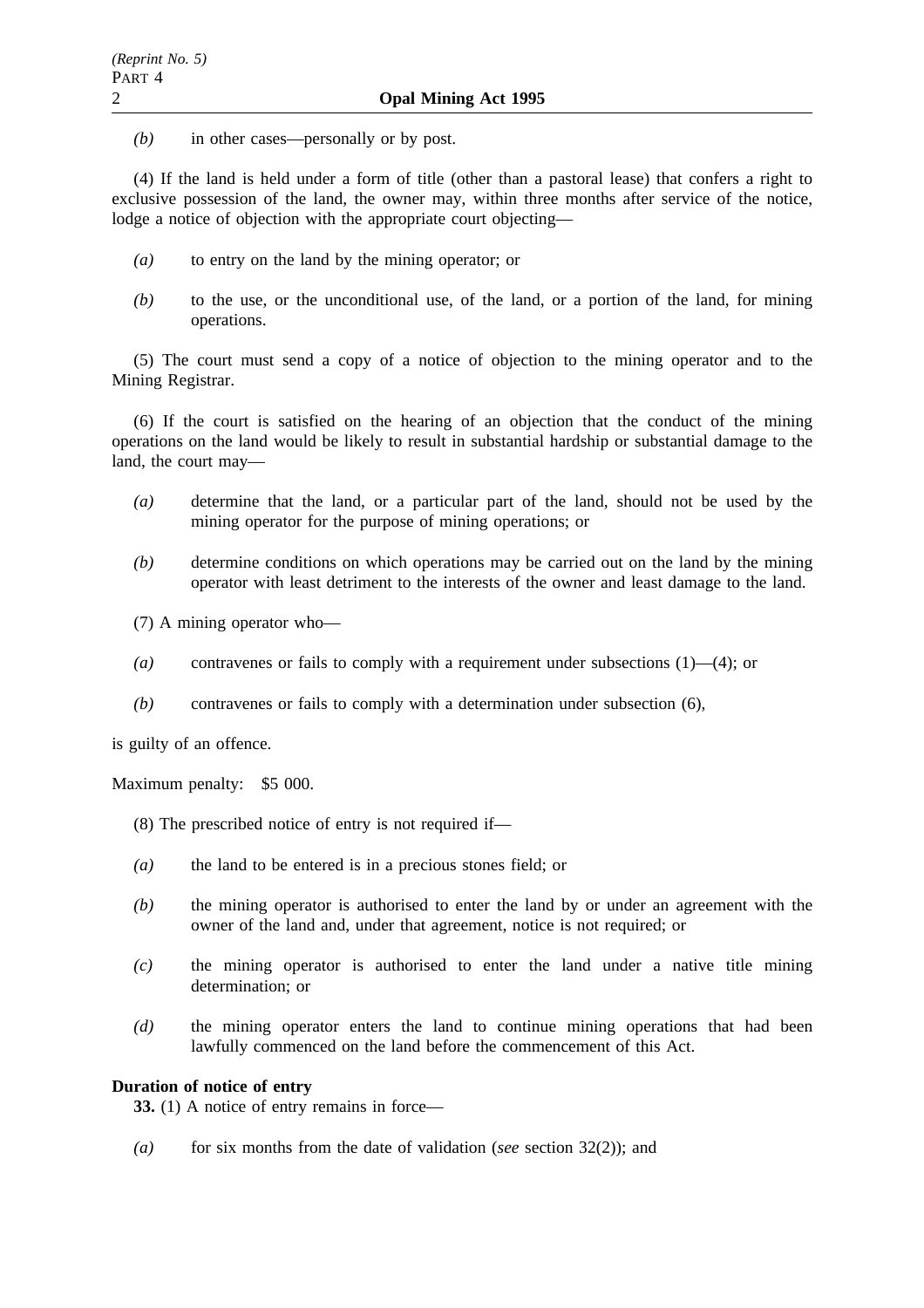*(b)* for the duration of a tenement (including any renewal) that is pegged out on the land to which the notice relates within six months from the date of validation.

(2) A mining operator who desires to enter land after a notice of entry has lapsed must serve a new, validated notice of entry, subject to the qualification that if the new notice is served within 28 days after the previous notice lapsed, the mining operator does not need to give at least 21 days notice before re-entering the land.

## **Division 2—Declared equipment**

## **Use of declared equipment**

**34.** (1) A mining operator must not use declared equipment in the course of mining operations under this Act except—

- *(a)* on land comprised in a registered tenement within a precious stones field; or
- *(b)* with the written authorisation of the Director (for land outside a precious stones field).

Maximum penalty:

- *(a)* In the case of a breach of paragraph *(a)*—\$5 000;
- *(b)* In the case of a breach of paragraph *(b)*—\$10 000.

(2) An application for an authorisation of the Director to use declared equipment outside a precious stones field must be made in a manner and form determined by the Director and accompanied by the prescribed application fee.

(3) An authorisation may be given subject to conditions.

(4) The Director may, by notice in writing to the mining operator, add, substitute or delete one or more conditions to an authorisation.

(5) A mining operator must not contravene or fail to comply with a condition.

Maximum penalty: \$5 000.

(6) A mining operator must, at least 21 days before first using declared equipment on land, serve on the owner of the land notice of the intention to use the declared equipment in the course of mining operations carried out on the land.

(7) The notice must be in a form determined by the Director.

(8) The owner may, within three months after service of a notice, lodge a notice of objection with the Warden's Court objecting to the use, or the unconditional use, of declared equipment on the land.

(9) The court must send a copy of a notice of objection to the mining operator and to the Mining Registrar.

(10) If the court is satisfied on the hearing of an objection that the use of declared equipment on the land would be likely to result in severe or unjustifiable hardship or substantial damage to the land, the court may—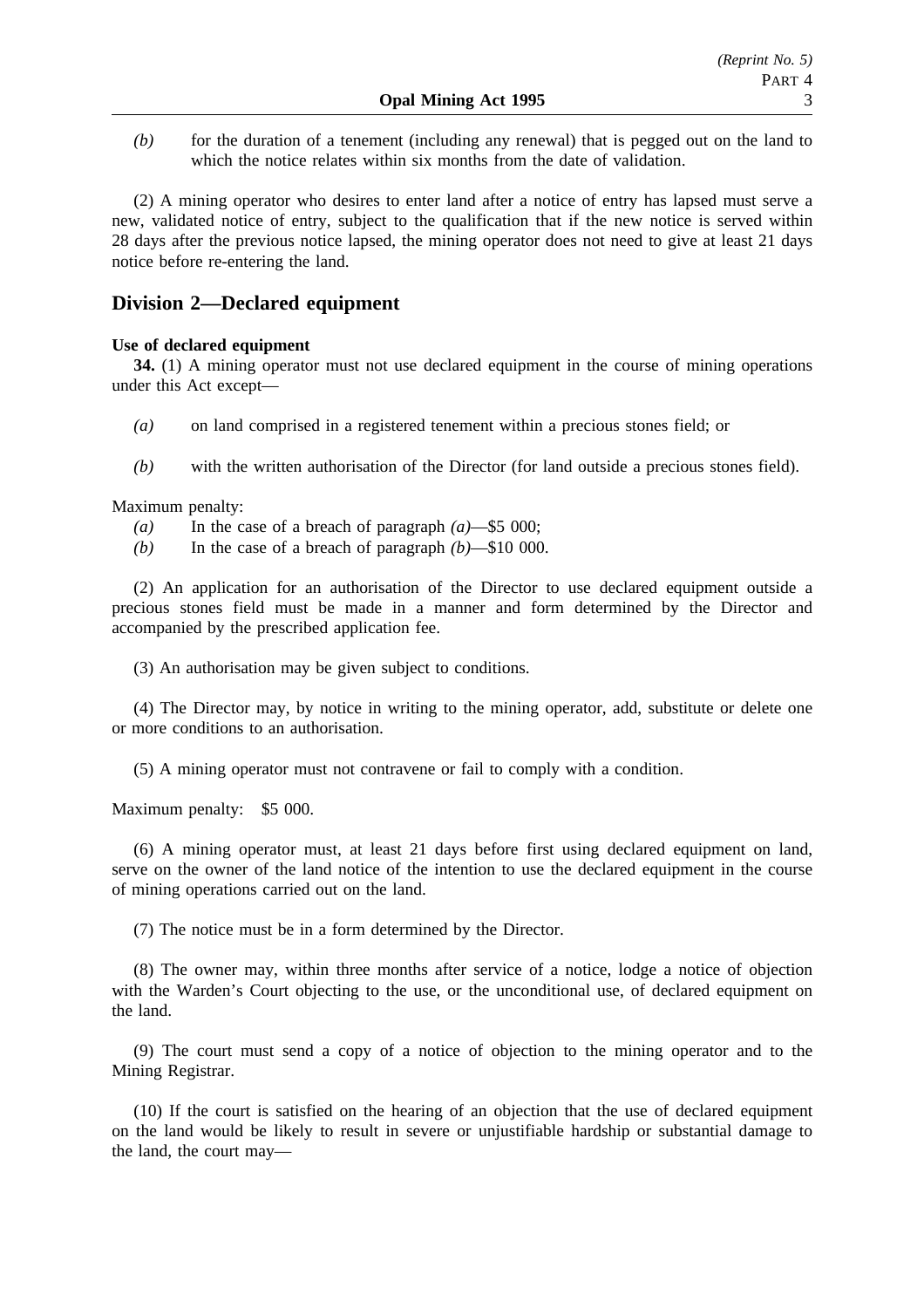- *(a)* determine that declared equipment should not be used in the course of mining operations on the land or a part of the land; or
- *(b)* determine the conditions under which declared equipment may be used on the land with least detriment to the interests of the owner and least damage to the land.
- (11) A mining operator who—
- *(a)* uses declared equipment on land without prior service of a notice under subsection (6); or
- *(b)* fails to comply with a determination or condition under subsection (10),

is guilty of an offence.

Maximum penalty: \$10 000.

- (12) Subsections  $(6)$ —(11) do not apply to the use of declared equipment on land if—
- *(a)* the land is within a precious stones field; or
- *(b)* the Warden's Court or the ERD Court has determined conditions on which declared equipment may be used on the land and the mining operator complies with the terms of the determination.

(13) This section does not apply to the use of declared equipment on land if there is an agreement with the owner of the land about the use of declared equipment and the mining operator complies with the terms of the agreement.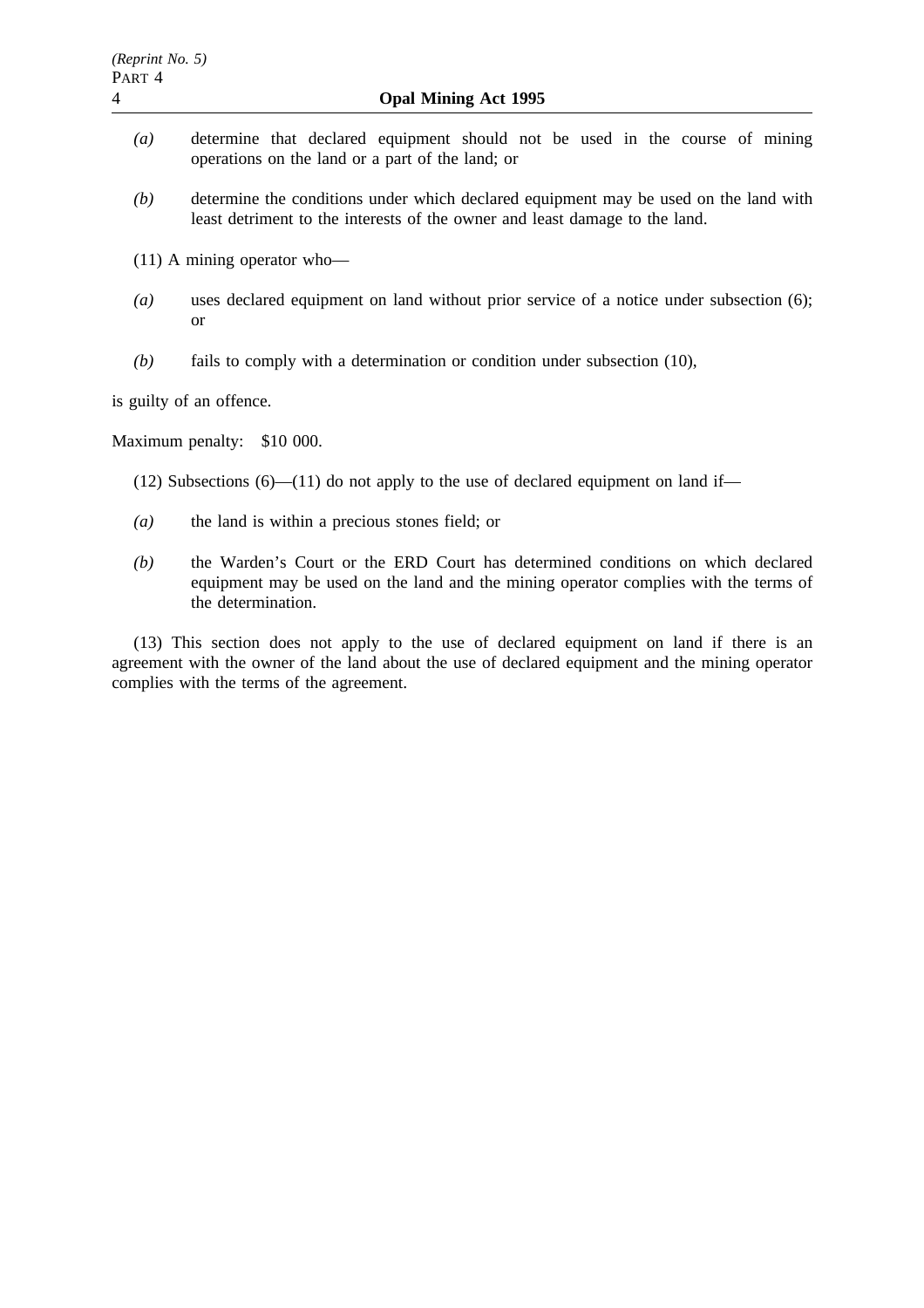## **Part 5—Rehabilitation and compensation**

### **Rehabilitation of land**

**35.** (1) An authorised person may, by notice in writing to the holder of a precious stones tenement that is outside (or partly outside) a precious stones field, direct the holder of the tenement to rehabilitate land within the tenement that has been disturbed by mining operations to a condition that is, in the opinion of an authorised person, satisfactory.

(2) A notice under subsection (1)—

- *(a)* may specify the action to be taken by the person, and specify the period within which it must be taken; and
- *(b)* may relate or extend to mining operations carried out on the land before the tenement was pegged out or registered; and
- *(c)* may relate or extend to mining operations carried out by another person on the land; and
- *(d)* may be given before or after the tenement has come to an end.

(3) A person to whom a notice is issued under this section must comply with the notice.

Maximum penalty: \$5 000.

(4) The Minister may order that no other area may be pegged out for a tenement by a person named in a notice until the person has complied with the notice.

(5) A person must not contravene an order under subsection (4).

Maximum penalty: \$5 000.

(6) If the requirements of a notice are not carried out, an authorised person may cause the requirements to be carried out.

(7) The Director may recover the costs and expenses reasonably incurred in taking action under subsection (6) from the person who failed to comply with the notice, as a debt.

(8) A person may, at any reasonable time, enter and remain on land for the purposes of rehabilitating the land under this section, and may take appropriate action on the land in order to comply with an order under this section.

(9) An authorised person may, with the approval of the Director, vary a notice previously given under this section.

(10) An obligation on the holder of a tenement to rehabilitate land is not affected by the tenement lapsing or being cancelled.

(11) In this section—

"**holder**" of a mining tenement includes a former holder of a tenement;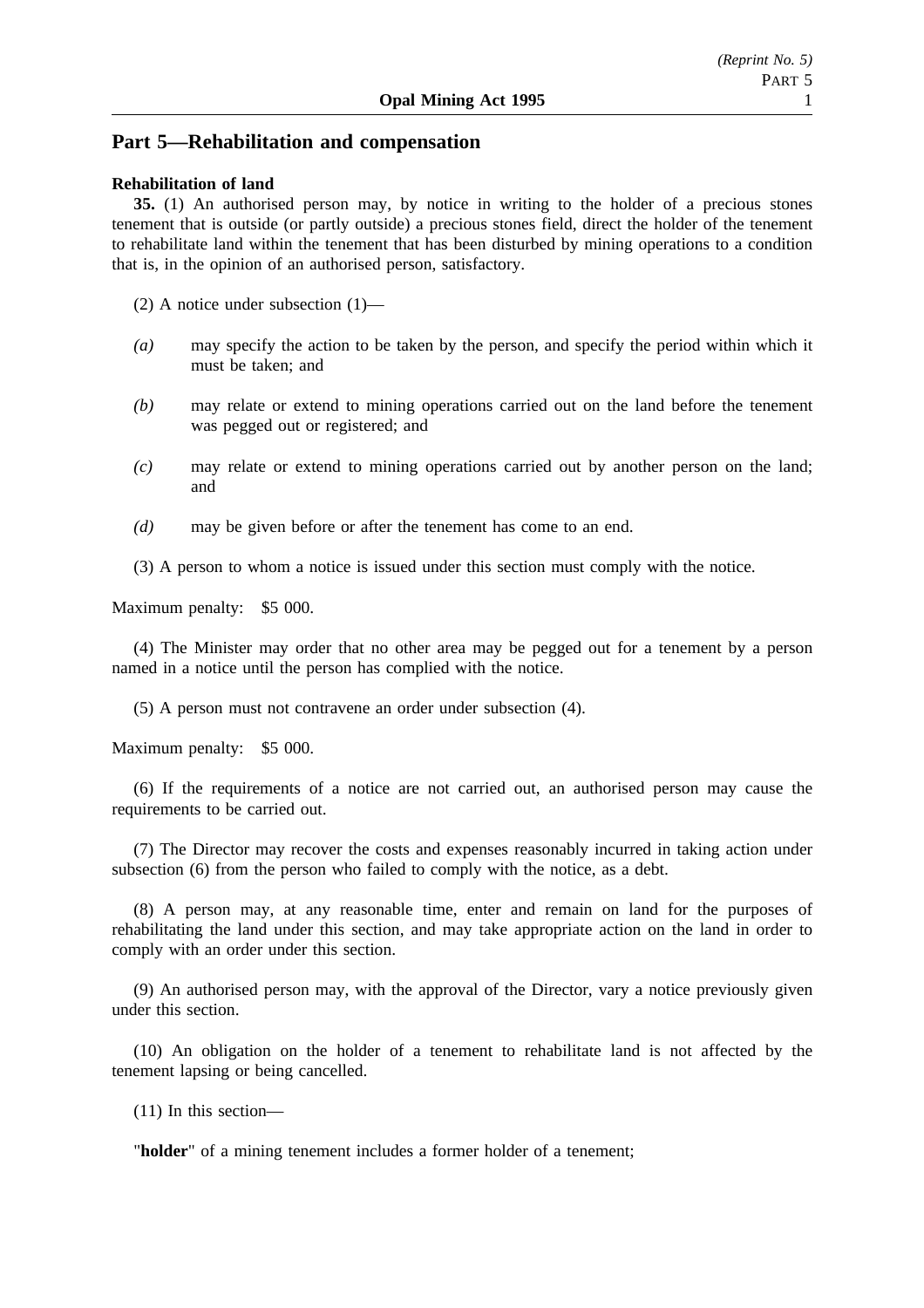"**precious stones tenement**" includes a tenement the registration of which has lapsed or been cancelled.

#### **Bonds**

**36.** (1) The Minister may, by notice in writing to an applicant for the registration of, or the holder of, a precious stones tenement that is outside (or partly outside) a precious stones field, require the person to enter into a bond under this section.

- (2) The Minister may determine the amount, form and terms of the bond taking into account—
- *(a)* liabilities that the relevant person may incur in the course of mining operations; and
- *(b)* the present or future obligations that the relevant person may incur for the rehabilitation of land.

(3) The Minister may require security for the satisfaction of the bond in accordance with a determination of the Minister.

(4) The Minister may, by notice in writing to the holder of a tenement, require that the amount, form or terms of a bond, or the security for a bond, be varied.

(5) A variation under subsection (4) may include the addition or substitution of terms.

(6) A person to whom a notice is issued under this section must comply with the notice within 30 days after service of the notice.

(7) A bond must be lodged with the Mining Registrar.

(8) The prescribed fee is payable when the bond is lodged.

(9) The Mining Registrar may delay the registration of a tenement until a bond is lodged.

(10) A person who has been required to enter into a bond must not carry out mining operations on the relevant land, or must cease mining operations on the relevant land, until the bond is lodged with the Mining Registrar.

Maximum penalty: \$5 000.

(11) The Minister or an authorised person may prohibit mining operations on land until a person complies with a requirement under this section.

(12) A person must not contravene a prohibition under subsection (11).

Maximum penalty: \$5 000.

#### **Application of bonds**

**37.** (1) If a person fails to fulfil an obligation under a tenement, fails to rehabilitate land within a tenement (or former tenement), or acts (or omits to act) so as to breach a term of a bond, the Minister may determine that an amount under a bond entered into by the person is forfeited under this section.

(2) The amount is forfeited to the Crown (to be held by the Minister).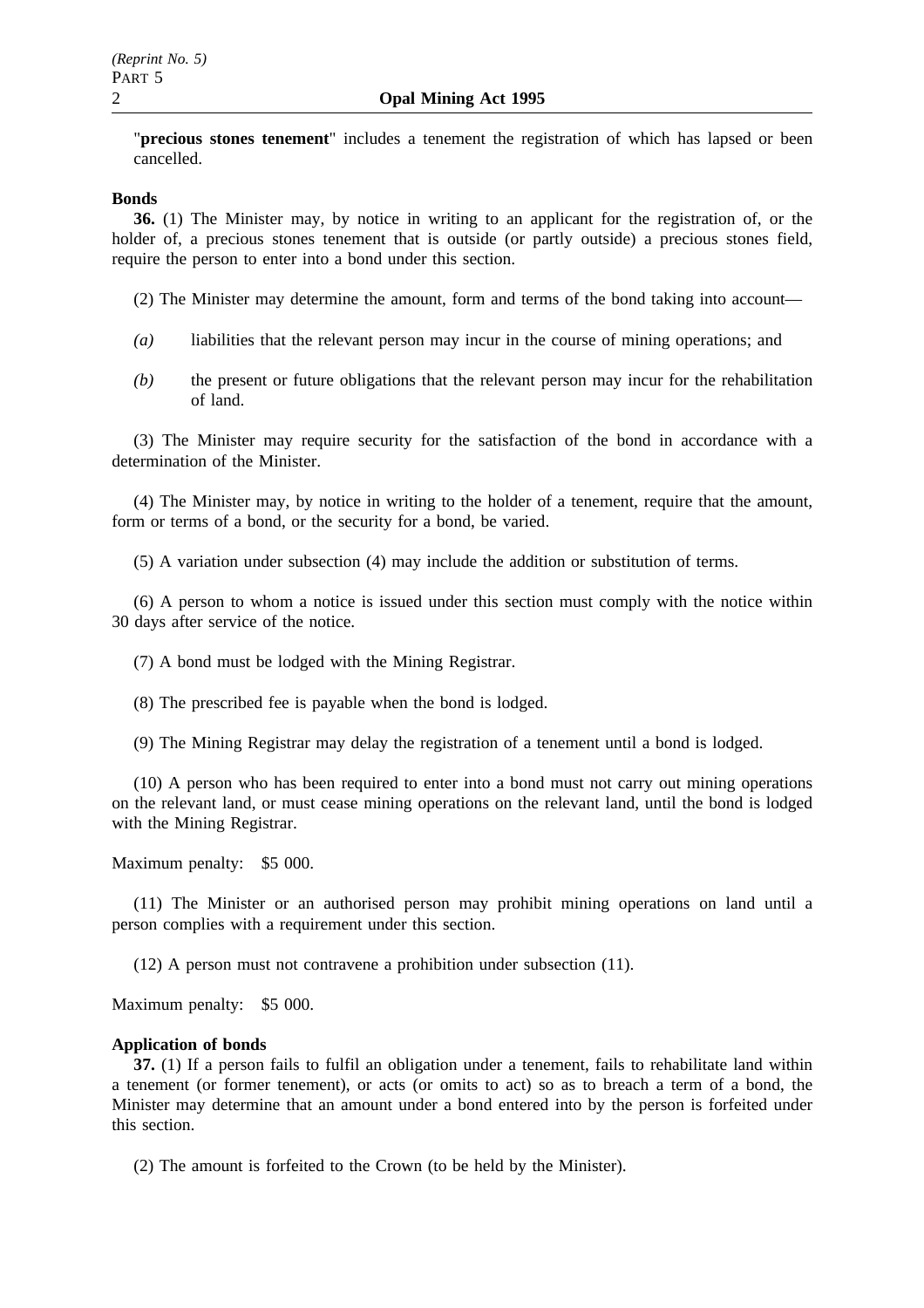- (3) The forfeited amount may, at the discretion of the Minister, be applied—
- *(a)* towards the rehabilitation of land in the relevant tenement;
- *(b)* in respect of liabilities incurred on account of mining operations on the land.
- $(4)$  If—
- *(a)* a tenement in respect of which a bond has been lodged lapses or is cancelled; and
- *(b)* the Mining Registrar is satisfied that it is appropriate to do so,

the Mining Registrar may return the bond to the holder of the tenement.

#### **Compensation**

**38.** (1) The owner of land on which mining operations are carried out is entitled to receive compensation for economic loss, hardship or inconvenience suffered on account of the mining operations.

(2) The compensation will be payable by—

- *(a)* if the land is subject to a tenement at the time of the mining operations—the holder of the tenement (even if the holder of the tenement did not carry out the mining operations); and
- *(b)* in all cases—the person who carries out the mining operations.

(3) The holder of a tenement who is required to pay compensation on account of mining operations carried out by another person is entitled, subject to an agreement between the parties, to recover from the other person an amount equal to the amount of the compensation.

(4) In determining the compensation payable under this section, the following matters must be considered:

- *(a)* damage caused to the land by the mining operations; and
- *(b)* loss of productivity or profits as a result of the mining operations; and
- *(c)* other relevant matters.

(5) The amount of the compensation will be an amount determined by agreement between the owner and the person by whom the compensation is payable or, in default of agreement, an amount determined, on application by an interested party, by the appropriate court.

(6) The appropriate court, in determining compensation under this section, must take into consideration any work that a mining operator has carried out, or undertakes to carry out, to rehabilitate the land.

(7) On the hearing of an application for compensation under this section, the appropriate court may order a mining operator to carry out specified work to rehabilitate the land.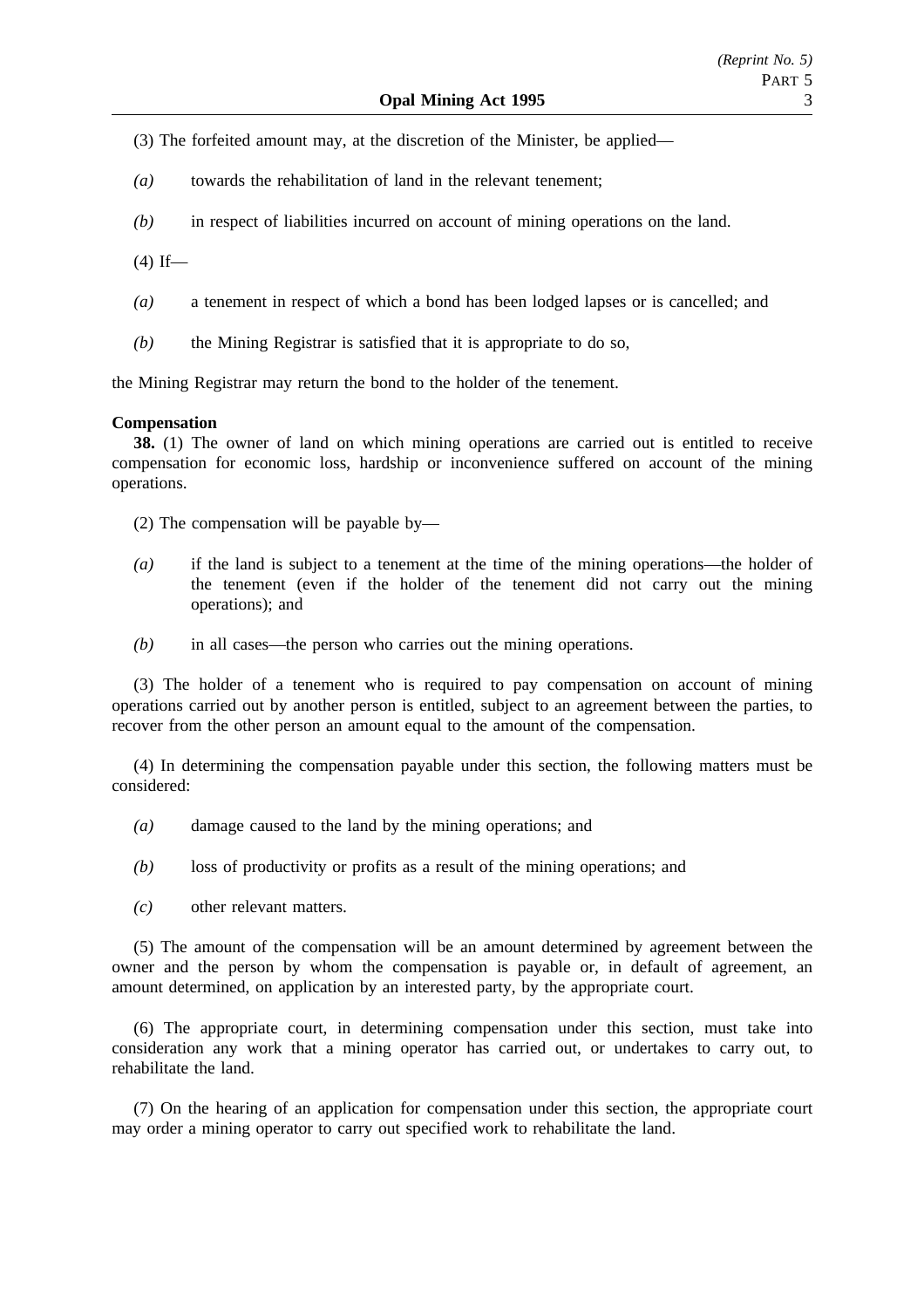## **Part 6—Opal mining co-operation agreements**

### **Interpretation**

**39.** In this Part—

"**mining operator**" includes a person who seeks to carry out mining operations on land;

"**registered agreement**" means an opal mining co-operation agreement registered under this Part.

### **Nature of agreement**

**40.** (1) An opal mining co-operation agreement may be made about mining operations carried out under this Act on land.

- (2) However, an opal mining co-operation agreement cannot relate to—
- *(a)* native title land; or
- *(b)* land within a precious stones field.

### **Parties to an agreement**

**41.** An opal mining co-operation agreement may be made between—

- *(a)* the owner of land; and
- $(b)$ 
	- (i) a mining operator; or
	- (ii) an approved association.

## **Content of an agreement**

**42.** (1) An opal mining co-operation agreement may—

- *(a)* provide that land that would otherwise be exempt land will not be taken to be exempt land under this Act for the purposes of mining operations authorised by the agreement;
- *(b)* prohibit or restrict the pegging out of an area for a precious stones tenement by a person bound by the agreement;
- *(c)* provide—
	- (i) that the owner of the land will not object to a notice of entry to the land; or
	- (ii) that a notice of entry to the land does not need to be given (or does not need to be given in specified circumstances, or only needs to be given in specified circumstances);
- *(d)* restrict or regulate the circumstances or conditions under which a person covered by the agreement may enter, or remain on, the land;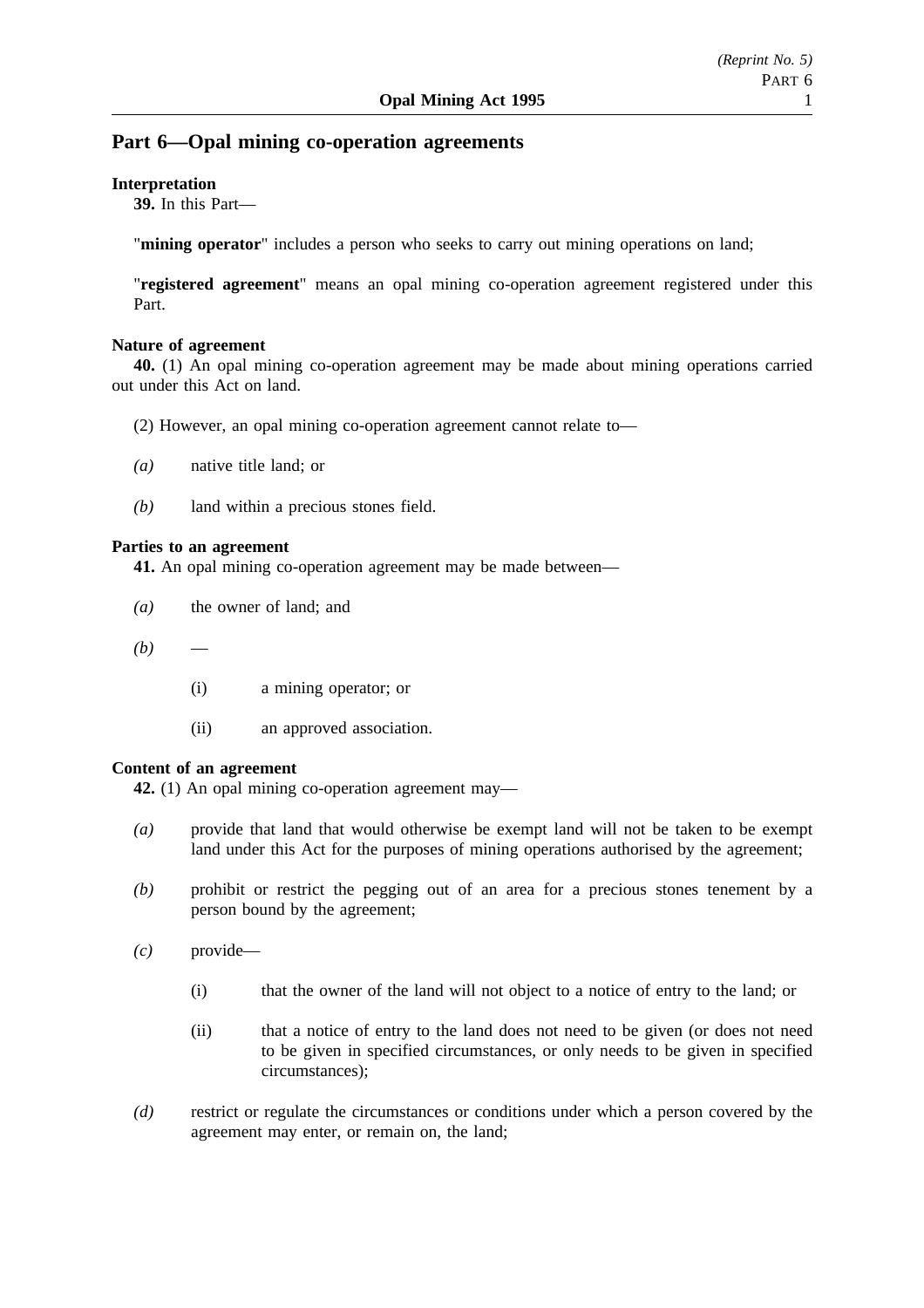- *(e)* permit, prohibit, restrict or regulate the use of declared equipment on the land, or provide that notice of the use of declared equipment need not be given;
- *(f)* provide for any other permission that the owner of the land may give under this Act;
- *(g)* provide for the care, management or rehabilitation of land;
- *(h)* provide for the payment of compensation to the owner of the land on account of mining operations on the land;
- *(i)* make other provisions about carrying out of mining operations on the land;
- *(j)* identify camp sites or temporary residences on the land;
- *(k)* provide for other matters agreed between the parties to the agreement.

(2) An agreement may provide for payments to the owner of the land that are based on profits or income derived from mining operations on the land or the quantity of precious stones produced.

(3) An agreement must comply with requirements prescribed by the regulations.

#### **Registration of agreement**

**43.** (1) The parties to an opal mining co-operation agreement must submit the agreement to the Mining Registrar for registration within 21 days after the agreement is signed by or on behalf of the parties to the agreement.

- (2) The prescribed fee is payable when the agreement is submitted for registration.
- (3) The Mining Registrar must register the agreement unless—
- *(a)* the agreement relates to land that is within a precious stones field or is native title land; or
- *(b)* the Mining Registrar believes—
	- (i) that the agreement has not been negotiated in good faith; or
	- (ii) that the agreement is inconsistent with the objects of this Act or is not in the best interests of opal mining in the State; or
	- (iii) that there is some other good reason why the agreement should not be registered.

(4) The Mining Registrar must make a decision on the registration of an agreement within one month after the agreement is submitted for registration.

(5) However, despite subsections (2) and (3), the Mining Registrar must not register an agreement over pastoral land within the meaning of the *Pastoral Land Management and Conservation Act 1989* unless or until the Mining Registrar has consulted with the Pastoral Board about proposals for the rehabilitation of land under the agreement (and the Minister may, on the basis of the time that is required to complete that consultation process, grant an extension of time under subsection (4)).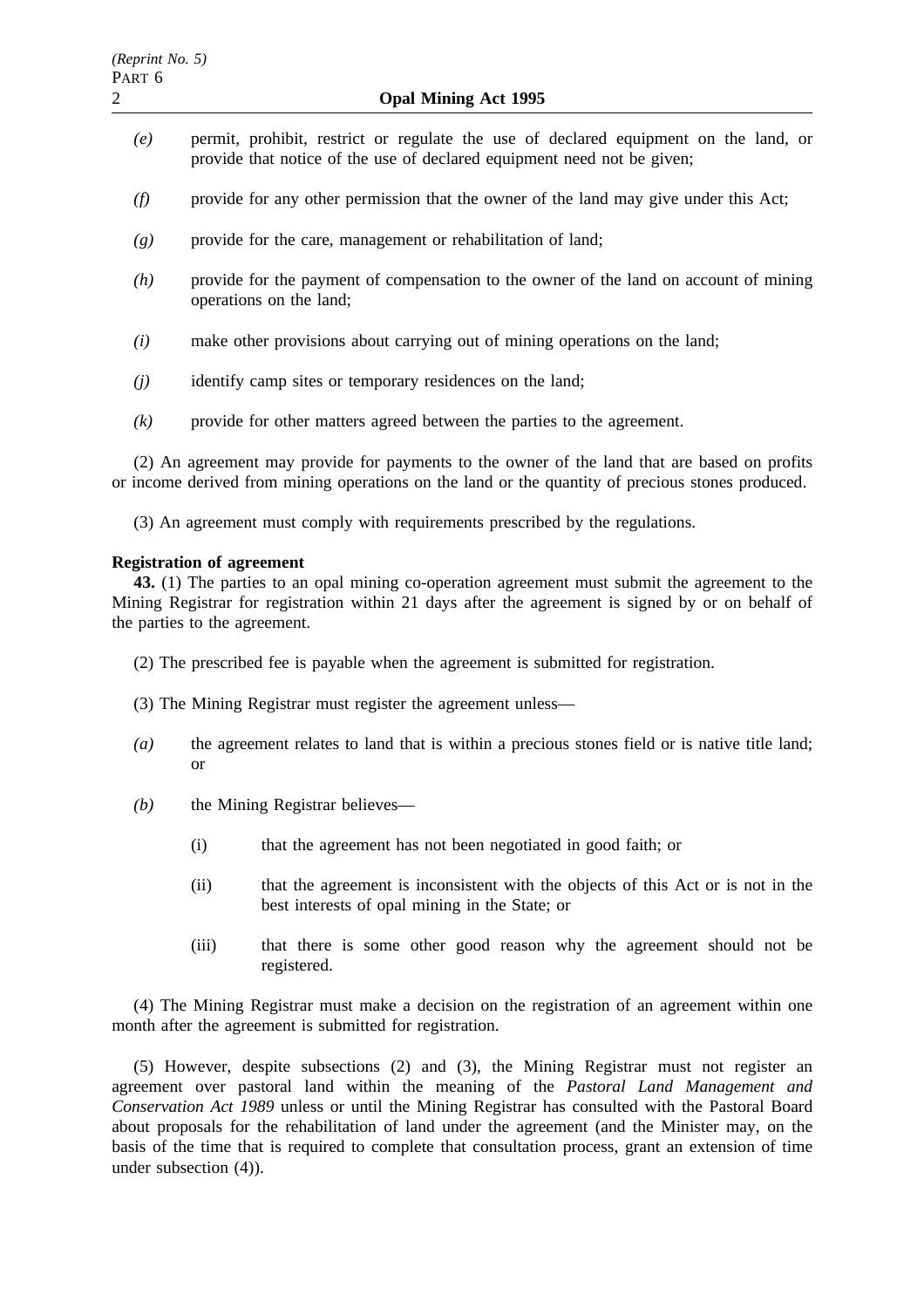(6) An agreement has no force or effect under this Act until it is registered.

#### **Agreement may be varied or revoked**

**44.** (1) The parties to a registered opal mining co-operation agreement may, by agreement, vary or revoke the agreement.

(2) A variation to a registered agreement must be submitted by the parties to the agreement to the Mining Registrar for registration within 21 days after the variation is made and the Mining Registrar must register the variation unless the Mining Registrar believes—

- *(a)* that the variation is inconsistent with the objects of this Act or is not in the best interests of opal mining in the State; or
- *(b)* that there is some other good reason why the variation should not be registered.

(3) A party to a registered agreement may, by notice in writing to the other parties to the agreement, withdraw from the agreement.

- (4) However, a notice under subsection (3)—
- *(a)* cannot be given without the approval of the Mining Registrar; and
- *(b)* must be given at least 60 days before the withdrawal is to take effect.

(5) If an approved association is withdrawing from an agreement, the association must give notice of the withdrawal to each member who is covered by the agreement in accordance with any requirements specified by the Mining Registrar.

### **Appeal to Warden's Court**

**45.** A party to an opal mining co-operation agreement may appeal to the Warden's Court against a decision of the Mining Registrar under this Part and the court may, on appeal, confirm or reverse the Mining Registrar's decision.

#### **Persons bound by agreement**

**46.** A registered agreement is binding on, and enforceable by or against, the original parties to the agreement and—

- *(a)* the successors in title to the owner of the land; and
- *(b)* a person who carries out mining operations on the land on behalf of a party to the agreement; and
- *(c)* if an approved association is a party to the agreement—the members of the association who are covered by the agreement; and
- *(d)* the holders from time to time of mining tenements covered by the agreement.

#### **Enforcement of agreement**

**47.** A person who is entitled to enforce a registered agreement who believes that another person bound by the agreement has contravened, or failed to comply with, a term of the agreement may apply to the appropriate court and the court may, if satisfied that the other person is in default—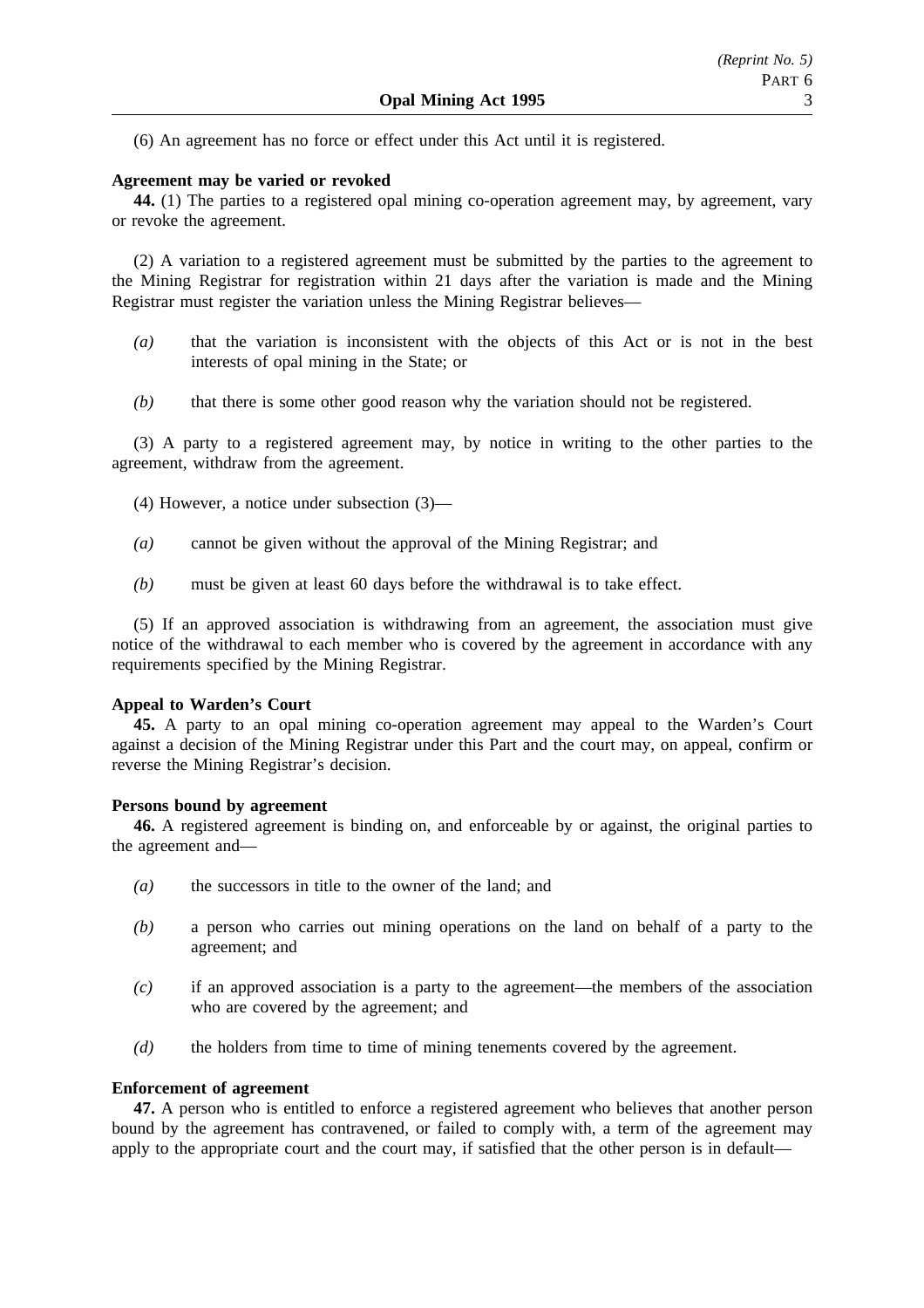- *(a)* order the other person to take specified action to comply with the agreement or to rectify a situation caused by the other person;
- *(b)* order the other person to pay compensation for loss or damage caused by a breach or a failure to comply with the agreement;
- *(c)* vary or revoke a term of the agreement;
- *(d)* revoke the agreement;
- *(e)* make other orders that the court considers to be appropriate in the circumstances.

## **Restriction on mining operations by third parties**

**48.** (1) If an approved association is a party to a registered agreement, a person who is not a member of that association must not conduct mining operations on land that is subject to the agreement unless—

- *(a)* the person is a party to another agreement with the owner of the land registered before the agreement with the association; or
- *(b)* the person has entered into a separate opal mining co-operation agreement with the owner of the land and an agreement of that kind is not specifically excluded under the terms of the agreement with the association; or
- *(c)* the person pegged out an area for a tenement before the agreement with the association was entered into and the mining operations are carried out in that area in accordance with this Act: or
- *(d)* the person is acting under the authority of a mining tenement under the Mining Act; or
- *(e)* the person is acting under an authority granted by the Warden's Court.

(2) For the purposes of subsection  $(1)(e)$ , a person who desires to carry out mining operations on land that is subject to a registered agreement with an approved association (and who is not authorised to carry out mining operations under the agreement) may apply to the Warden's Court for an authority to conduct mining operations on the land (including to peg out an area for a tenement) despite the agreement and the court may, on the application—

- *(a)* if it considers that it would be reasonable to allow the person to carry out mining operations on the land and that to do so would not unfairly disadvantage the parties to the registered agreement—grant the application, on conditions (if any) determined by the court; or
- *(b)* reject the application.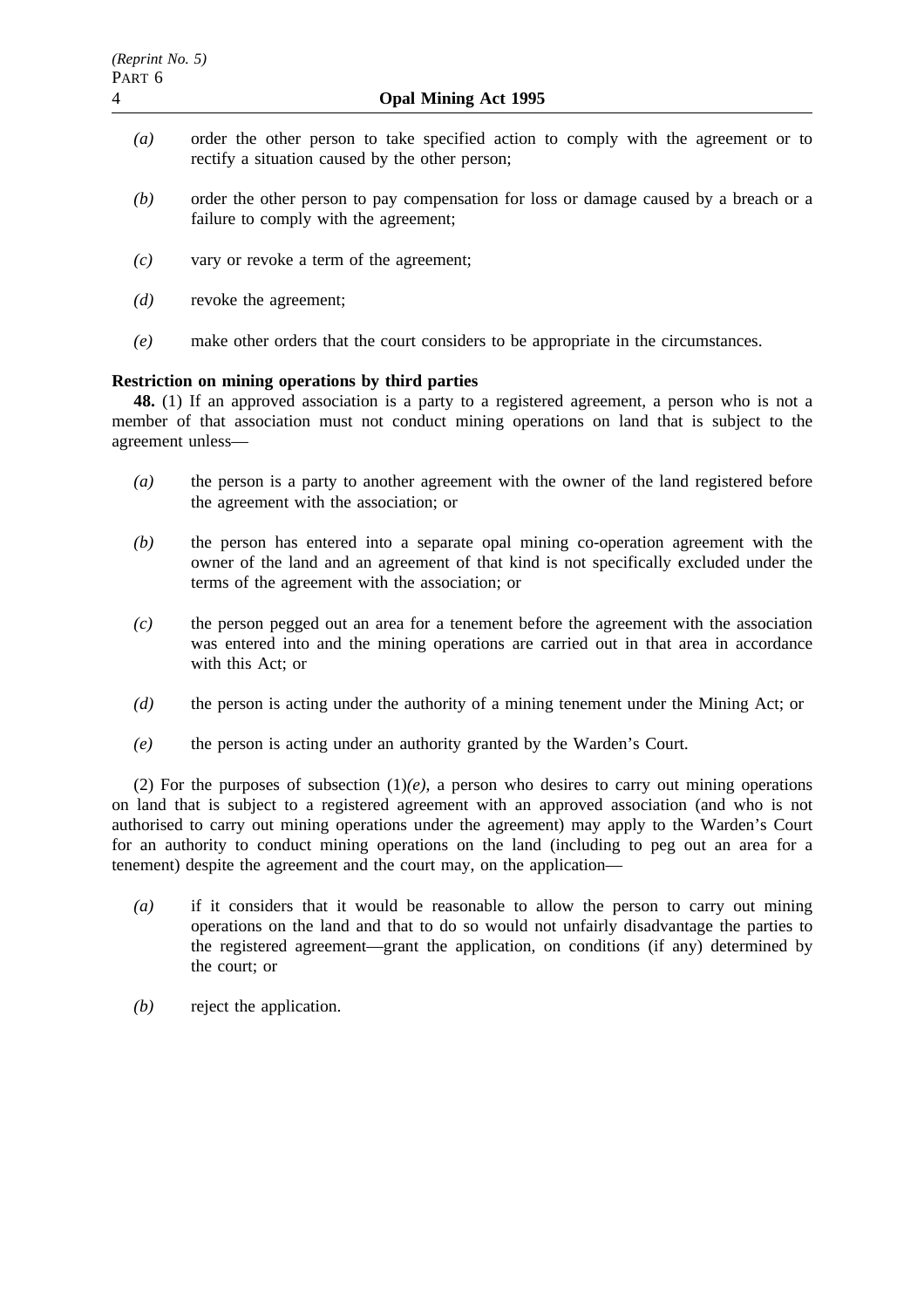## **Part 7—Native title land**

## **Division 1—Prospecting**

## **Qualification of rights conferred by permit**

**49.** (1) A precious stones prospecting permit confers no right to carry out mining operations on native title land unless—

- *(a)* the mining operations do not affect native title (*ie* they are not wholly or partly inconsistent with the continued existence, enjoyment or exercise of rights deriving from native title<sup>1</sup>); or
- *(b)* a declaration is made under the law of the State or the Commonwealth to the effect that the land is not subject to native title.<sup>2</sup>

(2) However, a person who holds a precious stones prospecting permit that would, if land were not native title land, authorise various operations on the land may acquire the right to carry out those operations on the land (that affect native title) from an agreement or determination authorising the operations under this Part.

(3) An agreement or determination under this Part need not be related to a particular precious stones prospecting permit.

(4) However, a mining operator's right to carry on mining operations under this Act that affect native title is contingent on the existence of a permit that would, if the land were not native title land, authorise the mining operator to carry out the mining operations on the land.

1 Cf. *Native Title Act 1993* (Cwth), s. 227.<br>A declaration to this effect may be made under Part 4 of the *Native Title (South Australia) Act 1994* or the *Native Title Act 1993* (Cwth). The effect of such a declaration is that the land ceases to be native title land.

## **Division 2—Production**

#### **Limits on grant of tenement**

**50.** A precious stones tenement may not be registered over native title land unless—

- *(a)* the mining operations to be carried out under the tenement are authorised by a preexisting agreement or determination registered under this Part; or
- *(b)* a declaration is made under the law of the State or the Commonwealth to the effect that the land is not subject to native title.<sup>1</sup>
- <sup>1</sup> A declaration to this effect may be made under Part 4 of the *Native Title (South Australia) Act 1994* or the *Native Title Act 1993* (Cwth). The effect of the declaration is that the land ceases to be native title land.

#### **Applications for tenements**

**51.** (1) The Minister may agree with an applicant for a precious stones tenement over native title land that the tenement will be registered contingent on the registration of an agreement or determination under this Part.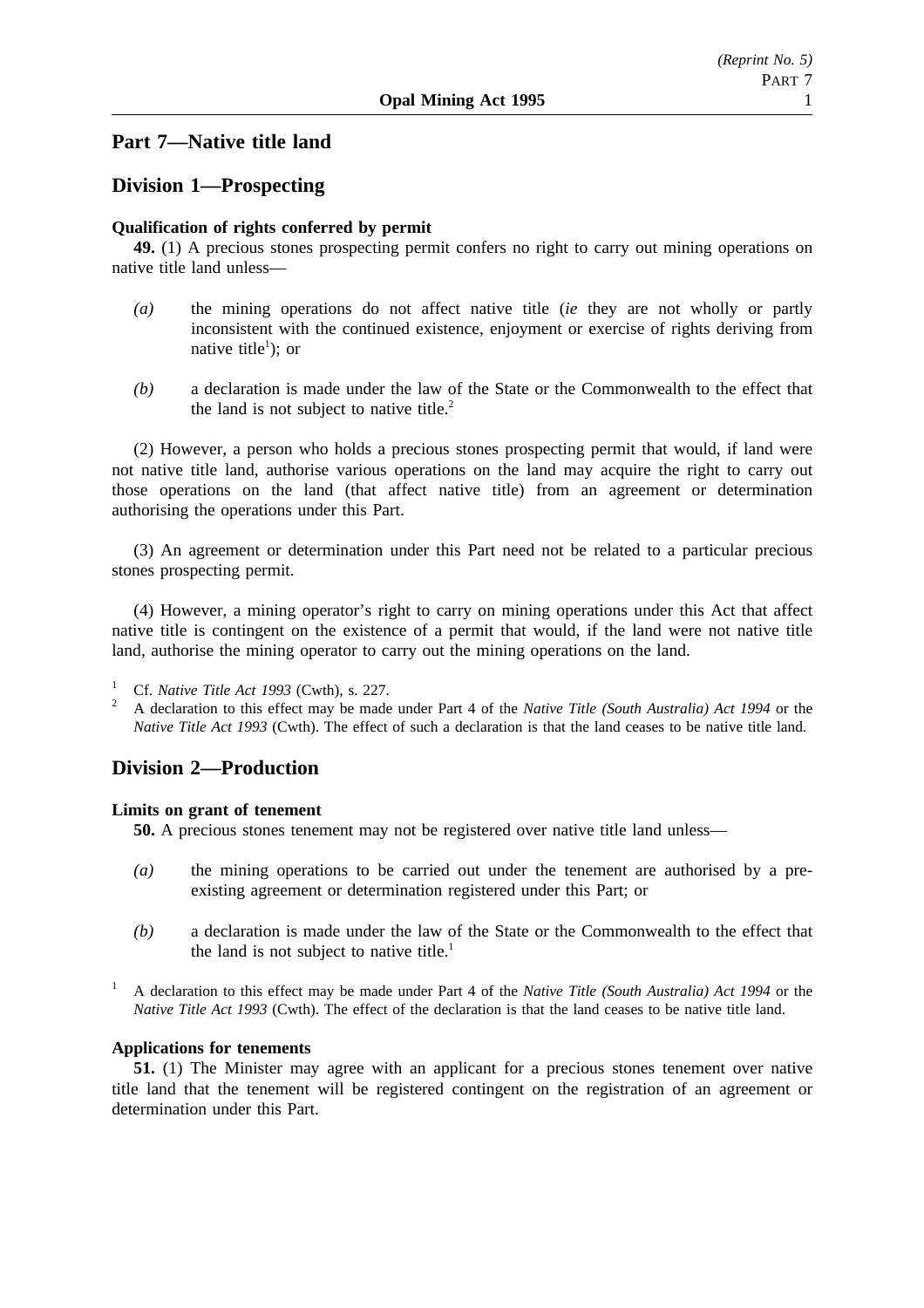(2) The Mining Registrar may refuse an application for a precious stones tenement over native title land if it appears to the Mining Registrar that the applicant is not proceeding with reasonable diligence to obtain the agreement or determination necessary to the registration of the tenement to which the application relates (and if the application is refused, the applicant's claim lapses).

## **Division 3—Application for declaration**

### **Application for declaration**

**52.** A person who seeks to carry out mining operations under this Act on native title land may apply to the ERD Court for a declaration that the land is not subject to native title.<sup>1</sup>

<sup>1</sup> The application is to be made under the *Native Title (South Australia) Act 1994*.

## **Division 4—Negotiating procedure**

#### **Types of agreement authorising mining operations on native title land**

**53.** (1) An agreement authorising mining operations on native title land (a "**native title mining agreement**") may—

- *(a)* authorise mining operations by a particular mining operator; or
- *(b)* authorise mining operations of a specified class within a defined area by mining operators of a specified class who comply with the terms of the agreement.

**Note—**

If the authorisation relates to a particular mining operator it is referred to as an **individual authorisation**. Such an authorisation is not necessarily limited to mining operations under a particular permit or tenement but may extend also to future permits or tenements. If the authorisation does extend to future permits or tenements it is referred to as a **conjunctive authorisation**. An authorisation that extends to a specified class of mining operators is referred to as an **umbrella authorisation**.

(2) If a native title mining agreement is negotiated between a mining operator who does not hold, and is not an applicant for, a tenement for the relevant land, and native title parties who are claimants to (rather than registered holders of) native title land, the agreement cannot extend to mining operations conducted on the land under a future tenement.

(3) An umbrella authorisation can only relate to prospecting or mining for precious stones over an area of 200 square kilometres or less.

(4) If the native title parties with whom a native title mining agreement conferring an umbrella authorisation is negotiated are claimants to (rather than registered holders of) native title land, the term of the agreement cannot exceed 10 years.

(5) The existence of an umbrella authorisation does not preclude a native title mining agreement between a mining operator and the relevant native title parties relating to the same land, and if an individual agreement is negotiated, the agreement regulates mining operations by a mining operator who is bound by the agreement to the exclusion of the umbrella authorisation.

#### **Negotiation of agreements**

**54.** (1) A person (the "**proponent**") who seeks a native title mining agreement may negotiate the agreement with the native title parties.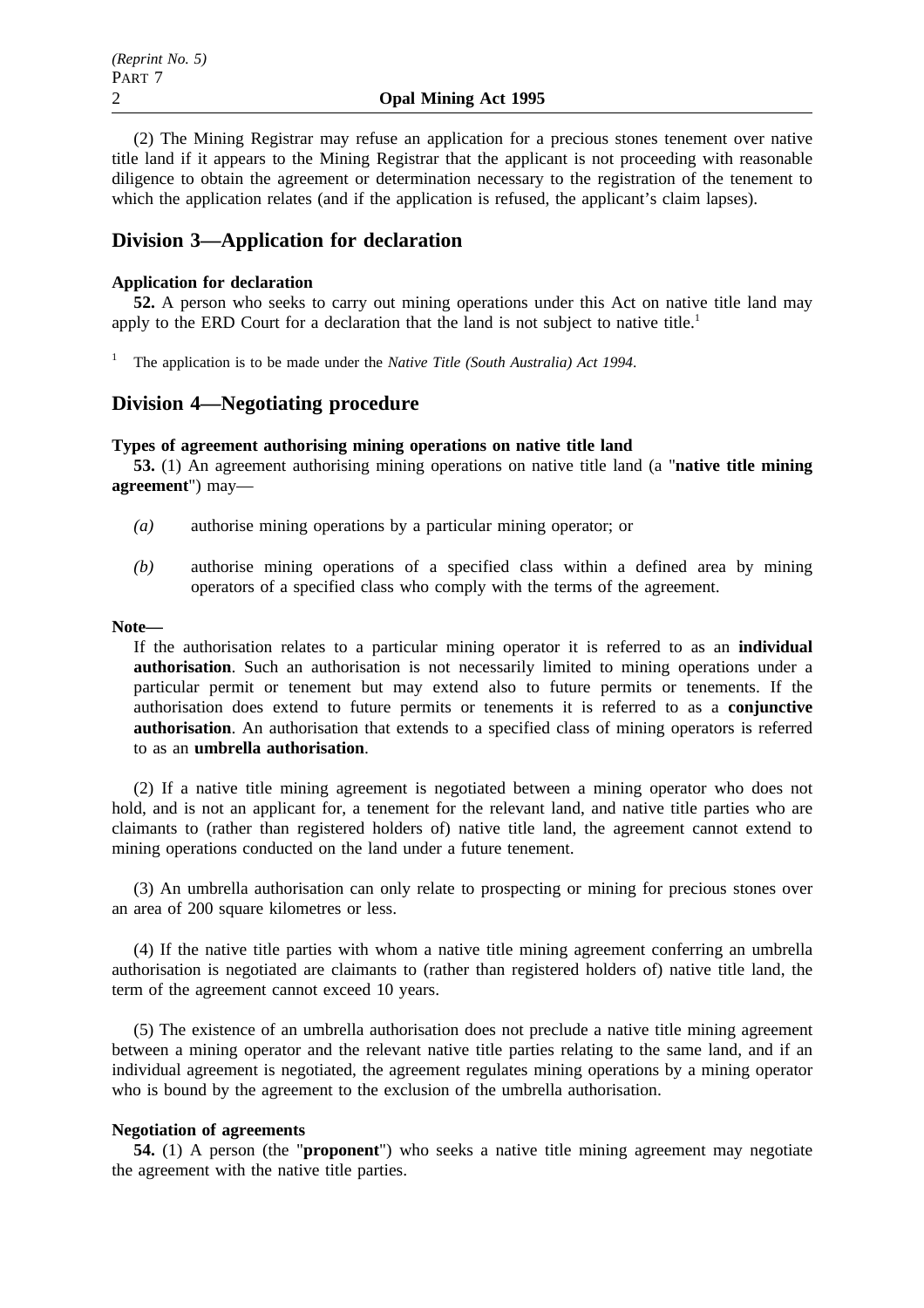#### **Note—**

The **native title parties** are the persons who are, at the end of the period of two months from when notice is given under section 55, registered under the law of the State or the Commonwealth as holders of, or claimants to, native title in the land. A person who negotiates with the registered representative of those persons will be taken to have negotiated with the native title parties. Negotiations with other persons are not precluded but any agreement reached must be signed by the registered representative on behalf of the native title parties.

- (2) The proponent must be—
- $(a)$  if an agreement conferring an individual authorisation<sup>1</sup> is sought—the mining operator who seeks the authorisation;
- $(b)$  if an agreement conferring an umbrella authorisation<sup>1</sup> is sought—the Minister or an association representing the interests of mining operators approved by regulation for the purposes of this section.
- See the note to section  $53(1)$ .

### **Notification of parties affected**

**55.** (1) The proponent initiates negotiations by giving notice under this section.

- (2) The notice must—
- *(a)* identify the land on which the proposed mining operations are to be carried out; and
- *(b)* describe the general nature of the proposed mining operations that are to be carried out on the land.
- (3) The notice must be given to—
- *(a)* the relevant native title parties; and
- *(b)* the ERD Court; and
- *(c)* the Minister.
- (4) Notice is given to the relevant native title parties as follows:
- *(a)* if a native title declaration establishes who are the holders of native title in the land—the notice must be given to the registered representative of the native title holders and the relevant representative Aboriginal body for the land;
- *(b)* if there is no native title declaration establishing who are the holders of native title in the land—the notice must be given to all who hold or may hold native title in the land in accordance with the method prescribed by Part 5 of the *Native Title (South Australia) Act 1994.*

#### **What happens when there are no registered native title parties with whom to negotiate**

**56.** (1) If, two months after the notice is given to all who hold or may hold native title in the land, there are no native title parties in relation to the land to which the notice relates, the proponent may apply *ex parte* to the ERD Court for a summary determination.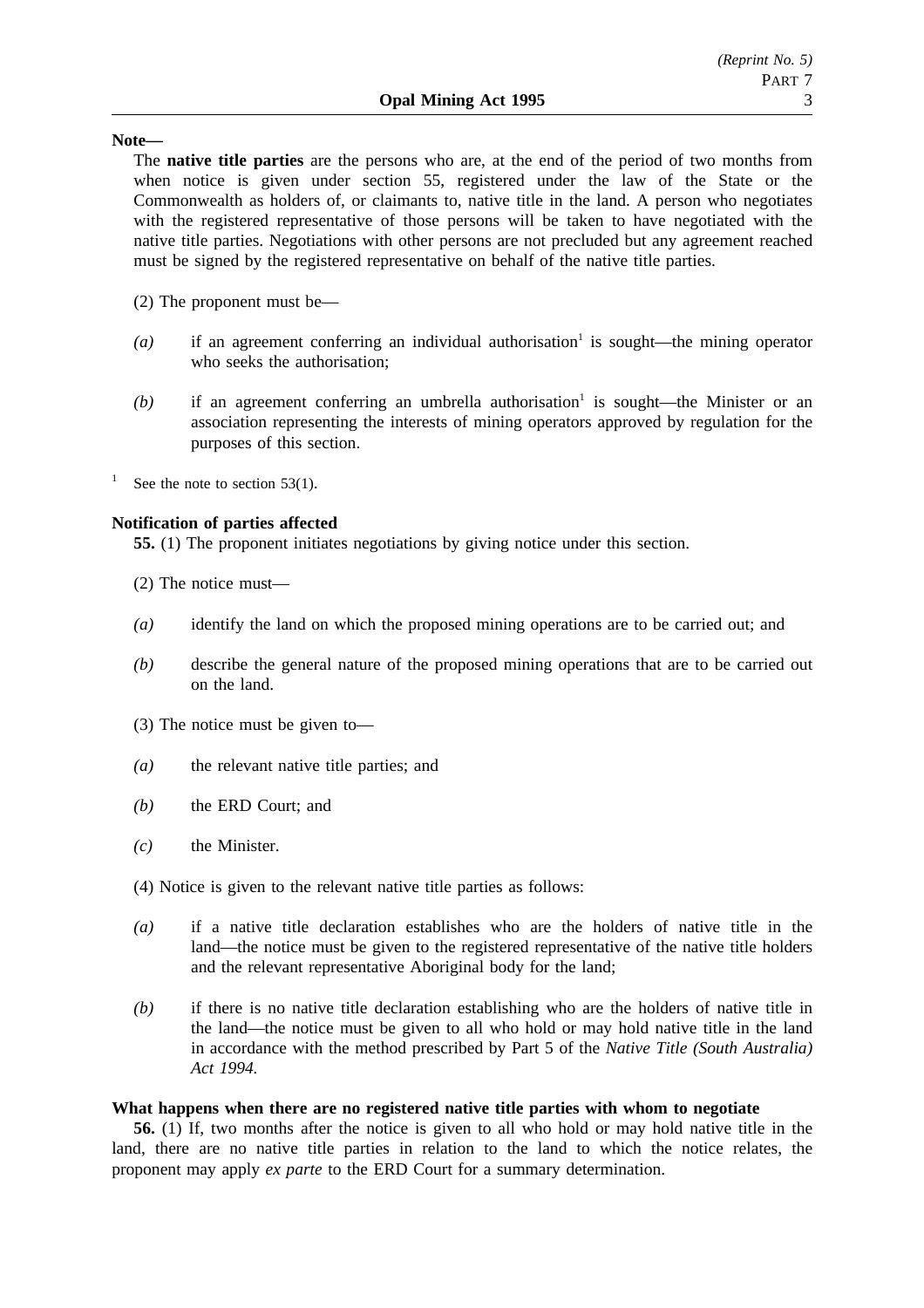(2) On an application under subsection (1), the ERD Court must make a determination authorising entry to the land for the purpose of carrying out mining operations on the land, and the conduct of mining operations on the land.

(3) The determination may be made on conditions the Court considers appropriate and specifies in the determination.

(4) The determination cannot confer a conjunctive or umbrella authorisation.1

<sup>1</sup> See the note to section 53(1).

#### **Expedited procedure where impact of operations is minimal**

**57.** (1) This section applies to mining operations that—

- *(a)* will not directly interfere with the community life of the holders of native title in the land on which the operations are to be carried out; and
- *(b)* will not interfere with areas or sites of particular significance, in accordance with their traditions, to the holders of native title in the land on which the operations are to be carried out; and
- *(c)* will not involve major disturbance to the land on which the operations are to be carried out.

(2) If the proponent states in the notice given under this Division that the mining operations to which the notice relates are operations to which this section applies and that the proponent proposes to rely on this section, the proponent may apply *ex parte* to the ERD Court for a summary determination authorising mining operations in accordance with the proposals made in the notice.

(3) On an application under subsection (2), the ERD Court may make a summary determination authorising mining operations in accordance with the proposals contained in the notice.

(4) However, if within two months after notice is given, a written objection to the proponent's reliance on this section is given by the Minister, or a person who holds, or claims to hold, native title in the land, the Court must not make a summary determination under this section unless the Court is satisfied after giving the objectors an opportunity to be heard that the operations are in fact operations to which this section applies.

#### **Negotiating procedure**

**58.** (1) The proponent and native title parties must negotiate in good faith and accordingly explore the possibility of reaching an agreement.

(2) However, the obligation to negotiate does not arise if the case is one where a summary determination may be made.

(3) If any of the negotiating parties requests the ERD Court to do so, the Court must mediate among the parties to assist in obtaining their agreement.

(4) The Minister may (personally or by representative) intervene in negotiations under this Division.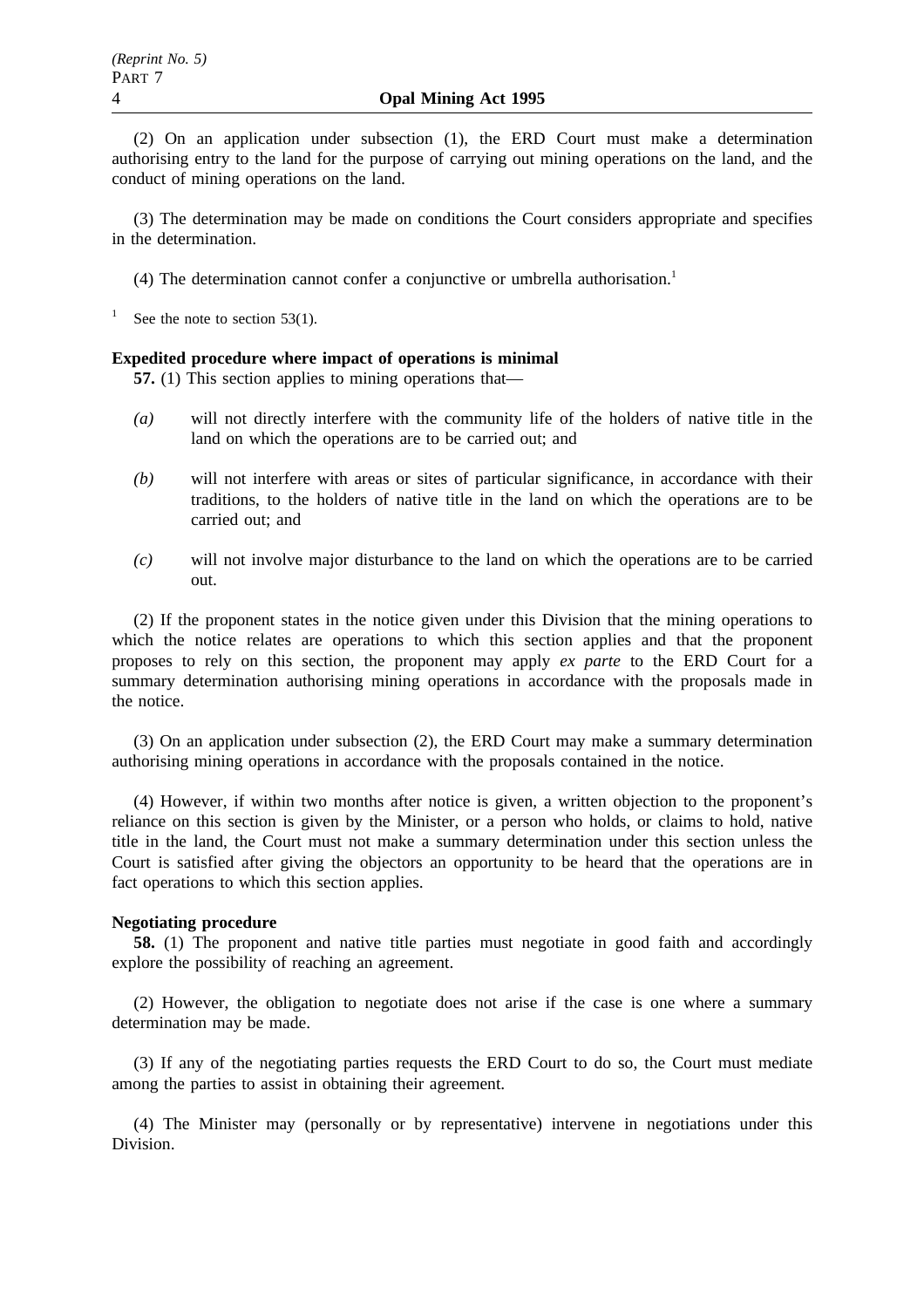### **Agreement**

**59.** (1) An agreement negotiated under this Division may provide for payment to the native title parties based on profits or income derived from mining operations on the land or the quantity of precious stones produced.

(2) The basis of the payment may be fixed in the agreement or left to be decided by the ERD Court or some other nominated arbitrator.

- (3) An agreement must deal with—
- *(a)* notices to be given or other conditions to be met before the land is entered for the purposes of carrying out mining operations; and
- *(b)* principles governing the rehabilitation of the land on completion of the mining operations.

(4) If agreement is reached between the proponent and the native title parties authorising mining operations on the native title land, the proponent must lodge a copy of the agreement with the Mining Registrar and the Mining Registrar will, subject to this section, register the agreement.

(5) If the Minister is of the opinion that there is reason to believe that the agreement may not have been negotiated in good faith, the Minister may, within two months after the copy of the agreement is lodged for registration with the Mining Registrar, make an order prohibiting registration of the agreement.

(6) A party to an agreement may appeal against an order under subsection (5) to the ERD Court and the Court may, on appeal—

- *(a)* confirm or revoke the Minister's order; and
- *(b)* if the Court considers it appropriate, make a determination authorising entry on the land to carry out mining operations, and the conduct of mining operations on the land, on conditions determined by the Court.

### **Effect of registered agreement**

**60.** (1) A registered agreement negotiated under this Division is (subject to its terms) binding on, and enforceable by or against the original parties to the agreement and—

- *(a)* the holders from time to time of native title in the land to which the agreement relates; and
- *(b)* the holders from time to time of any permit or tenement under which mining operations to which the agreement relates are carried out.

(2) If a native title declaration establishes that the native title parties with whom an agreement was negotiated are not the holders of native title in the land or are not the only holders of native title in the land, the agreement continues in operation (subject to its terms) until a fresh agreement is negotiated under this Part with the holders of native title in the land, or for two years after the date of the declaration (whichever is the lesser).

(3) Either the holders of native title in the land or the mining operator may initiate negotiations for a fresh agreement by giving notice to the other.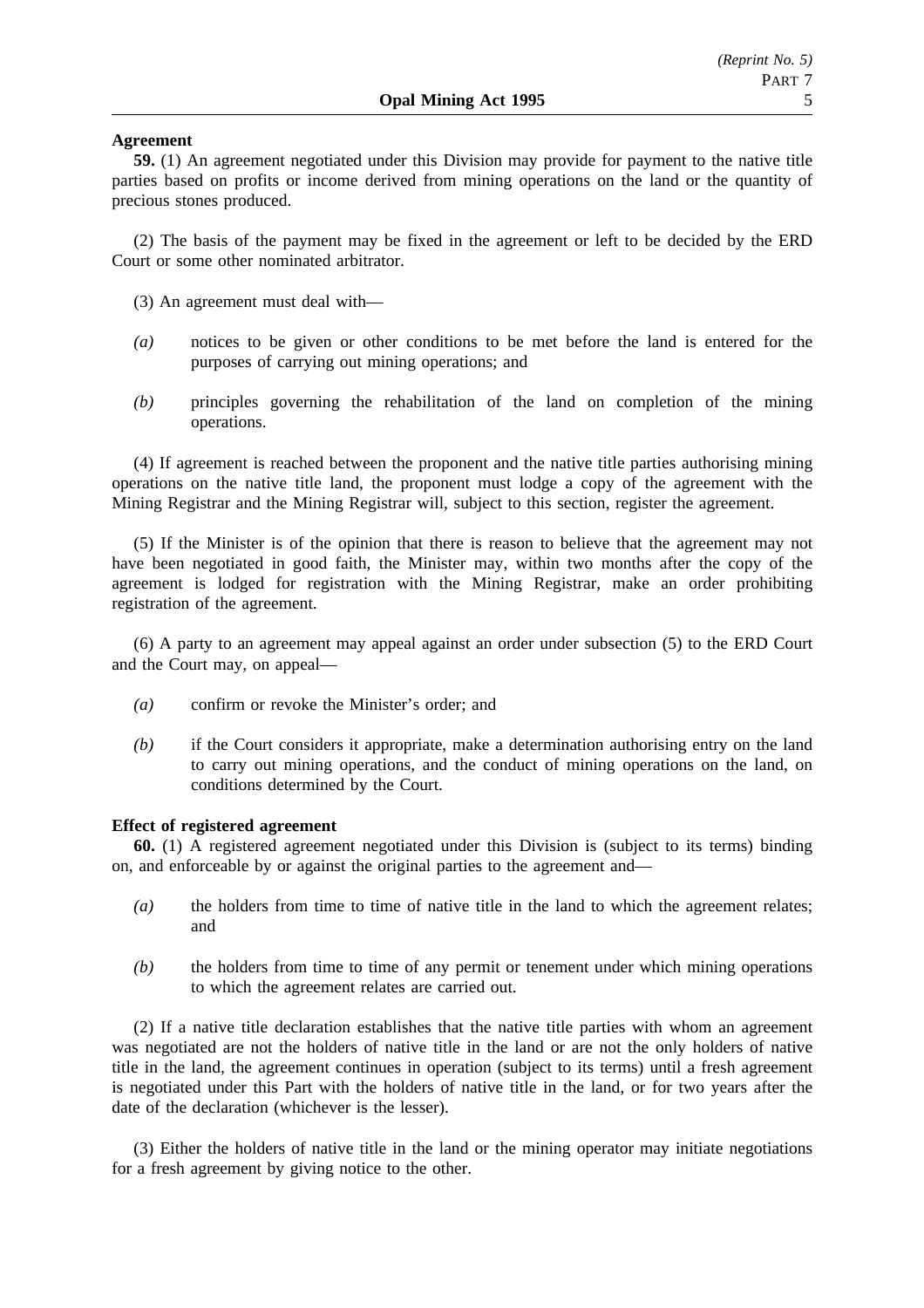(4) A registered agreement that authorises mining operations to be conducted under a future mining tenement is contingent on the tenement being granted or registered.

### **Application for determination**

**61.** (1) If agreement between the proponent and the native title parties is not reached within the relevant period, any party to the negotiations or the Minister may apply to the ERD Court for a determination.

[In this subsection, the "**relevant period**" is—

- *(a)* if the mining operations to which the negotiations relate are merely of an exploratory nature—four months from when the negotiations were initiated; or
- *(b)* in any other case—six months from when the negotiations were initiated.]

(2) On an application under this section, the ERD Court may determine—

- *(a)* that mining operations may not be conducted on the native title land; or
- *(b)* that mining operations may be conducted on the native title land subject to conditions determined by the Court.

(3) If the ERD Court determines that mining operations may be conducted on native title land, the determination—

- *(a)* must deal with the notices to be given or other conditions to be met before the land is entered for the purposes of mining operations; but
- *(b)* cannot provide for payment to the native title parties based on profits or income derived from mining operations on the land or the quantity of precious stones produced.

(4) The ERD Court must make its determination on an application under this section within the relevant period unless there are special reasons why it cannot do so.

[In this subsection, the "**relevant period**" is—

- *(a)* if a determination is sought only for exploring—four months from when the application is made; or
- *(b)* in any other case—six months from when the application is made.]

(5) The representative Aboriginal body for the area in which the land is situated is entitled to be heard in proceedings under this section.

#### **Criteria for making determination**

**62.** (1) In making its determination, the ERD Court must take into account the following:

- *(a)* the effect of the proposed mining operations on—
	- (i) native title in the land; and
	- (ii) the way of life, culture and traditions of any of the native title parties; and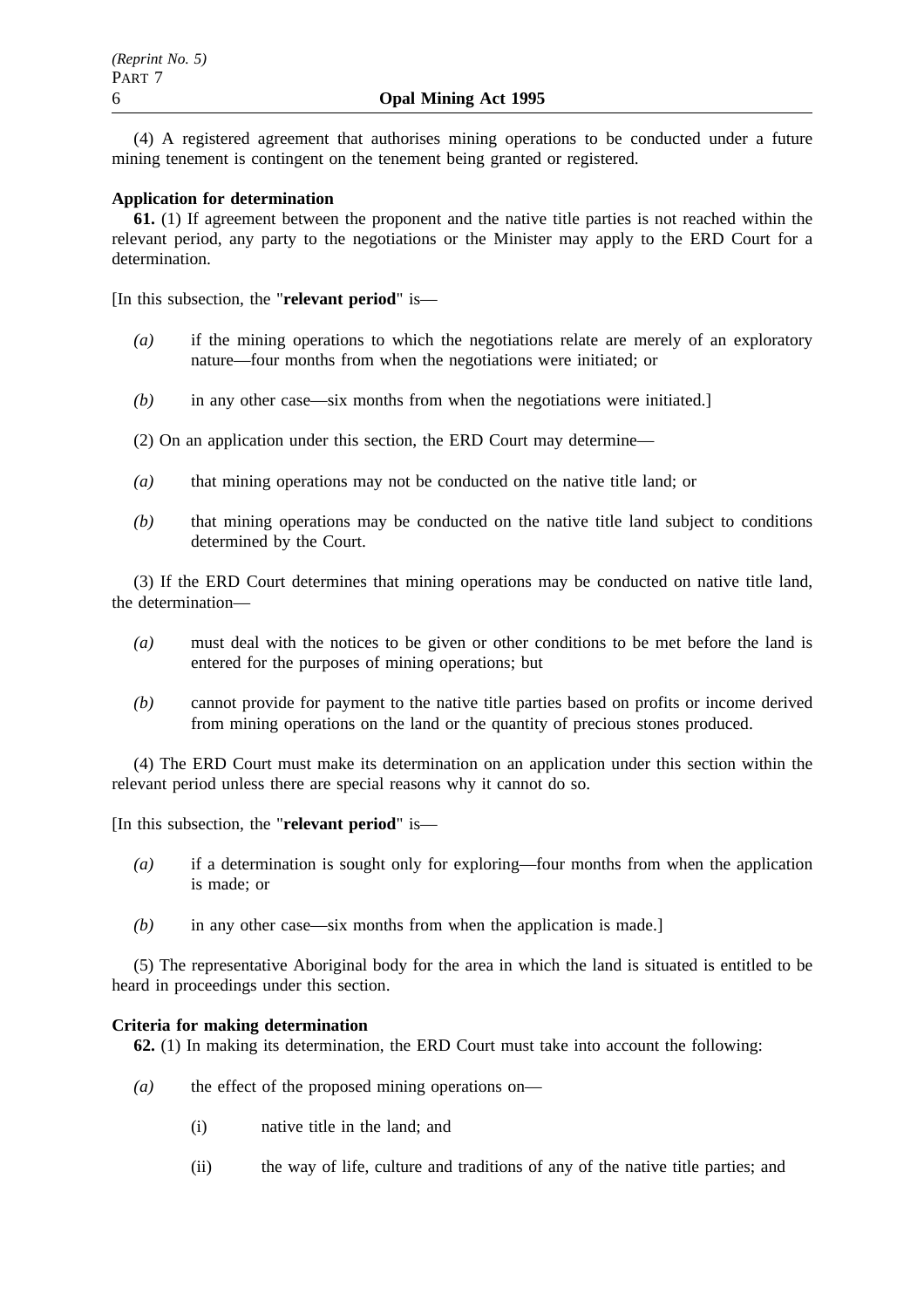- (iii) the development of the social, cultural and economic structures of any of those parties; and
- (iv) the freedom of access by any of those parties to the land concerned and their freedom to carry out rites, ceremonies or other activities of cultural significance on the land in accordance with their traditions; and
- (v) any area or site, on the land concerned, of particular significance to the native title parties in accordance with their traditions; and
- (vi) the natural environment of the land concerned;
- *(b)* any assessment of the effect of the proposed mining operations on the natural environment of the land concerned—
	- (i) made by a court or tribunal; or
	- (ii) made, or commissioned, by the Crown in any capacity or by a statutory authority;
- *(c)* the interests, proposals, opinions or wishes of the native title parties in relation to the management, use or control of the land concerned;
- *(d)* the economic or other significance of the proposed mining operations to Australia and to the State;
- *(e)* any public interest in the mining operations proceeding;
- *(f)* any other matter the ERD Court considers relevant.

(2) This section does not affect the operation of another law of the State or the Commonwealth for the preservation or protection of areas or sites of particular significance to Aboriginal people.

#### **Limitation on powers of Court**

**63.** (1) The ERD Court cannot make a determination conferring a conjunctive or umbrella authorisation<sup>1</sup> unless the native title parties<sup>2</sup> are represented in the proceedings and agree to the authorisation.

(2) A conjunctive authorisation<sup>1</sup> conferred by determination cannot authorise mining operations under both a permit and a tenement unless the native title parties<sup>1</sup> are the registered holders of (rather than claimants to) native title land.3

- (3) An umbrella authorisation<sup>1</sup> conferred by determination—
- *(a)* can only relate to prospecting or mining for precious stones over an area of 200 square kilometres or less; and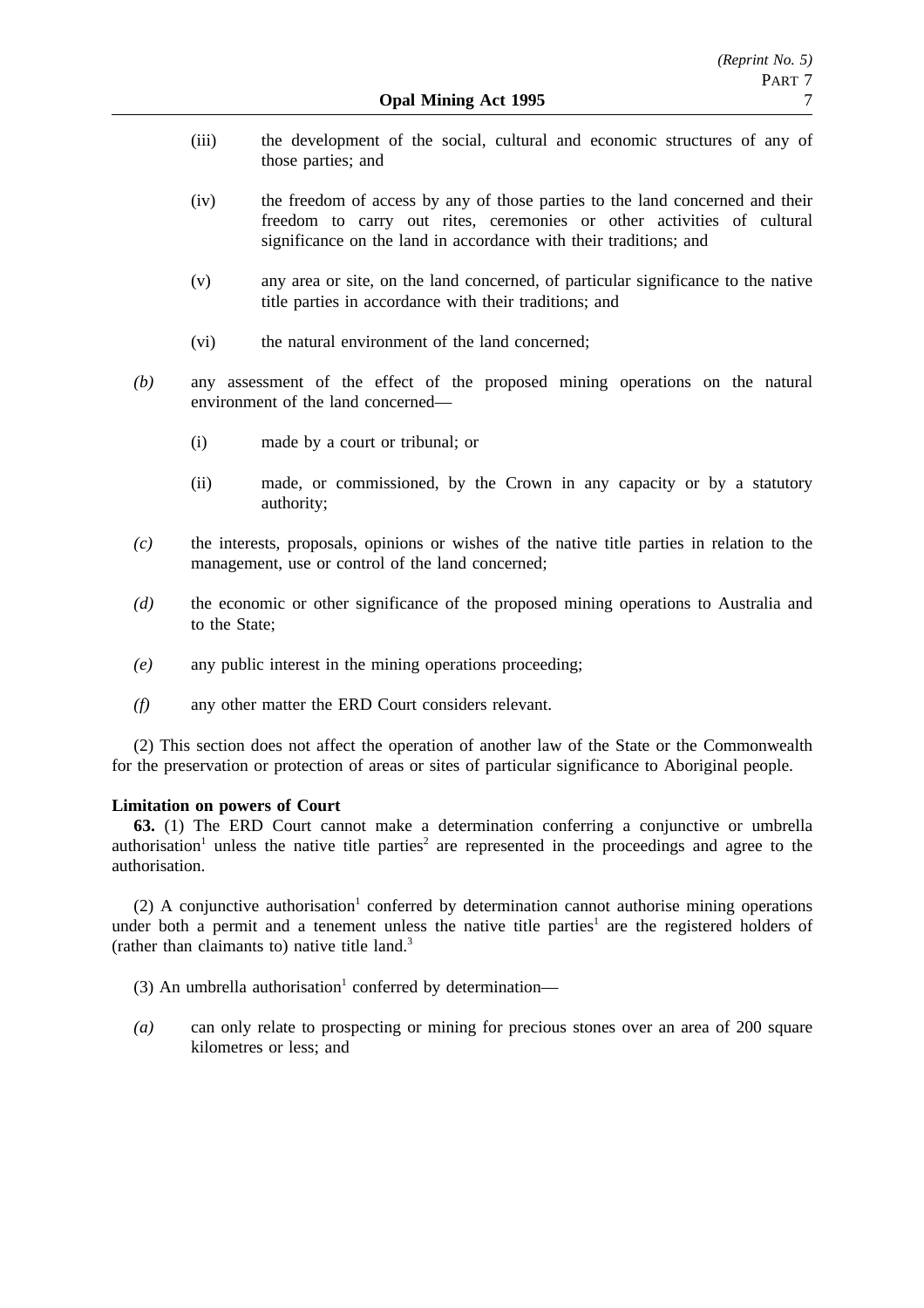*(b)* cannot authorise mining operations for a period exceeding 10 years unless the native title parties<sup>2</sup> are registered holders of (rather than claimants to) native title land.<sup>4</sup>

<sup>1</sup> See note to section 53(1).<br><sup>2</sup> See note to section 54(1).

<sup>3</sup> Section 53(2) is of similar effect in relation to native title mining agreements.<br><sup>4</sup> Section 53(3) and (4) are of similar effect in relation to native title mining agreements.

#### **Effect of determination**

**64.** (1) A determination under this Division—

- *(a)* must be lodged with the Mining Registrar; and
- *(b)* must be registered two months after it was lodged for registration unless it has in the meantime been overruled by the Minister; $<sup>1</sup>$  and</sup>
- *(c)* takes effect on registration.

(2) A determination registered under this Division has effect as if it were a contract between the proponent and the native title parties.

(3) A registered determination is (subject to its terms) binding on, and enforceable by or against the original parties to the proceedings in which the determination was made and—

- *(a)* the holders from time to time of native title in the land to which the determination relates; and
- *(b)* the holders from time to time of any permit or tenement under which mining operations to which the determination relates are carried out.

(4) If a native title declaration establishes that the native title parties to whom the determination relates are not the holders of native title in the land or are not the only holders of native title in the land, the determination continues in operation (subject to its terms) until a fresh determination is made, or for two years after the date of the declaration (whichever is the lesser).

(5) A determination under this Part that authorises mining operations to be conducted under a future mining tenement is contingent on the tenement being granted or registered.

<sup>1</sup> See section 65.

#### **Ministerial power to overrule determinations**

**65.** (1) If the Minister considers it to be in the interests of the State to overrule a determination of the ERD Court under this Part, the Minister may, by notice in writing given to the ERD Court and the parties to the proceedings before the Court, overrule the determination and substitute another determination that might have been made by the Court.

- (2) However—
- *(a)* the Minister cannot overrule a determination—
	- (i) if more than two months have elapsed since the date of the determination; or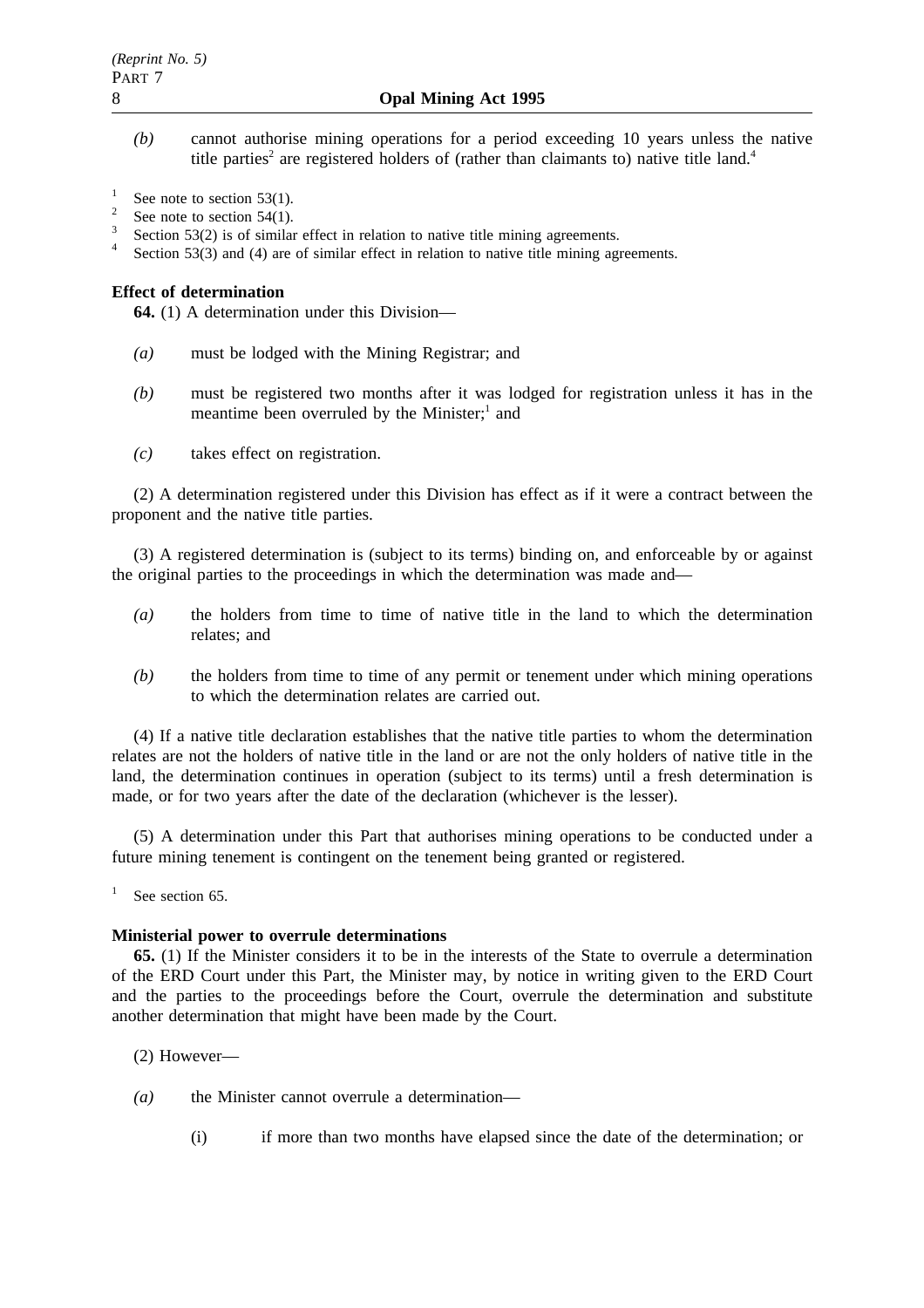- (ii) if the Minister was the proponent of the negotiations leading to the determination; and
- $(b)$  the substituted determination cannot create a conjunctive or umbrella authorisation<sup>1</sup> if there was no such authorisation in the original determination nor can the substituted determination extend the scope of a conjunctive or umbrella authorisation.

## **Note—**

The scope of an authorisation is extended if the period of its operation is lengthened, the area to which it applies is increased, or the class of mining operations to which it applies is expanded in any way.

<sup>1</sup> See the note to section 53(1).

## **No re-opening of issues**

**66.** If an issue is decided by determination under this Part, the parties to the proceedings in which the determination was made cannot make an agreement that is inconsistent with the terms of the determination unless the ERD Court authorises the agreement.

## **Division 5—Miscellaneous**

## **Non-application of this Part to Pitjantjatjara and Maralinga lands**

**67.** Nothing in this Part affects the operation of—

- *(a)* the *Pitjantjatjara Land Rights Act 1981*; or
- *(b)* the *Maralinga Tjarutja Land Rights Act 1984*.

## **Compensation to be held on trust in certain cases**

**68.** (1) If a determination under this Part authorises mining operations on conditions requiring payment of compensation—

- *(a)* the ERD Court must decide the amount of the compensation; and
- *(b)* the compensation must be paid into the ERD Court to be held on trust and applied as required by this section.
- (2) Compensation paid into the ERD Court under this section—
- *(a)* must, on application by the registered representative of the native title holders, be paid out to the registered representative; or
- *(b)* if the Court, on application by an interested person, is satisfied that it is just and equitable to pay the compensation in some other way—must be paid out as directed by the Court.
- (3) However, if compensation is held on trust by the ERD Court under this section and—
- *(a)* a native title declaration is made to the effect that no part of the land is subject to native title; or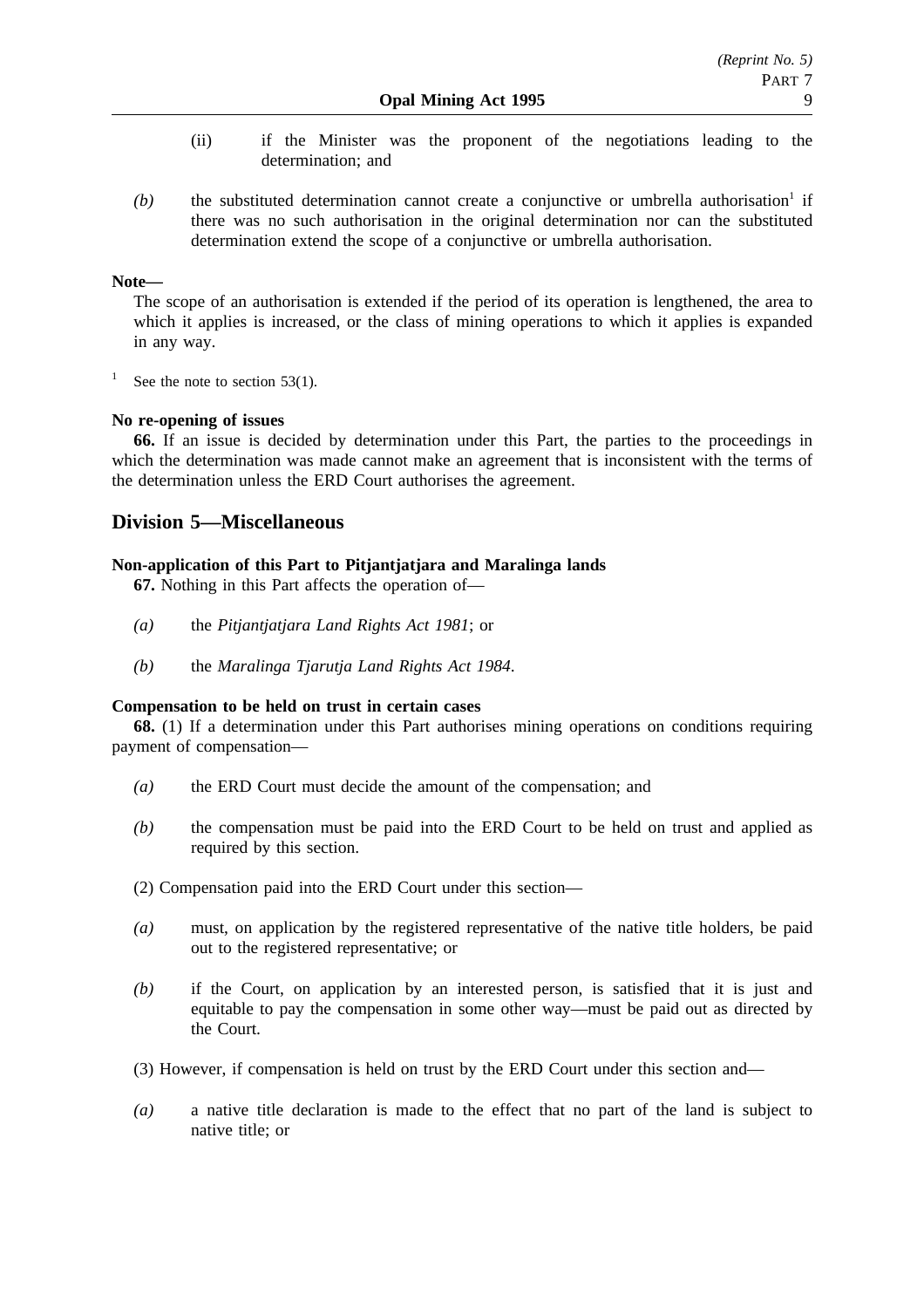*(b)* the proponent abandons the proposal to carry out mining operations on the land before exercising the right to do so and, by notice to the Minister, relinquishes the right to do so,

the compensation must be repaid to the person who paid it.

### **Non-monetary compensation**

**69.** (1) Compensation under this Part is to be given in the form of monetary compensation.

- (2) However—
- *(a)* if, during negotiations under this Part, a person who may be entitled to compensation requests that the whole or part of the compensation be in a form other than money,<sup>1</sup> the other person who may be liable to pay compensation—
	- (i) must consider the request; and
	- (ii) must negotiate in good faith on the subject; and
- *(b)* the ERD Court may, at the request of a person entitled to compensation, order nonmonetary compensation.<sup>1</sup>

## <sup>1</sup> **Example—**

The non-monetary compensation might take the form of a transfer of property or the provision of goods or services.

## **Review of compensation**

**70.** (1) If—

- *(a)* mining operations are authorised by determination under this Part on conditions requiring the payment of compensation; and
- *(b)* a native title declaration is later made establishing who are the holders of native title in the land,

the ERD Court may, on application by the registered representative of the holders of native title in the land, or on the application of a person who is liable to pay compensation under the determination, review the provisions of the determination providing for the payment of compensation.

(2) The application must be made within three months after the date of the native title declaration.

- (3) The Court may, on an application under this section—
- *(a)* increase or reduce the amount of the compensation payable under the determination (as from the date of application or a later date fixed by the Court); and
- *(b)* change the provisions of the determination for payment of compensation in some other way.

(4) In deciding whether to vary a determination and, if so, how, the Court must have regard to—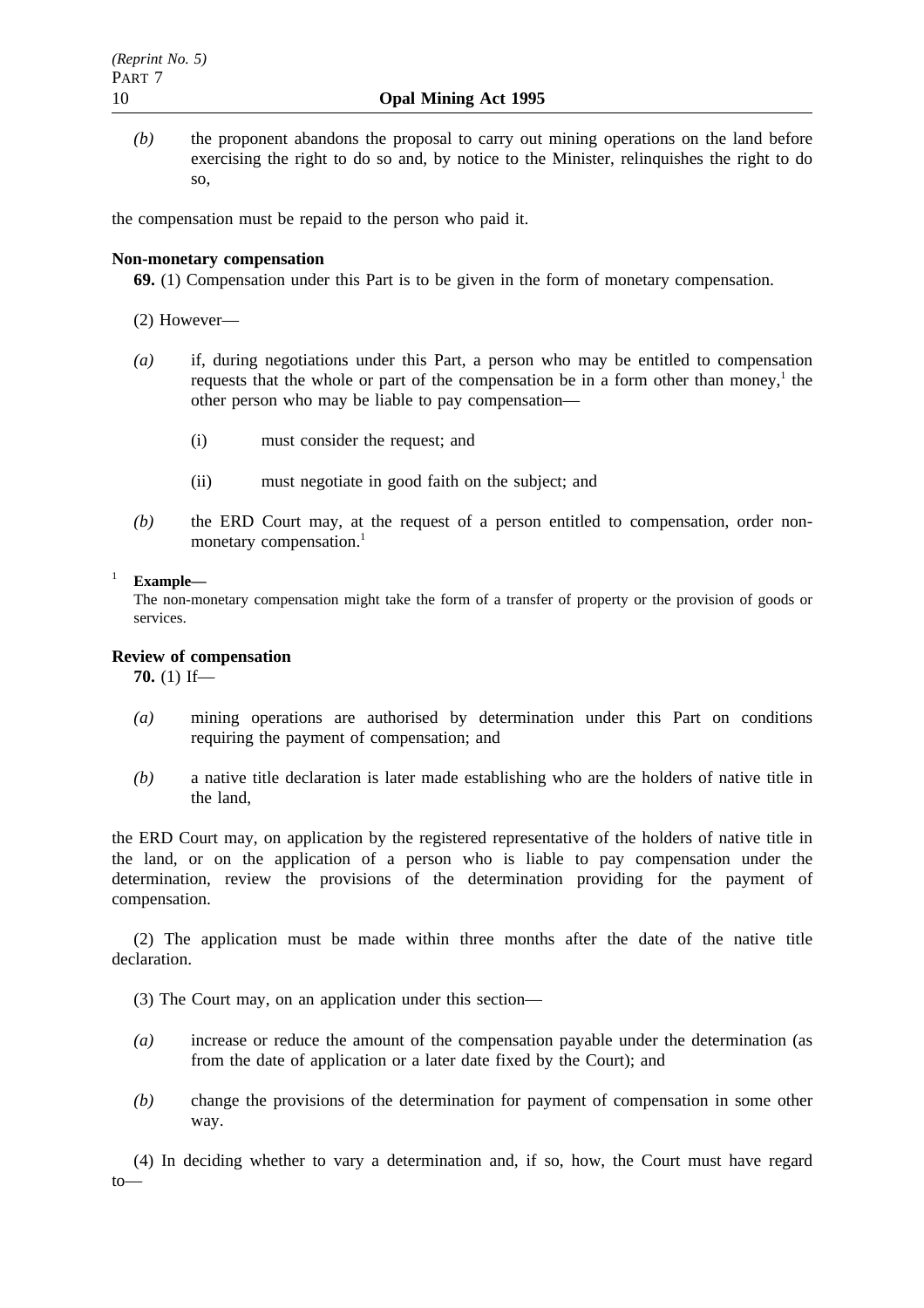- *(a)* the assumptions about the existence or nature of native title on which the determination was made and the extent to which the native title declaration has confirmed or invalidated those assumptions; and
- *(b)* the need to ensure that the determination provides just compensation for, and only for, persons whose native title in land is affected by the mining operations; and
- *(c)* the interests of mining operators and investors who have relied in good faith on the assumptions on which the determination was made.

### **Opal Mining Native Title Register**

**70A.** (1) The Mining Registrar must establish a distinct part of that part of the Mining Register established under section 76 (which may be referred to as the *Opal Mining Native Title Register*) for the registration of agreements and determinations under this Part.

(2) The Mining Registrar must, in respect of each agreement or determination registered under this Part, include in the *Opal Mining Native Title Register* details concerning—

- *(a)* the land to which the agreement or determination relates; and
- *(b)* if relevant—the permit or tenement to which the agreement or determination relates; and
- *(c)* the parties who are bound by the agreement or determination; and
- *(d)* other information prescribed by the regulations.

(3) The Mining Registrar may also note in any other part of the Mining Register any agreement or determination registered under this Part (as the Mining Registrar thinks fit).

(4) An agreement or determination registered under this Part is not available for inspection under this Act if—

- *(a)* in the case of an agreement, the parties to the agreement specify in the agreement, or in some other manner determined by the Mining Registrar, that the contents of the agreement should be kept confidential under this section;
- *(b)* in the case of a determination, the ERD Court specifies in the determination that the contents of the determination should be kept confidential under this section.

(5) However, subsection (4) does not prevent the inspection of an agreement or determination registered under this Part by—

- *(a)* a person engaged in the administration of this Act acting in the course of official duties; or
- *(b)* the Minister, or a person appointed to the Public Service acting in the course of official duties on behalf of, or with the authority of, the Minister; or
- *(c)* a person who is bound by the agreement or determination; or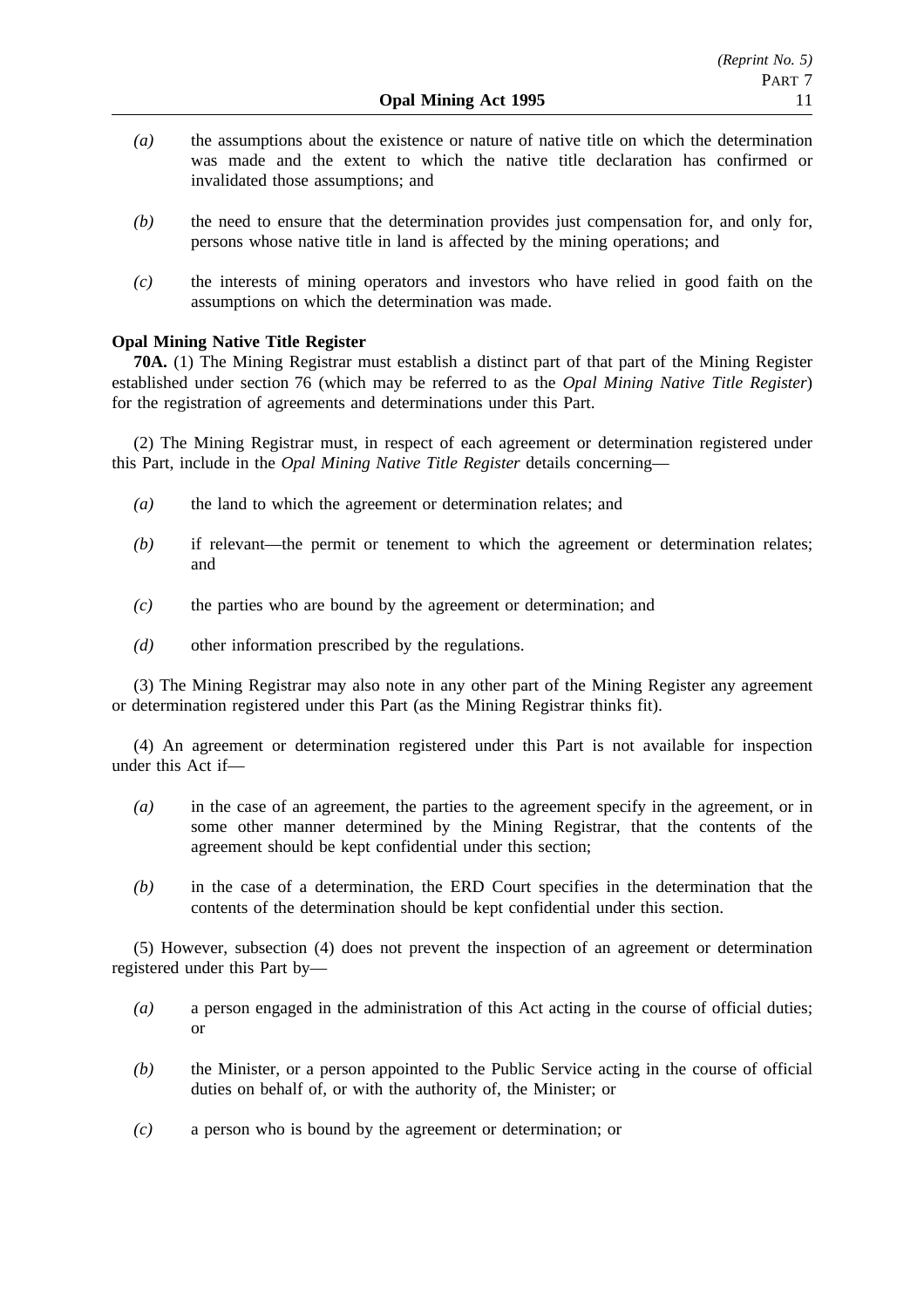- *(d)* a person who is acting under the joint authority of all persons who are bound by the agreement or determination (and such an authority must be given in a manner and form approved by the Mining Registrar); or
- *(e)* a person who is acting under the authority of an order or determination of the ERD Court or the Supreme Court (for the purposes of this or another Act or law).
- (6) An authority under subsection (5) may be given on conditions.
- (7) A person who contravenes or fails to comply with a condition is guilty of an offence.

Maximum penalty: \$10 000.

\*\*\*\*\*\*\*\*\*\*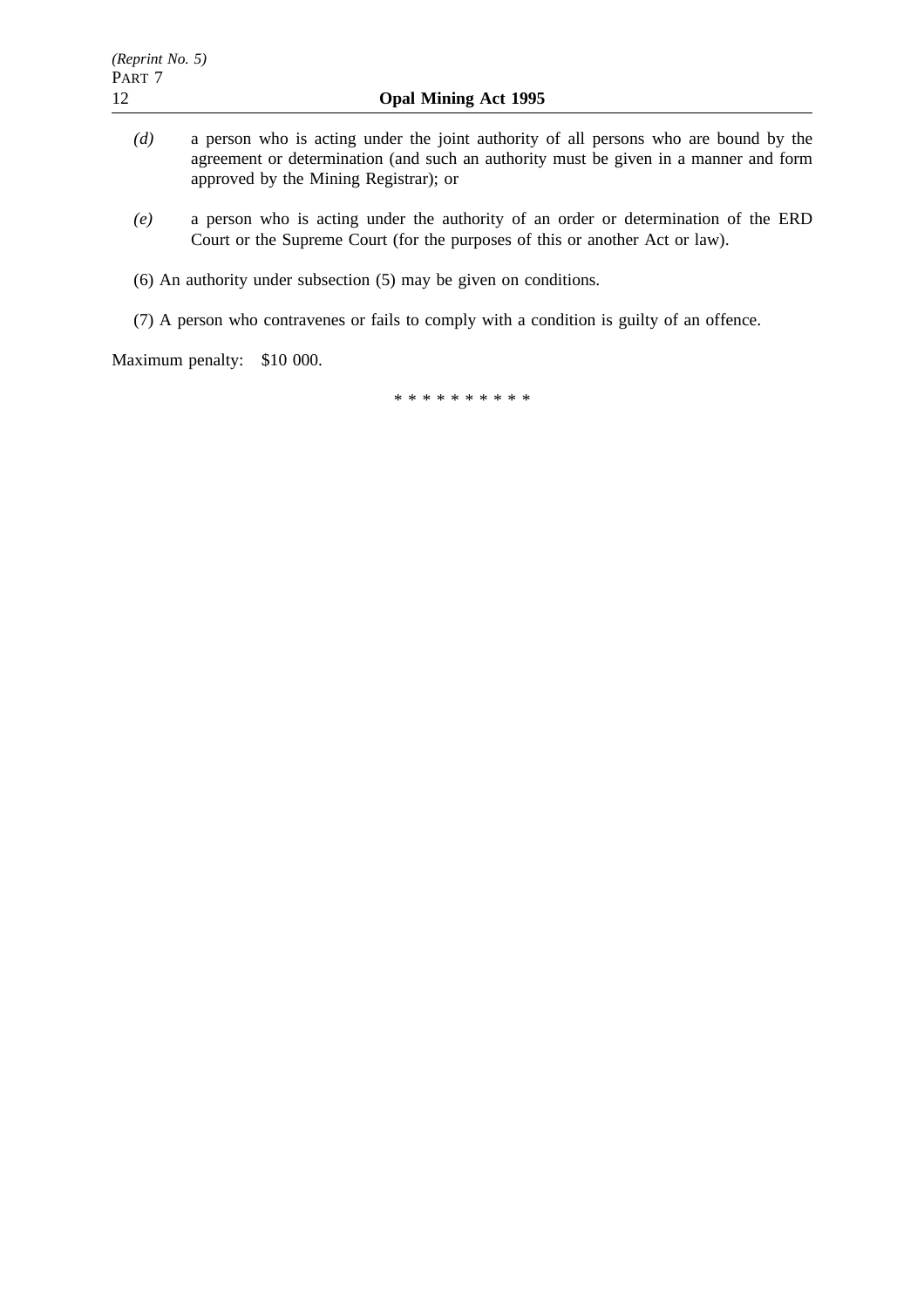## **Part 8—Special powers of Warden's Court**

### **Jurisdiction relating to tenements and monetary claims**

**72.** (1) The Warden's Court has jurisdiction to determine, in the manner it thinks just, all suits concerning a right claimed in, under, or in relation to, a tenement, or a purported tenement, or a precious stones prospecting permit, or otherwise arising under this Act.

(2) The Warden's Court may make a declaration as to the validity (or invalidity) of a permit or tenement under this Act.

(2a) The Warden's Court will have jurisdiction to determine a monetary claim for not more than \$40 000 arising in relation to any contract, partnership or joint venture arrangement related to, or otherwise associated with—

- *(a)* the acquisition or holding of any tenement, or purported tenement, or a precious stones prospecting permit; or
- *(b)* the performance of any mining operations under this Act; or
- *(c)* the recovery of any precious stones under this Act.

(3) The Warden's Court will also have jurisdiction in any matter in which it is vested with jurisdiction by regulation.

- (4) If proceedings relating to a matter under this Act are commenced in the Warden's Court—
- *(a)* the Warden's Court must give written notice of the proceedings to the Mining Registrar; and
- *(b)* the Mining Registrar must make a note of the proceedings in the Mining Register.

(5) The Director is entitled to appear in any proceedings before the Warden's Court under this Act.

(6) Sections 65 to 66A of the Mining Act apply to the jurisdiction and proceedings of the Warden's Court under this Act.

## **Cancellation of permit**

**73.** (1) The Warden's Court may, on the application of the Director, make one or both of the following orders:

- *(a)* an order cancelling a precious stones prospecting permit;
- *(b)* an order prohibiting a person from holding or obtaining a precious stones prospecting permit for a period specified in the order or until further order of the Warden's Court.

(2) An order must not be made under subsection (1) unless the Warden's Court is satisfied that the person against whom the order is made has contravened, or failed to comply with, a provision of this or another Act or regulations regulating mining operations (including mining operations that do not involve precious stones), and that the matter is of sufficient gravity to justify the making of the order.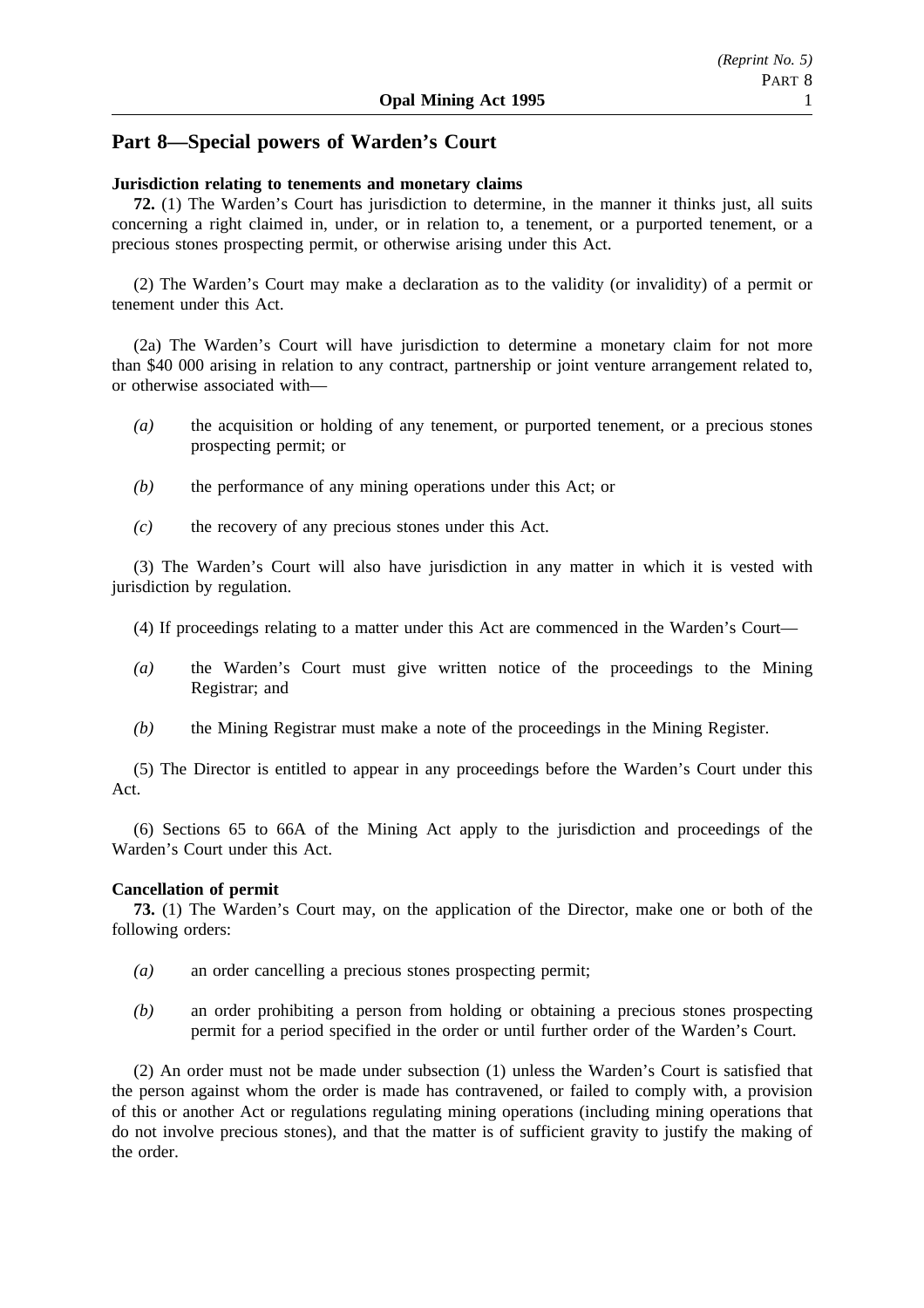### **Cancellation of pegging**

**74.** (1) The Warden's Court may, on the application of an interested person, make an order cancelling a pegging under Part 2.

(2) An order must not be made under subsection (1) unless the Warden's Court is satisfied that a requirement of this Act has not been complied with in a material respect, and that the matter is of sufficient gravity to justify the cancellation of the pegging.

(3) If an order for cancellation is made (otherwise than on the application of the Director), the person on whose application the order was made has, for a period of 14 days immediately following the date of the order, an exclusive right to peg out an area for a precious stones tenement of the same kind on the land.

(4) After an application has been made under this section, the pegging to which the application relates cannot be altered, nor will it lapse, until the application is determined.

(5) In this section—

"**interested person**" means—

- *(a)* the Director; or
- *(b)* the holder of a precious stones prospecting permit; or
- *(c)* the owner of the land on which the pegging has occurred.

### **Forfeiture of tenement**

**75.** (1) The Warden's Court may, on the application of an interested person, make an order for the forfeiture of a tenement registered under Part 3.

(2) An order must not be made under subsection (1) unless the Warden's Court is satisfied that a requirement of this Act has not been complied with in a material respect, and that the matter is of sufficient gravity to justify the cancellation of the tenement.

(3) If an order for the forfeiture of a tenement is made under this section, the registration of the tenement is, by force of the order, cancelled.

(4) If an order is made under this section, a person must not peg out an area for a precious stones tenement on a part of the land comprised in the tenement that has been forfeited—

- *(a)* until the time within which a person may appeal against the decision of the Warden's Court has lapsed; and
- *(b)* if an appeal is commenced—
	- (i) until the appeal is dismissed, struck out or withdrawn; or
	- (ii) until the questions raised by the appeal have been finally determined.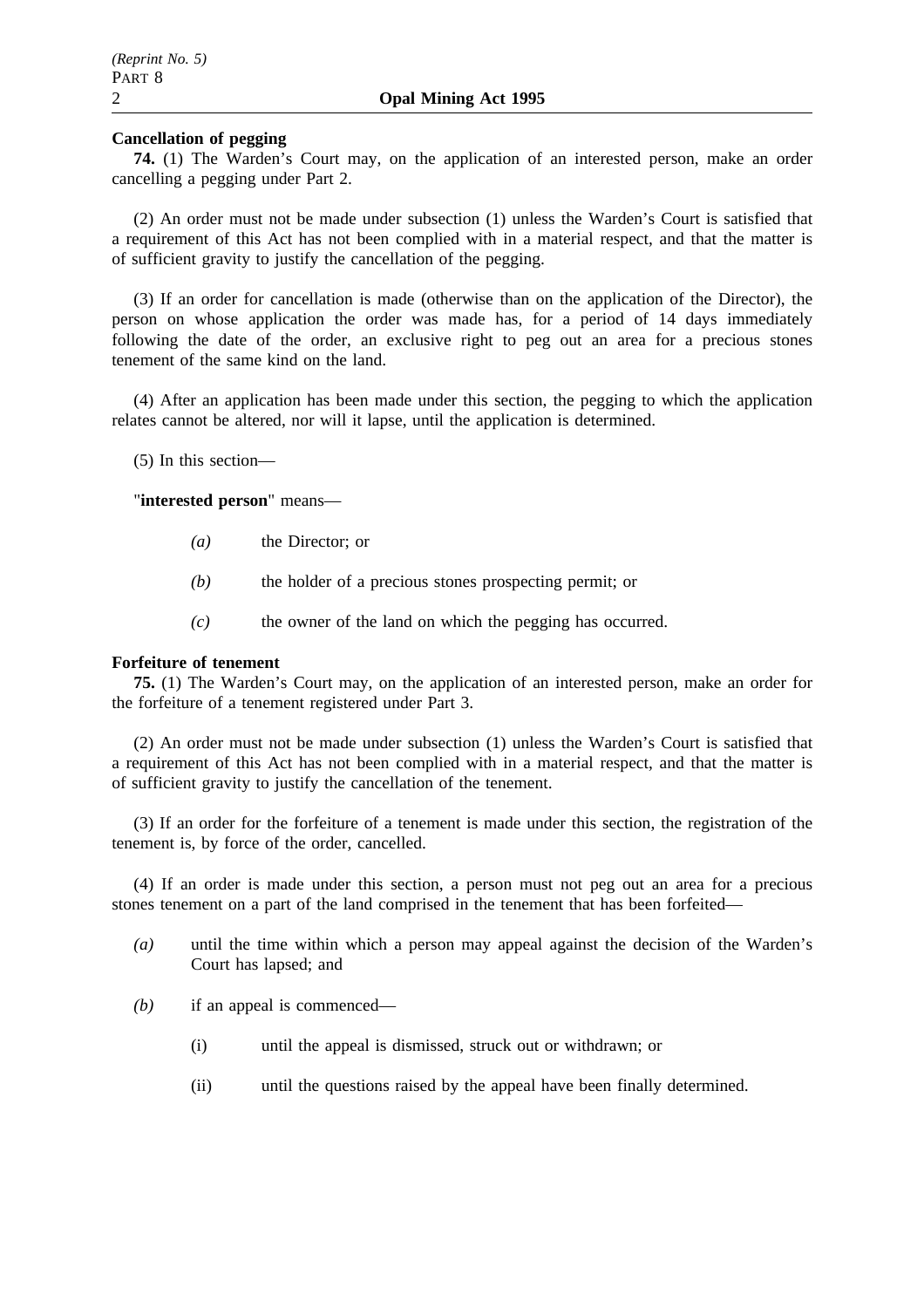(5) If the forfeiture remains in force at the conclusion of the period referred to in subsection (4), the person on whose application the order for forfeiture was made (not being the Director) has, for a period of 14 days immediately following the conclusion of the period referred to in subsection (4), an exclusive right to peg out an area for a precious stones tenement of the same kind on the land.

- (6) After an application has been made under this section—
- *(a)* the tenement to which the application relates cannot be surrendered, nor will it lapse; and
- *(b)* a person must not, without leave of the Warden's Court—
	- (i) otherwise deal with the tenement, or an interest in, or associated with, the tenement; or
	- (ii) take action to enforce a right claimed in, under or in relation to the tenement,

until the matter is finally determined.

(7) However, if the tenement would have lapsed except for the operation of subsection (6), the holder of the tenement must not carry out mining operations on the land after the day on which the tenement would otherwise have lapsed until the matter is finally determined.

(8) In this section—

"**interested person**" means—

- *(a)* the Director; or
- *(b)* the holder of a precious stones prospecting permit; or
- *(c)* the owner of land comprised in the tenement.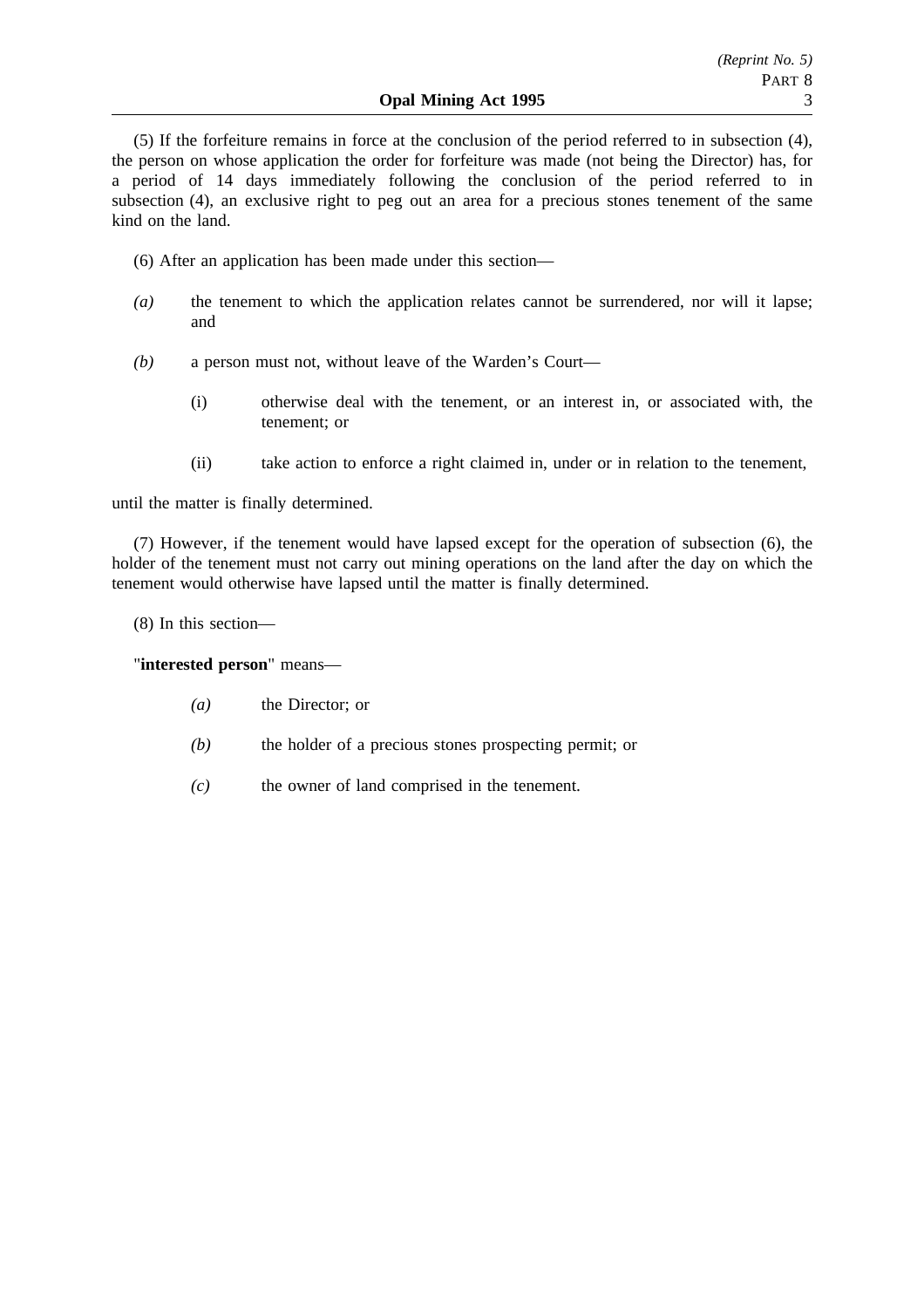## **Part 9—Miscellaneous**

### **The Mining Register**

**76.** (1) The Mining Registrar must establish a distinct part of the Mining Register for the purposes of this Act.

- (2) The Mining Registrar must, in that part of the Mining Register, keep a register of—
- *(a)* precious stones prospecting permits issued under this Act; and
- *(b)* tenements registered under this Act; and
- *(c)* agreements registered under this Act; and
- *(d)* proceedings in the Warden's Court that relate to tenements under this Act; and
- *(e)* other instruments or determinations that require registration under this Act or the regulations,

and may include in the register any other information he or she thinks fit.

(3) The Mining Registrar must note in the relevant part of the register any agreement or instrument registered under the Mining Act that is relevant to the operation of this Act.

(4) A person may, on payment of the prescribed fee, inspect the register during normal office hours.

(5) An instrument that requires registration under this Act has no force or effect until it is registered.

- (6) However, subsection (5) does not apply to—
- *(a)* an order or determination of a court; or
- *(b)* an order or approval of the Minister, or of an officer acting under this Act; or
- *(c)* an instrument of a prescribed class.

#### **Appointment of authorised persons**

**77.** (1) The Director may appoint suitable persons to be authorised persons for the purposes of this Act.

- (2) An appointment may be subject to conditions or limitations specified by the Director.
- (3) A person appointed under this section must be issued with an identity card—
- *(a)* containing a photograph of the person; and
- *(b)* stating any limitations on the authorised person's authority.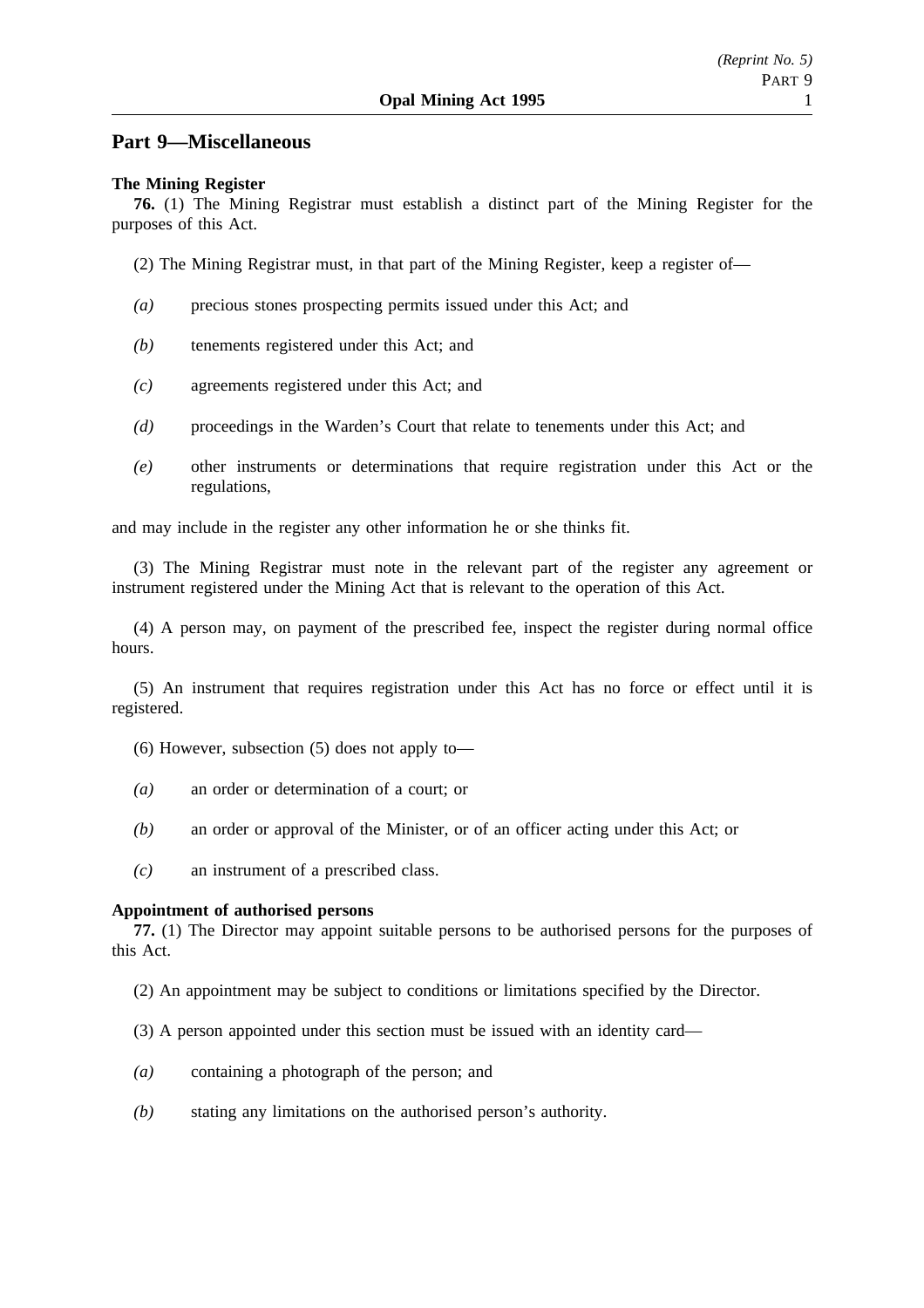(4) An authorised person must, at the request of a person in relation to whom the authorised person intends to exercise a power under this Act, produce for the inspection of the person his or her identity card.

(5) An authorised person may, as may reasonably be required in connection with the administration, operation or enforcement of this Act—

- *(a)* enter and inspect any place;
- *(b)* carry out, or cause to be carried out, any investigation, examination, test or survey;
- *(c)* take, and remove from land, specimens or samples;
- *(d)* require a person to produce documents (which may include a written record reproducing in an understandable form information stored by computer, microfilm or other process);
- *(e)* examine, copy or take extracts from a document or information so produced or require a person to provide a copy of the document or information;
- *(f)* require a person to answer questions;
- *(g)* give directions.

(6) In the exercise of powers under this section an authorised person may be assisted by such persons as may be necessary or desirable in the circumstances.

(7) A person exercising a power under this section must not unnecessarily impede or obstruct the lawful use or enjoyment of the land by an owner of the land.

(8) Subject to the requirements of subsection (7), the owner or occupier of land must give an authorised person or a person assisting an authorised person such assistance as is reasonably required for the effective exercise of a power conferred by this section.

Maximum penalty: \$2 500.

(9) A person who—

- *(a)* without reasonable excuse, hinders or obstructs an authorised person, or a person assisting an authorised person, in the exercise of powers under this Act; or
- *(b)* uses abusive, threatening or insulting language to an authorised person, or a person assisting an authorised person; or
- *(c)* without reasonable excuse, fails to obey a requirement or direction of an authorised person under this Act; or
- *(d)* without reasonable excuse, fails to answer, to the best of the person's knowledge, information and belief, a question put by an authorised person; or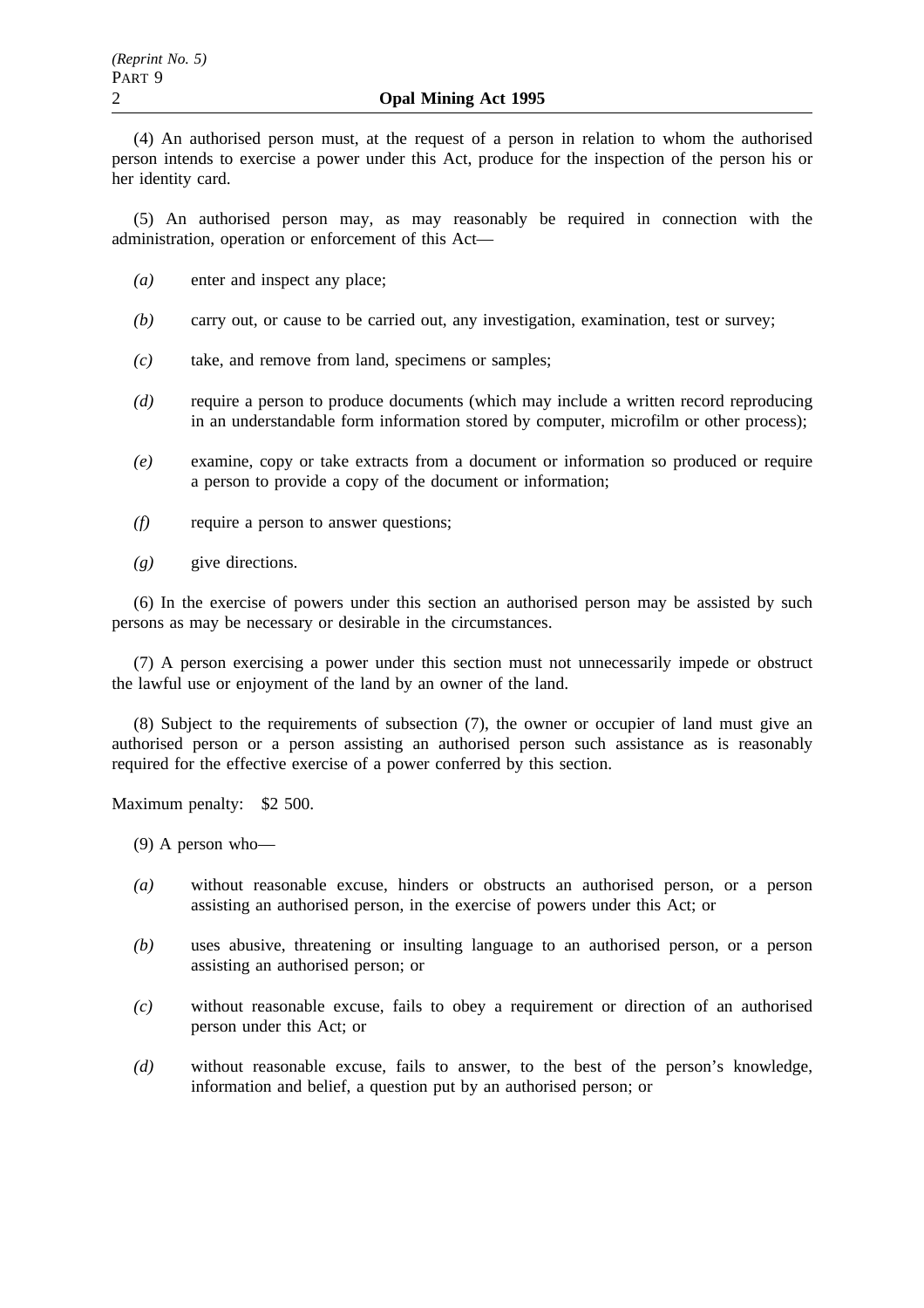*(e)* falsely represents, by words or conduct, that he or she is an authorised person,

is guilty of an offence.

Maximum penalty: \$2 500.

(10) However, a person, not being a corporation, is not obliged to answer a question or to produce, or provide a copy of, a document or information as required under this section that to do so might tend to incriminate the person or make the person liable to a penalty.

(11) An authorised person, or a person assisting an authorised person, who, in the course of exercising powers under this Act—

- *(a)* addresses offensive language to another person; or
- *(b)* without lawful authority, hinders or obstructs or uses or threatens to use force in relation to another person,

is guilty of an offence.

Maximum penalty: \$2 500.

(12) An inspector under the Mining Act will be taken to be an authorised person under this Act.

#### **Delegations**

**78.** (1) The Director may delegate a power or function under this Act—

- *(a)* to a specified person or body; or
- *(b)* to a person occupying a specified office or position.

(2) A delegation—

- *(a)* may be made subject to conditions and limitations specified in the instrument of delegation; and
- *(b)* if the instrument of delegation so provides, may be further delegated by the delegate; and
- *(c)* is revocable at will and does not prevent the Director from acting personally in a matter.

#### **Exemptions**

**79.** (1) If the Minister is satisfied that it is justifiable to do so, the Minister may exempt a person from the obligation to comply with a provision of this Act (except Part 7).

(2) An exemption may be granted on conditions determined by the Minister.

(3) An exemption will remain in force for a period specified by the Minister or, if no period is specified, until revoked by the Minister.

(4) The Minister may, at any time, vary, revoke or impose a condition of an exemption.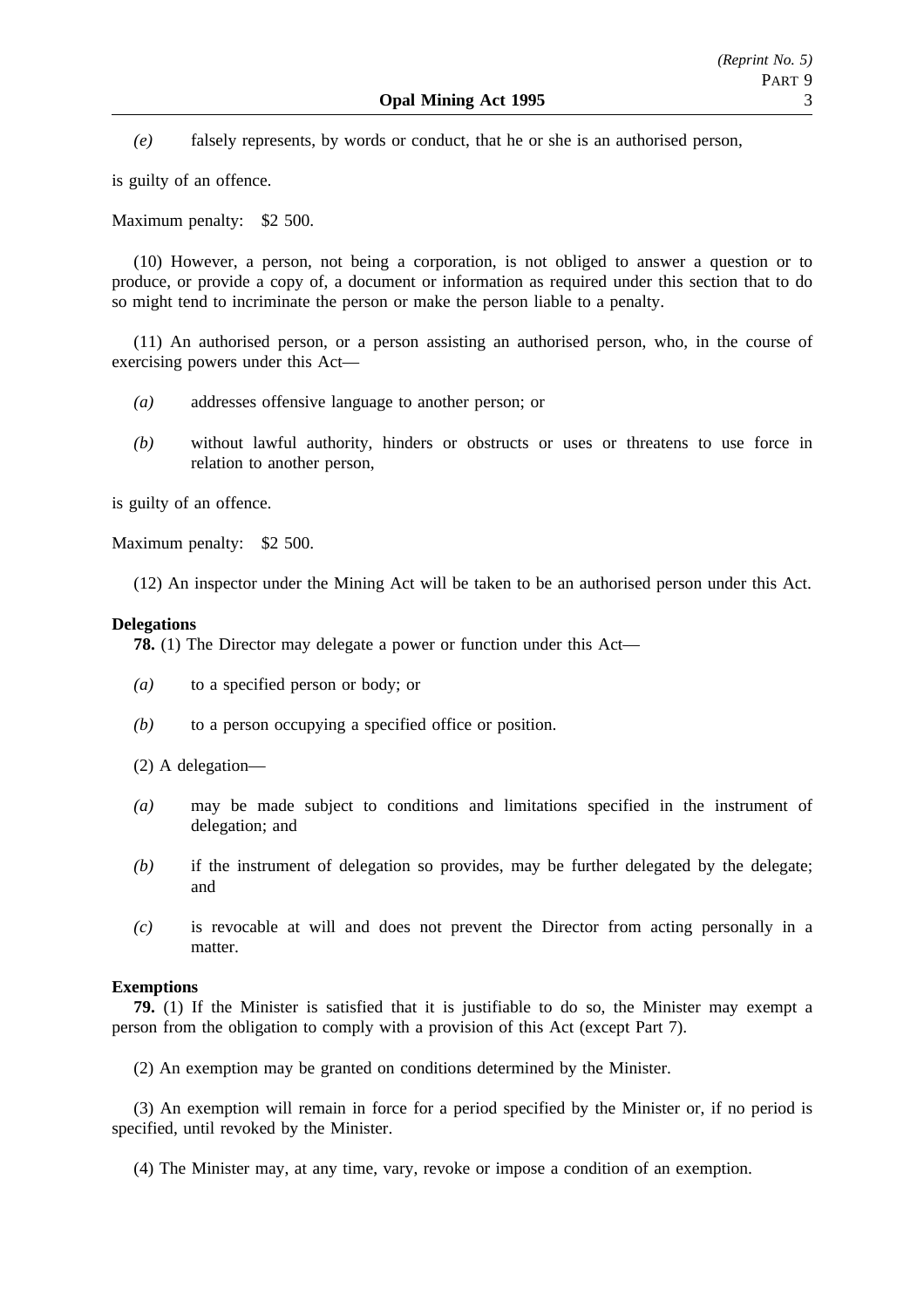(5) A person who contravenes or fails to comply with a condition imposed under this section is guilty of an offence.

Maximum penalty: \$5 000.

(6) An exemption may not be granted under this section so as to discriminate against the holders of native title in land.

#### **Passing of property**

**80.** (1) The property in precious stones is vested in the Crown.

(2) However, subject to this Act, the Mining Act, and other laws, the property in precious stones will pass to the person by whom the precious stones are lawfully mined on recovery of the precious stones.

#### **Acts of officers, employees and agents**

**81.** For the purposes of this Act, an act or default of an officer, employee or agent of a person who is the holder of a permit or tenement under this Act, or who is otherwise engaged in mining operations, will be taken to be an act or default of the person unless it is proved that the officer, employee or agent acted outside the scope of his or her actual, usual and ostensible authority.

#### **Offences**

**82.** (1) A person who—

- *(a)* mines for precious stones; or
- *(b)* sells, uses or disposes of precious stones recovered in the course of mining operations,

without being duly authorised by or under this Act or the Mining Act is guilty of an offence.

Maximum penalty: \$10 000 or imprisonment for 2 years.

(2) A person who is on land comprised in a tenement for the purpose of mining in contravention of subsection (1) is guilty of an offence and liable to the same penalty as prescribed by that subsection.

(3) A person must not, without lawful excuse, obstruct or hinder the holder of a permit or tenement under this Act in the reasonable exercise of a right conferred by this Act.

Maximum penalty: \$1 250.

- (4) A person who—
- *(a)* by a false statement or information, obtains or attempts to obtain a permit or tenement under this Act; or
- *(b)* forges or fraudulently alters or uses a permit or tenement under this Act,

is guilty of an offence.

Maximum penalty: \$2 500.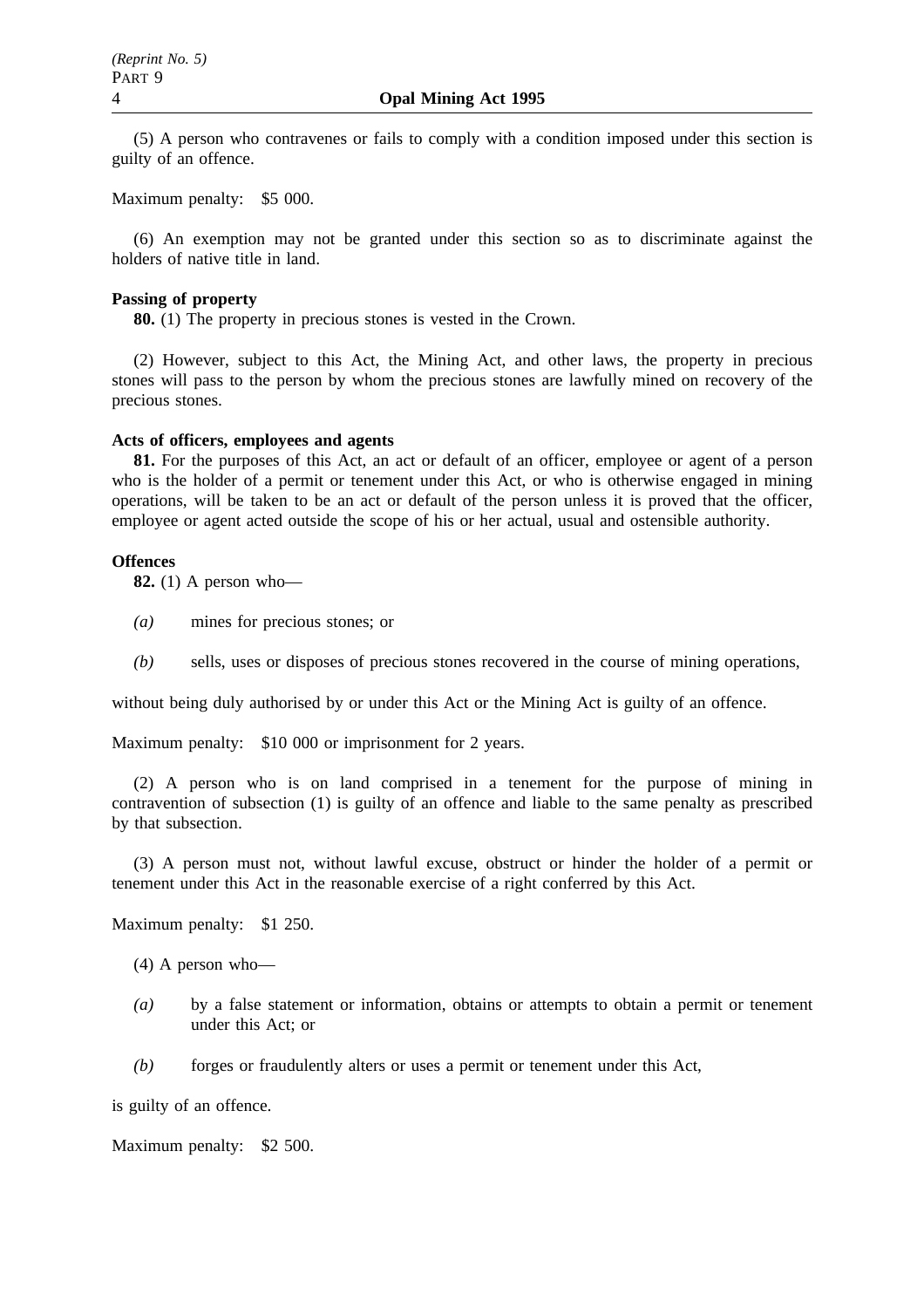(5) A person who, in furnishing information for the purposes of this Act, makes a statement that is false or misleading in a material particular is guilty of an offence.

Maximum penalty: \$2 500.

(6) A person who contravenes or fails to comply with a provision of this Act is guilty of an offence and, if no penalty is specifically provided, is liable to a fine not exceeding \$2 500.

(7) If a corporation is guilty of an offence against this Act, each director and manager of the corporation is guilty of an offence and liable to the same penalty as may be imposed for the principal offence unless it is proved that the principal offence did not result from failure on his or her part to take reasonable and practicable measures to prevent the commission of the offence.

#### **Proceedings for offences**

**83.** (1) Offences constituted by this Act lie within the jurisdiction of the Warden's Court.

(2) A prosecution for an offence against this Act that is commenced in the Warden's Court will be heard and determined summarily.

(3) The Warden's Court will, for the purposes of proceedings for an offence against this Act, have the powers and authorities of a court of summary jurisdiction, and such other powers and authorities as may be conferred by regulation.

(4) A prosecution for an offence against this Act may be commenced at any time within two years after the date of the alleged commission of the offence or, with the authorisation of the Attorney-General, at a later time within three years after the date of the alleged commission of the offence.

(5) An apparently genuine document purporting to be signed by the Attorney-General and to authorise the commencement of proceedings for an offence against this Act will be accepted in any legal proceedings, in the absence of proof to the contrary, as proof of the authorisation.

(6) The conferral of jurisdiction on the Warden's Court in respect of offences does not limit the jurisdiction of any other court.

#### **Prohibition orders**

**84.** (1) The Director may apply to the Warden's Court for an order prohibiting a person from entering or remaining on a precious stones field.

(2) The Warden's Court may make an order against a person under this section if satisfied that the order is necessary to restore, or to safeguard, good order on a precious stones field.

(3) An order may be made in the absence of the person if the Warden's Court is satisfied that a copy of the application was served on the person and the person was given reasonable notice of the hearing of the matter.

(4) An order under this section must be served on the person personally and is not binding until it has been so served.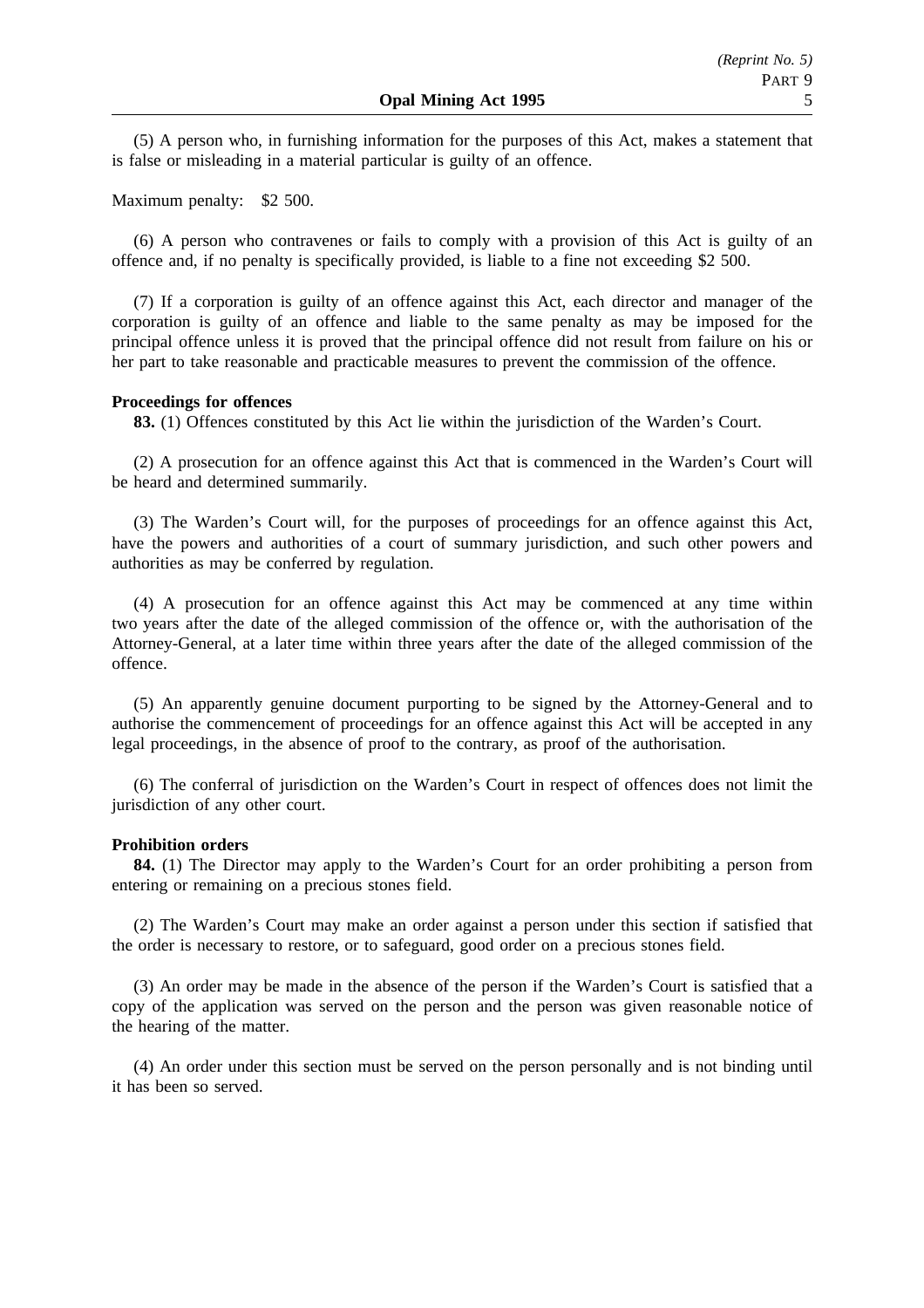(5) A person bound by an order who enters, or remains on, a precious stones field in contravention of the order is guilty of an offence.

Maximum penalty: \$5 000 or imprisonment for 1 year.

- (6) The Warden's Court may revoke an order under this section on application—
- *(a)* by the Director; or
- *(b)* by the person bound by the order.

#### **Power of Mining Registrar to require pegs to be removed**

**85.** If the Mining Registrar is satisfied on reasonable grounds that an area has been pegged out in contravention of this Act or otherwise than in accordance with an authority conferred by this Act, the Mining Registrar may cause the pegs to be removed.

### **Compliance orders**

**86.** (1) If a person carries out mining operations without the authority required by this Act, the ERD Court may, on application by the Director or the owner of the land on which the operations are carried out, make an order (a compliance order) requiring the person (the respondent)—

- *(a)* to stop the operations; and
- *(b)* if the operations have resulted in damage to land—to take specified action to restore the land to its former condition.

(2) Before the Court makes a compliance order it must allow the respondent a reasonable opportunity to be heard on the application.

(3) A person against whom a compliance order is made must comply with the order.

Maximum penalty: \$100 000.

#### **Evidentiary provision**

**87.** (1) In proceedings for an offence against this Act, an allegation in a complaint that land referred to in the complaint—

- *(a)* comprises, or is within, a precious stones field; or
- *(b)* is reserved from the operation of this Act; or
- *(c)* is a designated area; or
- *(d)* is an exclusion zone; or
- *(e)* is exempt land; or
- *(f)* is prescribed exempt land,

will be taken to be proved in the absence of proof to the contrary.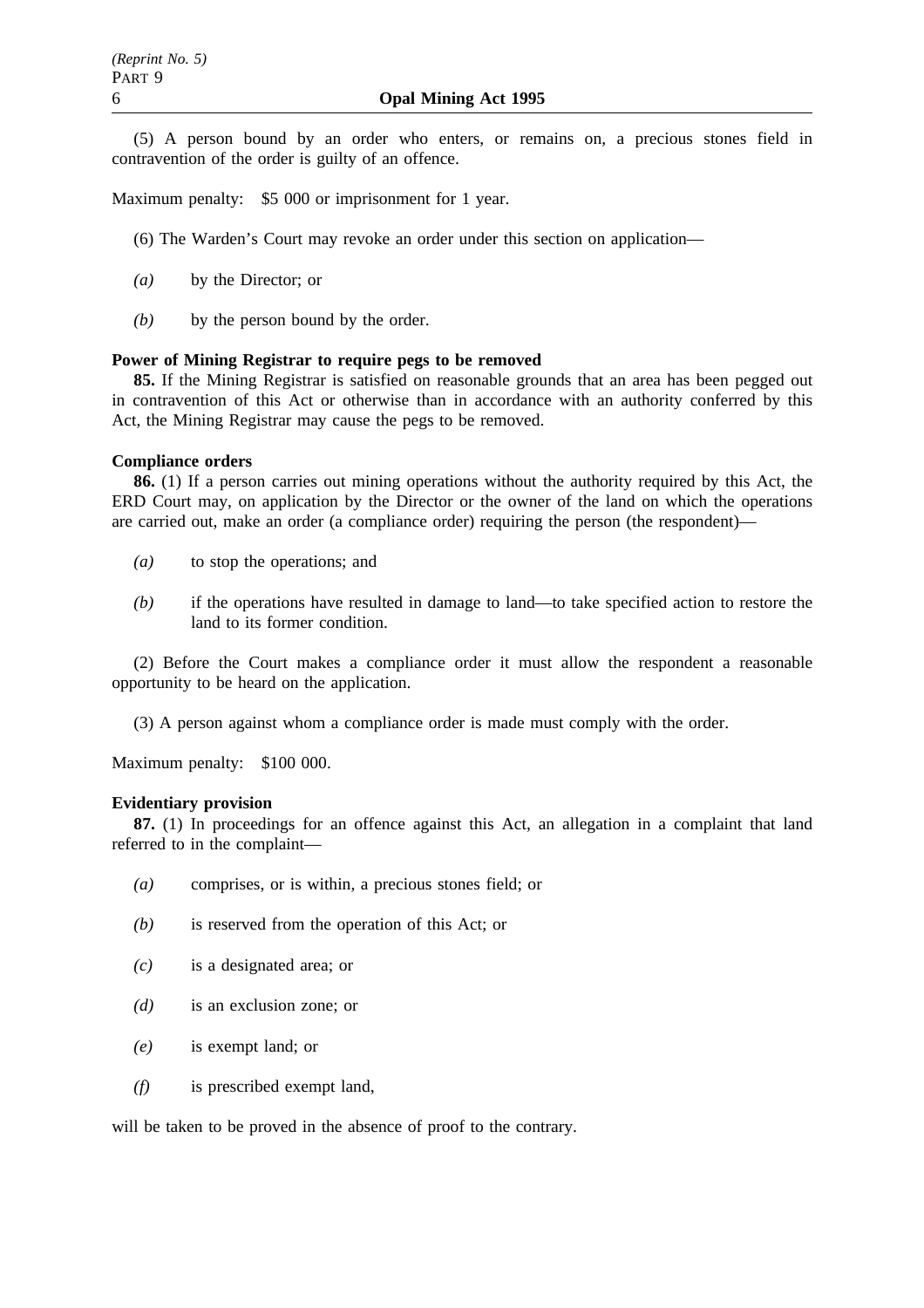(2) In proceedings, a certificate purporting to be given by the Mining Registrar as to a matter relating to—

- *(a)* a permit or tenement under this Act; or
- *(b)* a notice or requirement under this Act,

constitutes proof, in the absence of proof to the contrary, of the matters so certified.

(3) In proceedings a document purporting to be a precious stones prospecting permit or a certificate of registration of a precious stones tenement will be accepted as such in the absence of proof to the contrary.

#### **Avoidance of double compensation**

**88.** In determining compensation to be paid to a body or person under this Act, compensation that has been paid to the body or person, or to which the body or person is entitled under other laws, must be taken into account.

### **Disposal of waste**

**89.** (1) In this section—

"**relevant area**" means—

- *(a)* an area pegged out for a precious stones claim; or
- *(b)* an area within a registered tenement (and, for the purposes of this paragraph, if a registered precious stones claim is within a registered opal development lease, the relevant area for the claim will be taken to include the area of the lease while the lease is in force).

(2) A person must not deposit, or allow to be deposited, soil, overburden or other material from a relevant area, or extend an open cut, beyond the boundaries of a relevant area, without the written authority of an authorised person.

Maximum penalty: \$2 500.

(3) If the relevant area is outside a precious stones field, an authorised person must not give an authority under subsection (2) without the written permission of the owner of the land.

(4) An authority may be given subject to conditions specified by the authorised person.

(5) A person must not contravene or fail to comply with a condition.

Maximum penalty: \$2 500.

(6) If a person acts in contravention of subsection (2), or of a condition under subsection (4), an authorised person may, by notice in writing, require the person to take specified action (immediately or within a period specified in the notice) to remedy the situation.

(7) A person to whom a notice is addressed under subsection (6) must not, without reasonable excuse, fail to comply with the notice.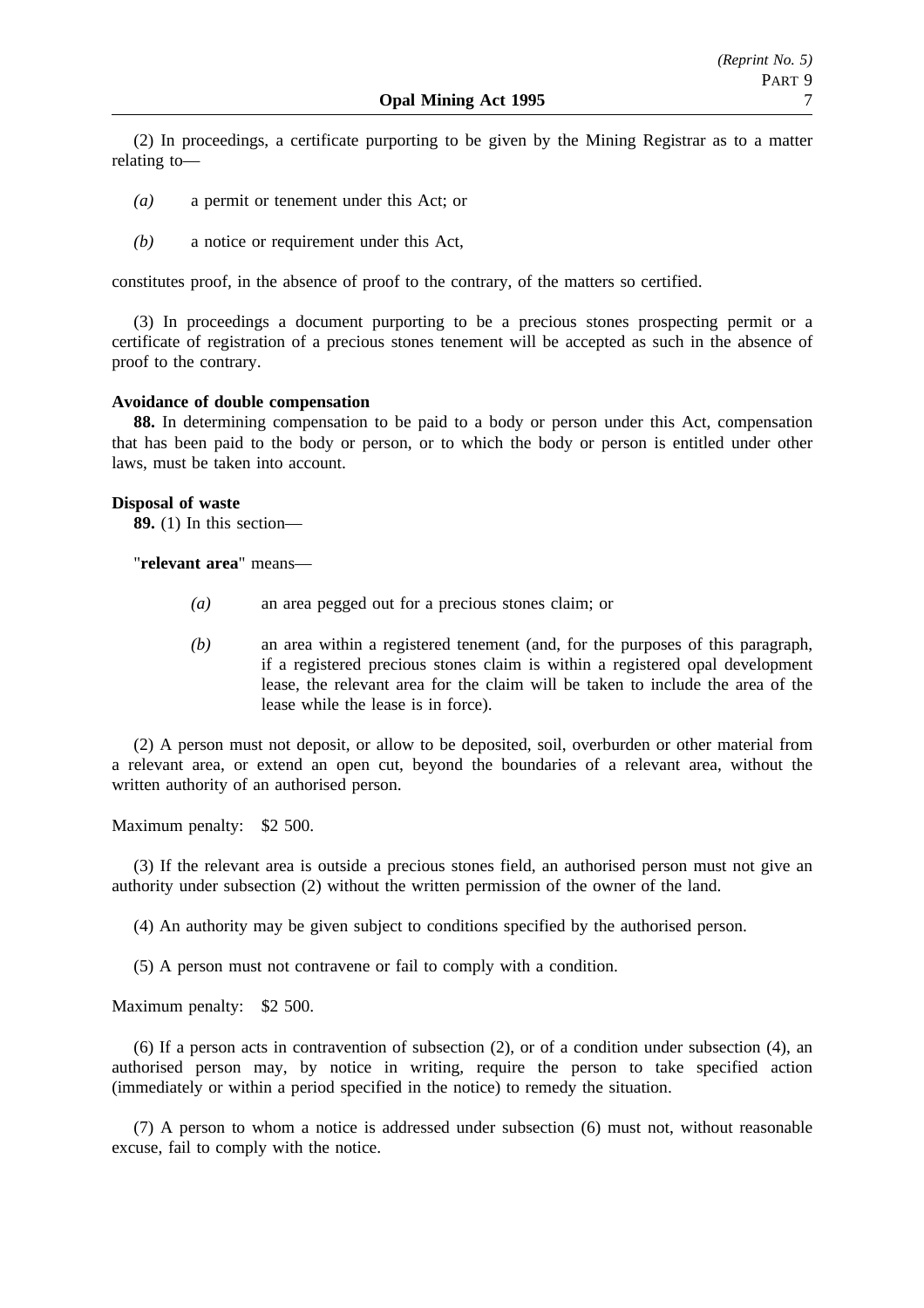(8) If the requirements of a notice are not complied with, an authorised person may cause the requirements to be carried out.

(9) The Director may recover the costs and expenses reasonably incurred in taking action under subsection (8) from the person who failed to comply with the notice, as a debt.

#### **Persons under 18**

**90.** The obligations imposed by or under this Act are binding on a minor of or above the age of 16 who holds a permit or tenement as if the person were an adult.

#### **Safety net**

**91.** (1) The Minister may enter into an agreement with the holder of a tenement—

- *(a)* that, if the tenement should at some future time be found to be wholly or partially invalid due to circumstances beyond the control of the holder of the tenement, the holder of the tenement will have a preferential right to the grant of a new tenement; and
- *(b)* dealing with the terms and conditions on which the new tenement will be provided.

(2) The Minister must consider any proposal by the holder of a tenement for an agreement under this section.

#### **Land subject to more than one tenement**

**92.** (1) Land must not be simultaneously subject to more than one tenement under this Act.

(2) However, subsection (1) does not apply to a precious stones claim within an area of an opal development lease where the holder of the lease is the holder of the claim.

#### **Interaction with Mining Act**

**93.** (1) Except where express provision is otherwise made, and subject to this section, this Act does not regulate mining operations carried out under the authority of a mining tenement issued under the Mining Act.

(2) Subject to this Act and the Mining Act, land may be simultaneously subject to a registered precious stones tenement under this Act and a mining tenement under the Mining Act—

- *(a)* if the holder of the tenement that is first registered (whether under this Act or the Mining Act) gives written approval to the registration of the second tenement; or
- *(b)* if the Warden's Court approves the registration of the second tenement (whether under this Act or the Mining Act).

(3) In a situation referred to in subsection (2), the holders of the respective tenements must, subject to maintaining reasonable efficiencies in the conduct of their own operations, and any order of the Warden's Court, take all steps that are reasonably practicable to minimise interference with each others' operations.

#### Maximum penalty: \$5 000.

(4) The holders of the respective tenements may agree to the modification of their rights under this Act or the Mining Act (or both) and, subject to an order of the Warden's Court (made on the application of any interested person), that agreement will have effect according to its terms.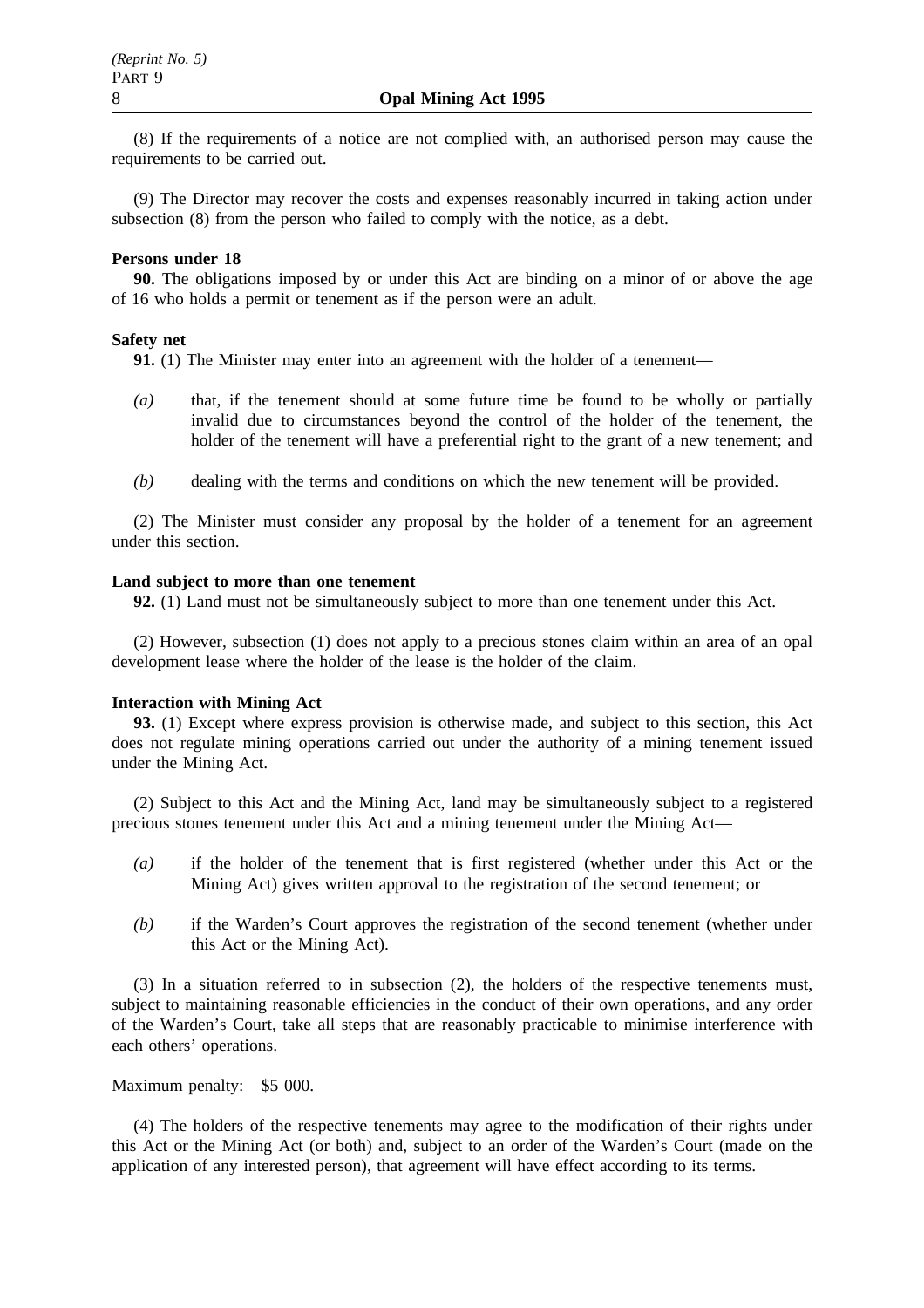(5) The Warden's Court may, on the application of the holder of a tenement (whether under this Act or the Mining Act), make an order to regulate, restrict or prohibit mining operations where two or more tenements include the same land.

(6) The holder of a tenement (whether under this Act or the Mining Act) must not contravene or fail to comply with an order of the Warden's Court under this section.

Maximum penalty: \$5 000.

#### **Interaction with other Acts**

**94.** (1) This Act does not derogate from the following Acts (as they relate to the conduct of mining operations):

- *(a)* the *Local Government Act 1934*;
- *(b)* the *Pastoral Land Management and Conservation Act 1989*.

(2) A person must, in carrying out mining operations under this Act, give proper consideration to the protection of any Aboriginal sites or objects within the meaning of the *Aboriginal Heritage Act 1988* that may be affected by those operations.

#### **Public roads and access routes**

**95.** (1) The rights conferred by this Act may only be exercised with respect to a public road, street or highway, or a public access route under section 45 of the *Pastoral Land Management and Conservation Act 1989*, with the written approval of the authority that has control of that road, street, highway or route.

(2) However, an approval is not required to peg out an area for a precious stones tenement.

#### **Approval of associations**

**96.** (1) The Director may, on the application of an association that represents the interests of mining operators, grant an approval to the association to act as an approved association for the purposes of this Act.

(2) The Director may, at any time, by written notice to the association, revoke the approval of an association under this section.

(3) If the Director—

- *(a)* refuses to grant an approval to an association under subsection (1); or
- *(b)* revokes the approval of an association under subsection (2),

the association may apply to the Minister for a review of that decision.

(4) The Minister may determine the application as the Minister thinks fit and, if the Minister finds in favour of the applicant, grant or preserve the approval (as appropriate).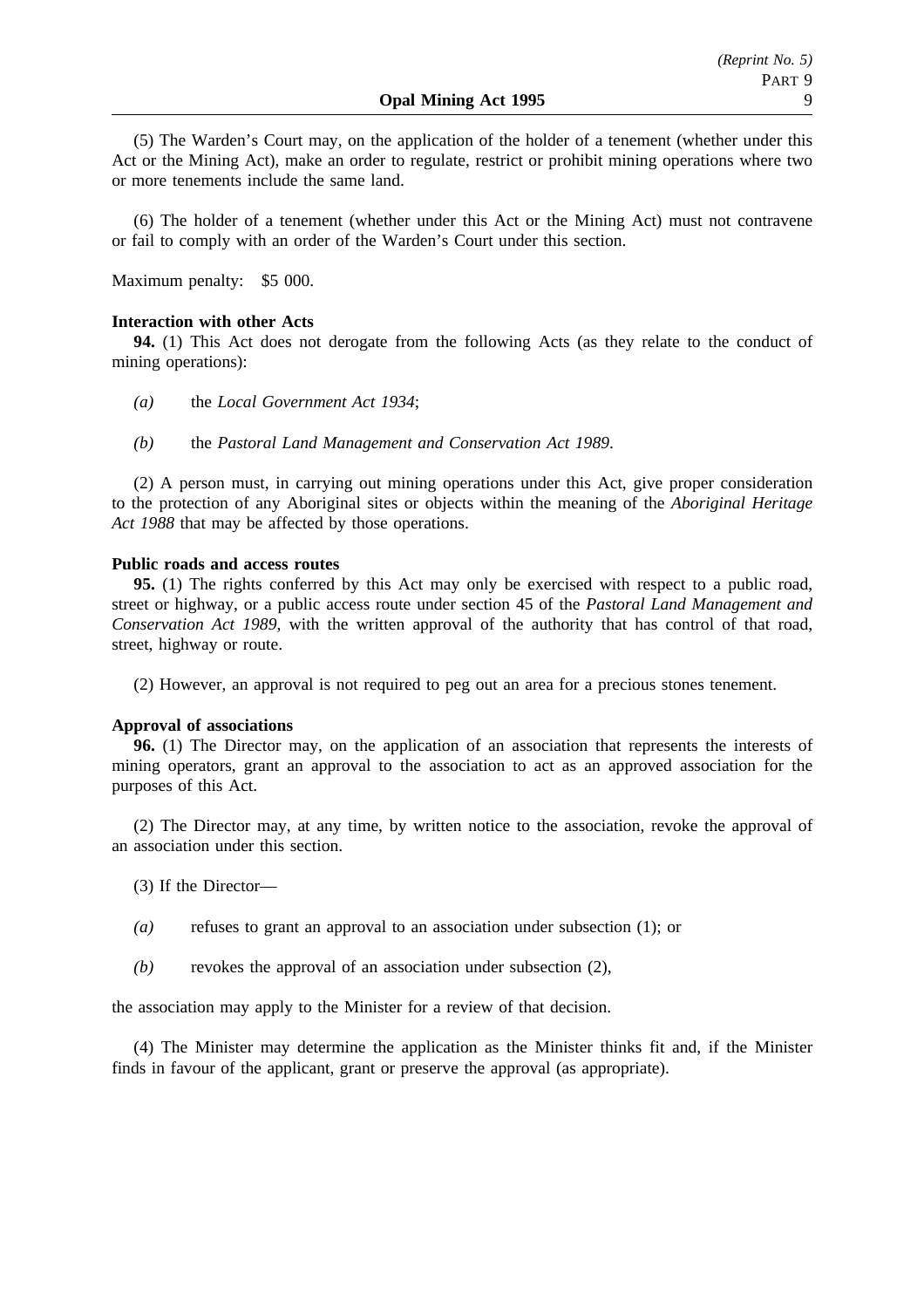### **Immunity from liability**

**97.** No liability attaches to an officer or employee of the Crown or other person to whom powers or functions have been delegated under this Act for an act done, or omission made, in good faith in the course of carrying out functions related to the administration or enforcement, or purported administration or enforcement, of this Act.

### **Powers of attorney**

**98.** A person cannot do the following for or on behalf of another (other than a corporation) under a power of attorney:

- *(a)* apply for a precious stones prospecting permit; or
- *(b)* prospect, or peg out an area for a tenement; or
- *(c)* give notice of a pegging; or
- *(d)* apply for the registration or renewal of a tenement.

#### **Regulations**

**99.** (1) The Governor may make regulations that are contemplated by, or are necessary or expedient for the purposes of, this Act.

- (2) Without limiting the generality of subsection (1), the regulations may—
- *(a)* regulate and control the issue of permits, certificates of registration and other instruments under this Act; and
- *(b)* prescribe categories of persons who are disqualified from holding a permit or tenement under this Act; and
- *(c)* provide for the maintenance and inspection of registers; and
- *(d)* regulate, restrict or prohibit specified kinds of operations on land, or land within a specified area, or land of a specified class; and
- *(e)* provide that an activity must not be carried out under this Act, or a permit, tenement or other instrument issued under this Act, unless or until a prescribed authority has been consulted and, if the regulations so provide, approved the activity or concurred in the issuing of the permit, tenement or instrument; and
- *(f)* require that mining operations be worked with proper diligence, in conformity with the requirements of the regulations, as to the number of personnel, and the nature of machinery, to be employed in carrying out operations and such other matters as may be required in the regulations; and
- *(g)* provide for the amalgamation of two or more tenements, or conditions affecting two or more tenements, so that the tenements may be worked as if they constituted a single tenement; and
- *(h)* provide for the protection, management, rehabilitation and restoration of land; and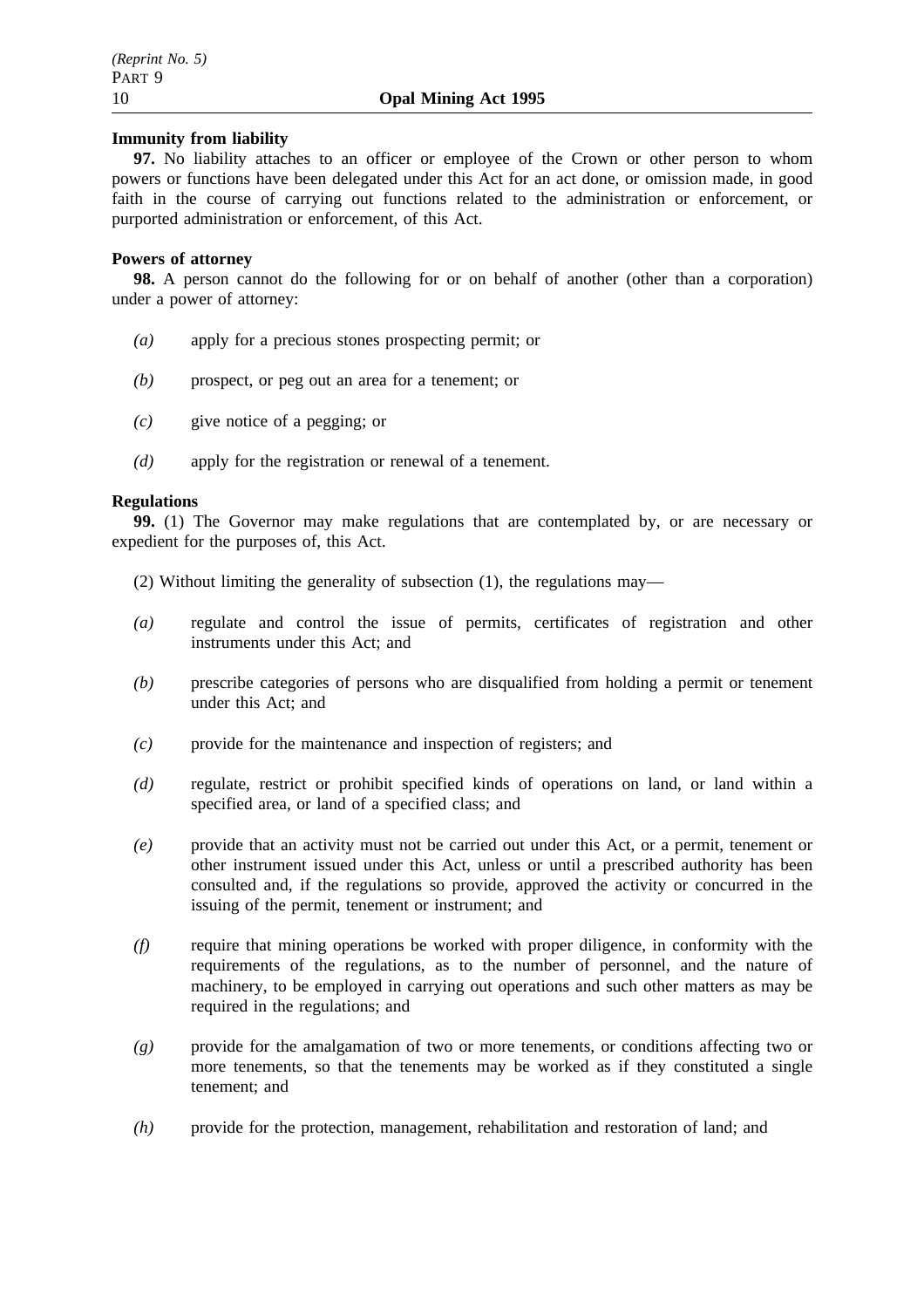- *(i)* restrict or prohibit operations that may cause nuisance or inconvenience to persons in the vicinity of mining operations; and
- *(j)* restrict or prohibit operations that may result in pollution or harm to any watercourse, water supply or natural amenity; and
- *(k)* prescribe the action that must be taken if a permit, pegging or tenement lapses or is cancelled under this Act, or otherwise ceases to have effect; and
- *(l)* provide for the form and service of notices and other documents under this Act; and
- *(m)* prescribe fees and charges to be paid in respect of a matter under this Act and provide for the recovery of those fees; and
- *(n)* authorise the release or publication of information of a specified kind obtained in the administration of this Act; and
- *(o)* prescribed fines (not exceeding \$2 500) for contravention of a regulation.

(3) The regulations may—

- *(a)* refer to or incorporate, wholly or partially and with or without modification, a code, standard or other document prepared or published by a prescribed body, either as in force at the time the regulations are made or as in force from time to time; and
- *(b)* be of general or limited application; and
- *(c)* make different provision according to the persons, things or circumstances to which they are expressed to apply; and
- *(d)* provide that a specified provision of this Act does not apply, or applies with prescribed variations, in any circumstance or situation (or circumstance or situation of a prescribed class) specified by the regulations, subject to any condition to which the regulations are expressed to be subject; and
- *(e)* provide that a matter or thing is to be determined, dispensed with, regulated or prohibited according to the discretion of the Minister, the Director, the Mining Registrar or a prescribed authority.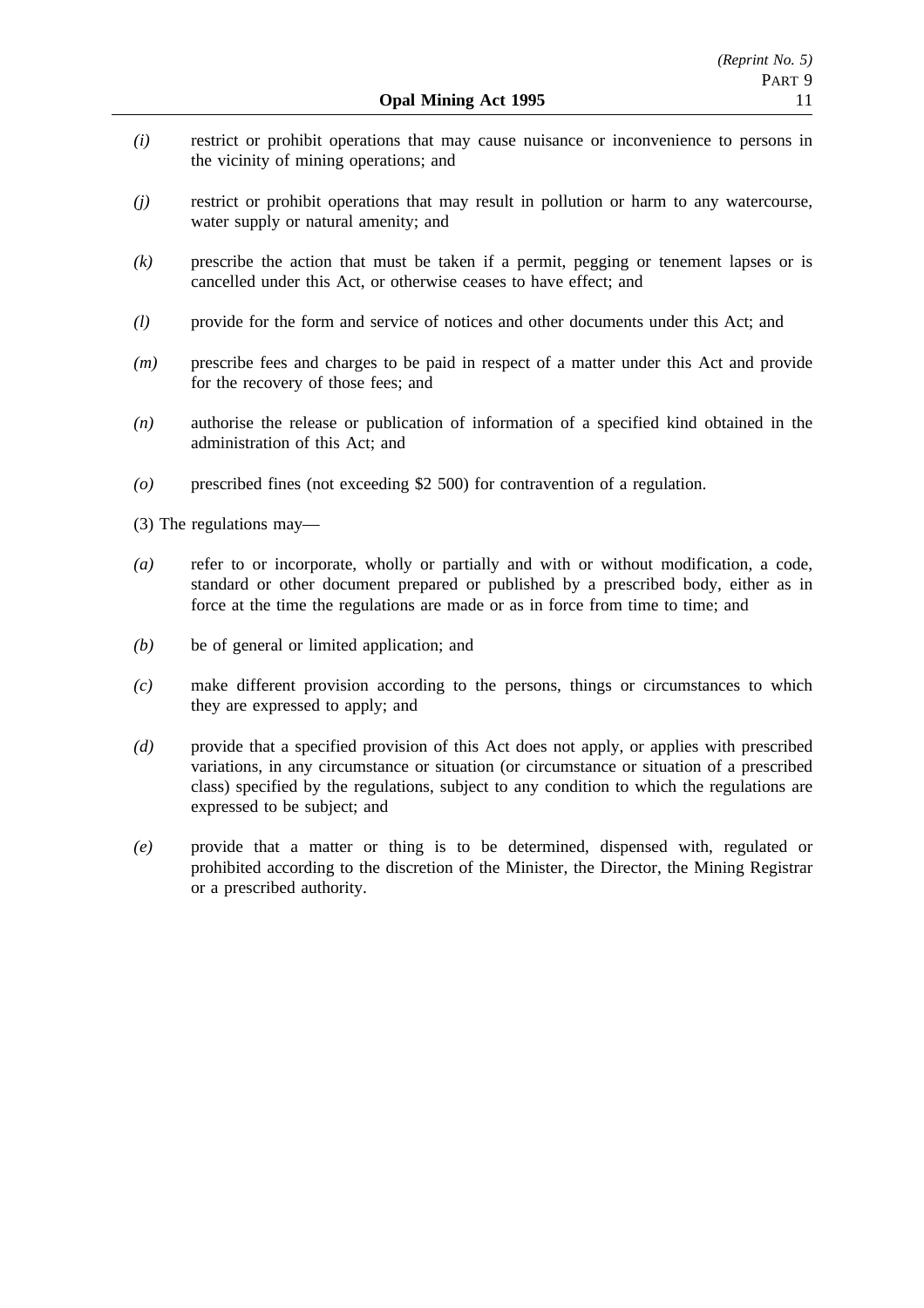## **Schedule 1—Transitional provisions**

#### **Precious stones fields; reserved land**

**1.** (1) A precious stones field under the Mining Act immediately before the commencement of this clause will be taken to have been declared as a precious stones field under this Act.

(2) Land reserved from the operation of the Mining Act immediately before the commencement of this clause will be taken to have been reserved from the operation of this Act.

#### **Existing permits, tenements etc—Precious stones**

**2.** (1) A precious stones prospecting permit in force under the Mining Act immediately before the commencement of this clause will be taken to be a precious stones prospecting permit issued under this Act (and, subject to this Act, will continue in force for the balance of its term).

(2) A precious stones claim registered under the Mining Act immediately before the commencement of this clause will be taken to be a precious stones claim registered under this Act (and, subject to this Act, the registration will continue for the balance of the term of the claim).

(3) A valid pegging for precious stones under the Mining Act in existence immediately before the commencement of this clause will continue to have effect under this Act.

(4) An application made under the Mining Act that had not been determined before the commencement of this clause may, if so determined by the Mining Registrar, be dealt with under this Act.

#### **Exploration licences**

**3.** (1) An exploration licence in force under the Mining Act immediately before the commencement of this clause will not be taken to include an authority to carry out exploratory operations for precious stones.

(2) However, the Minister may, on the application of the holder of an exploration licence made after the commencement of this clause and subject to the Mining Act (as amended by this Act), if the Minister in his or her absolute discretion thinks fit, vary the terms of an exploration licence to authorise exploratory operations for precious stones under the licence.

#### **Appointments**

**4.** A mining registrar holding office immediately before the commencement of this clause will be taken to have been appointed to that office by the Minister under section 13 of the Mining Act (as amended by this Act), and will continue to hold that office until the appointment is revoked by the Minister.

\*\*\*\*\*\*\*\*\*\*